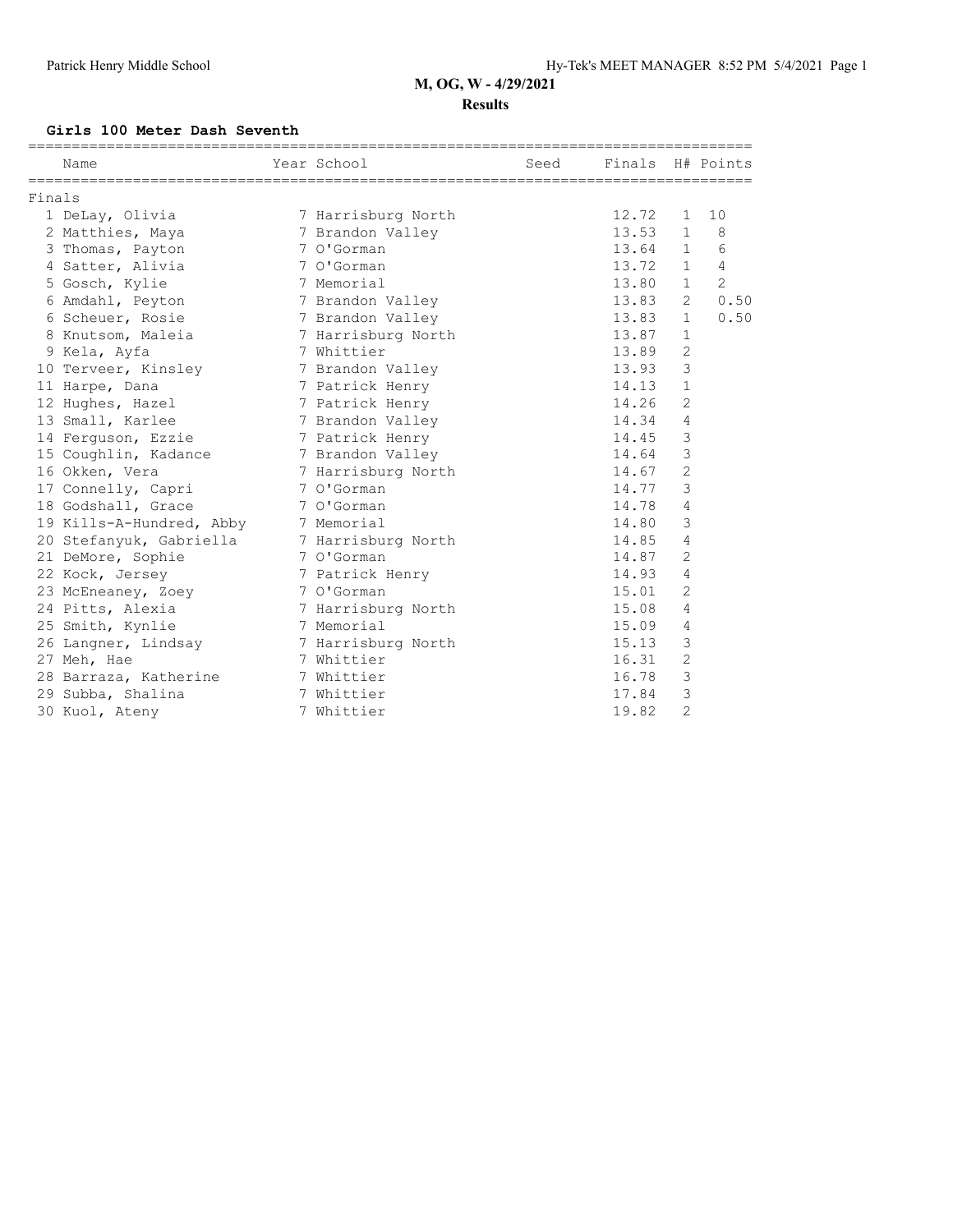#### **Results**

#### **Girls 200 Meter Dash Seventh**

| Name                  | Year School        | Seed Finals H# Points |       |                |                |
|-----------------------|--------------------|-----------------------|-------|----------------|----------------|
| 1 DeLay, Olivia       | 7 Harrisburg North |                       | 27.43 | $\mathbf{1}$   | 10             |
| 2 Matthies, Maya      | 7 Brandon Valley   |                       | 28.25 | $\mathbf{1}$   | 8              |
| 3 Warnke, Addie       | 7 Memorial         |                       | 29.26 | 3              | 6              |
| 4 Shar, Faith         | 7 Memorial         |                       | 29.28 | $\overline{2}$ | $\overline{4}$ |
| 5 Bush, Kalli         | 7 Patrick Henry    |                       | 29.40 | 1              | $\overline{c}$ |
| 6 Kellenberger, Ava   | 7 Brandon Valley   |                       | 29.46 | $\mathbf{1}$   | $\mathbf{1}$   |
| 7 Thomas, Payton      | 7 O'Gorman         |                       | 29.59 | $\mathbf{1}$   |                |
| 8 Steffen, Jenna      | 7 Memorial         |                       | 29.81 | 4              |                |
| 9 Tschetter, Ella     | 7 Memorial         |                       | 29.91 | $\mathbf{1}$   |                |
| 10 Von Wald, Maddie   | 7 Harrisburg North |                       | 30.00 | $\mathbf{1}$   |                |
| 11 Hofer, Nevaeh      | 7 Patrick Henry    |                       | 30.06 | $\overline{2}$ |                |
| 12 Erickson, Chloe    | 7 Brandon Valley   |                       | 30.09 | $\overline{2}$ |                |
| 13 Hurt, Ava          | 7 Patrick Henry    |                       | 30.75 | 3              |                |
| 14 Terveen, Sydney    | 7 O'Gorman         |                       | 31.02 | 4              |                |
| 15 Kowalczyk, Ava     | 7 O'Gorman         |                       | 31.19 | $\overline{2}$ |                |
| 16 Schut, Katelyn     | 7 Harrisburg North |                       | 31.22 | 3              |                |
| 17 Dathe, Morgan      | 7 Brandon Valley   |                       | 31.74 | $\overline{2}$ |                |
| 18 Dougherty, Addison | 7 O'Gorman         |                       | 31.82 | 3              |                |
| 19 Salter, Gracie     | 7 Brandon Valley   |                       | 31.87 | 4              |                |
| 20 Ali, Raian         | 7 Whittier         |                       | 32.14 | 1              |                |
| 21 Barck, Avery       | 7 Patrick Henry    |                       | 32.63 | 4              |                |
| 22 Kerkvliet, Hadley  | 7 O'Gorman         |                       | 32.84 | 4              |                |
| 23 Putnam, Alivia     | 7 Brandon Valley   |                       | 32.96 | 3              |                |
| 24 Bailey, Brooklyn   | 7 O'Gorman         |                       | 33.25 | 3              |                |
| 25 Storer, Ella       | 7 Memorial         |                       | 33.33 | 4              |                |
| 26 Freking, Kya       | 7 Brandon Valley   |                       | 33.59 | 4              |                |
| 27 Leal, Adriana      | 7 Patrick Henry    |                       | 33.89 | $\overline{c}$ |                |
| 28 Halverson, Lily    | 7 Whittier         |                       | 34.09 | 4              |                |
| 29 Pitts, Alexia      | 7 Harrisburg North |                       | 34.16 | $\overline{c}$ |                |
| 30 Gurung, Neelam     | 7 Whittier         |                       | 34.88 | 3              |                |
| 31 Tran, Selena       | 7 Patrick Henry    |                       | 35.82 | 3              |                |
| 32 Interiano, Mayte   | 7 Whittier         |                       | 36.41 | $\overline{c}$ |                |
| 33 Kietzman, Nadia    | 7 Whittier         |                       | 37.91 | 5              |                |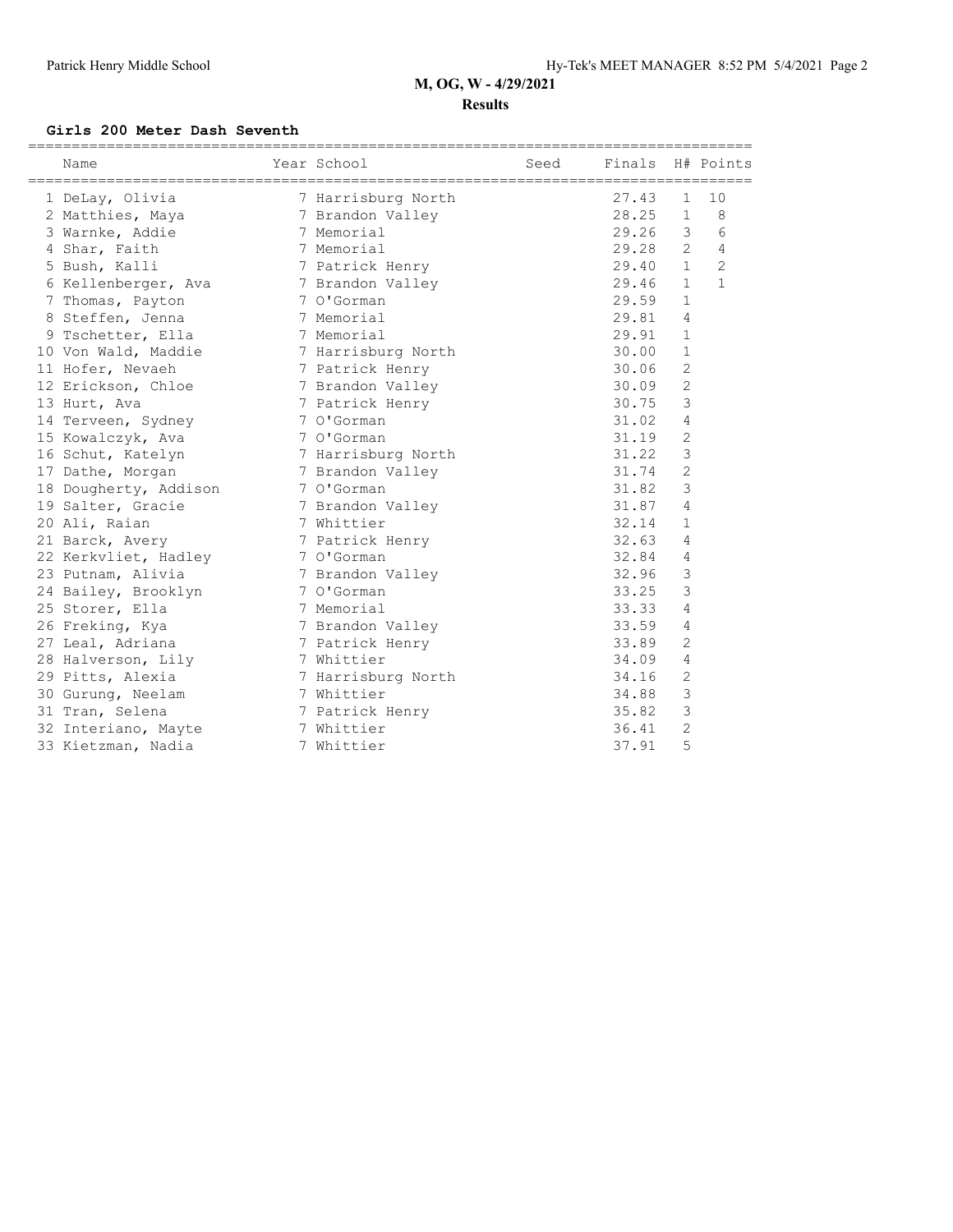#### **Results**

#### **Girls 400 Meter Dash Seventh**

|  | Name<br>==================================== | Year School        | Seed | Finals H# Points |                |                |
|--|----------------------------------------------|--------------------|------|------------------|----------------|----------------|
|  | 1 Aware, Nyah                                | 7 Harrisburg North |      | 1:05.78          | $\mathbf{1}$   | 10             |
|  | 2 Harpe, Dana                                | 7 Patrick Henry    |      | 1:06.38          | $\mathbf{1}$   | 8              |
|  | 3 Kellenberger, Ava                          | 7 Brandon Valley   |      | 1:07.22          | $\mathbf{1}$   | 6              |
|  | 4 Condon, Reese                              | 7 Brandon Valley   |      | 1:07.40          | $\overline{2}$ | 4              |
|  | 5 Peska, Rahyn                               | 7 Harrisburg North |      | 1:07.56          | $\mathbf{1}$   | $\overline{2}$ |
|  | 6 Althoff, Margaret                          | 7 O'Gorman         |      | 1:09.71          | $\mathbf{1}$   | $\mathbf{1}$   |
|  | 7 Thomas, Payton                             | 7 O'Gorman         |      | 1:10.04          | $\mathbf{1}$   |                |
|  | 8 Backstrom, Claire                          | 7 Harrisburg North |      | 1:10.58          | $\overline{2}$ |                |
|  | 9 Sundvold, Emma                             | 7 O'Gorman         |      | 1:12.90          | 3              |                |
|  | 10 Venenga, Lauren 17 Harrisburg North       |                    |      | 1:13.58          | 2              |                |
|  | 11 Lewison, Hannah                           | 7 O'Gorman         |      | 1:13.70          | 2              |                |
|  | 12 Ideker, Emily                             | 7 O'Gorman         |      | 1:13.94          | 3              |                |
|  | 13 Nwadibia, Chizaram 7 Harrisburg North     |                    |      | 1:14.51          | 3              |                |
|  | 14 DeMore, Sophie                            | 7 O'Gorman         |      | 1:14.96          | $\overline{2}$ |                |
|  | 15 Rydell, Ella                              | 7 Memorial         |      | 1:15.44          | 2              |                |
|  | 16 Dathe, Morgan                             | 7 Brandon Valley   |      | 1:15.77          | 3              |                |
|  | 17 Bowar, Molly                              | 7 Memorial         |      | 1:16.16          | $\mathbf{1}$   |                |
|  | 18 Maher, Alison                             | 7 Whittier         |      | 1:17.31          | 1              |                |
|  | 19 Chavez, Aubrey                            | 7 Whittier         |      | 1:17.96          | 2              |                |
|  | 20 Polkinghorn, Sydney                       | 7 Memorial         |      | 1:18.40          | 3              |                |
|  | 21 Suleyman, Eden                            | 7 Whittier         |      | 1:21.41          | 3              |                |
|  | 22 Senk, Brookelyn                           | 7 Memorial         |      | 1:22.52          | $\overline{c}$ |                |
|  | 23 Kela, Ayfa                                | 7 Whittier         |      | 1:25.18          | 3              |                |
|  | 24 Maurice, Lily-Anne                        | 7 Whittier         |      | 1:29.77          | 3              |                |
|  | 25 Peters, Adai                              | 7 Brandon Valley   |      | 1:36.02          | 4              |                |
|  |                                              |                    |      |                  |                |                |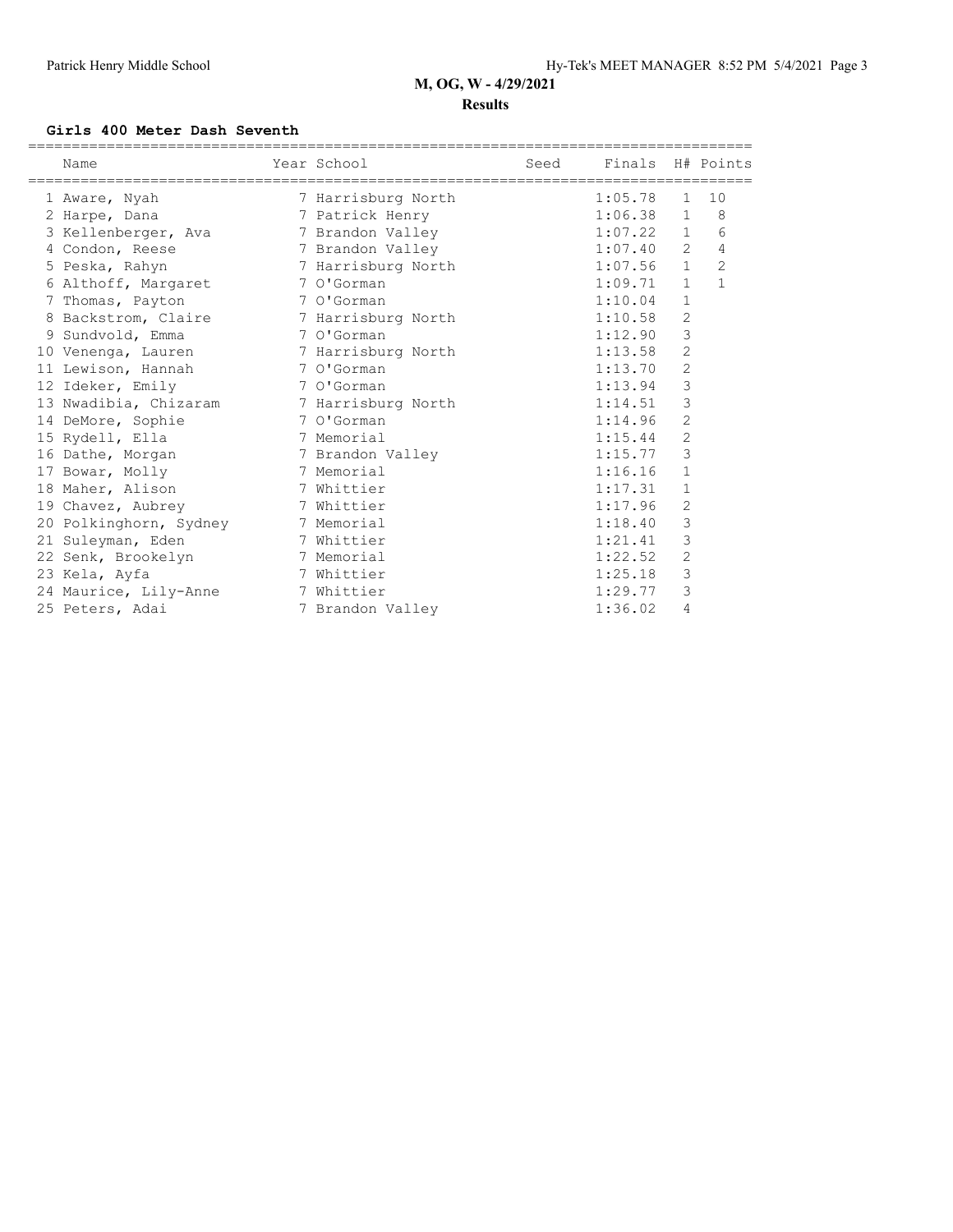### **M, OG, W - 4/29/2021 Results**

#### **Girls 800 Meter Run Seventh**

| Name<br>============================= | Year School<br>============================== | Seed | Finals Points |              |
|---------------------------------------|-----------------------------------------------|------|---------------|--------------|
| 1 Harpe, Dana                         | 7 Patrick Henry                               |      | 2:38.92       | 10           |
| 2 Peska, Rahyn                        | 7 Harrisburg North                            |      | 2:39.92       | 8            |
| 3 Reekers, Maggie                     | 7 Brandon Valley                              |      | 2:56.45       | 6            |
| 4 Morris, Samantha                    | 7 Brandon Valley                              |      | 3:02.21       | 4            |
| 5 Sprecher, Lillian 7 Brandon Valley  |                                               |      | 3:02.89       | 2            |
| 6 Okken, Vera                         | 7 Harrisburg North                            |      | 3:04.36       | $\mathbf{1}$ |
| 7 Bebensee, Meg                       | 7 Brandon Valley                              |      | 3:04.83       |              |
| 8 Moss, Rylee                         | 7 Memorial                                    |      | 3:07.61       |              |
| 9 Smith, Kynlie                       | 7 Memorial                                    |      | 3:08.27       |              |
| 10 Smith, Sami                        | 7 Memorial                                    |      | 3:08.74       |              |
| 11 Rydell, Ella                       | 7 Memorial                                    |      | 3:10.14       |              |
| 12 Findell, Anna                      | 7 O'Gorman                                    |      | 3:15.64       |              |
| 13 Kranz, Monica                      | 7 Brandon Valley                              |      | 3:16.55       |              |
| 14 Nwadibia, Chizaram                 | 7 Harrisburg North                            |      | 3:17.17       |              |
| 15 Shutes, AshLynn                    | 7 O'Gorman                                    |      | 3:17.74       |              |
| 16 Reese, Briana                      | 7 Brandon Valley                              |      | 3:21.70       |              |
| 17 Kieffer, Anastasia                 | 7 Patrick Henry                               |      | 3:22.21       |              |
| 18 Ehli, McKenzie                     | 7 Brandon Valley                              |      | 3:23.21       |              |
| 19 LaMont, Lucy                       | 7 Brandon Valley                              |      | 3:23.83       |              |
| 20 Bouwman, Ruby                      | 7 Patrick Henry                               |      | 3:30.42       |              |
| 21 Stewart, Courtney                  | 7 Brandon Valley                              |      | 3:32.44       |              |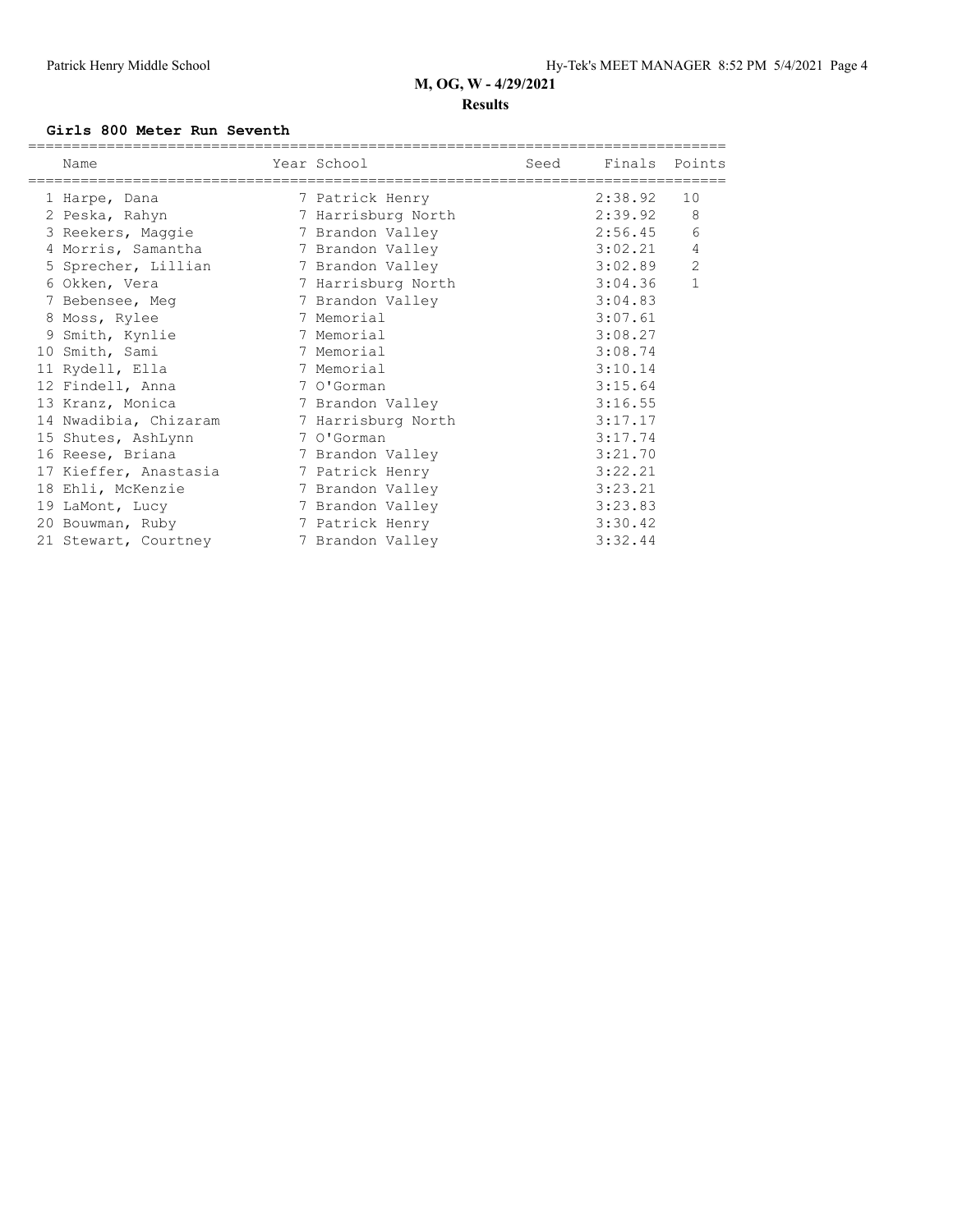### **M, OG, W - 4/29/2021 Results**

#### **Girls 1600 Meter Run Seventh**

| Name                  | Year School        | Seed | Finals Points |              |
|-----------------------|--------------------|------|---------------|--------------|
| 1 Rude, Lillian       | 7 Brandon Valley   |      | 5:47.54       | 10           |
| 2 Castelluzzo, Laney  | 7 O'Gorman         |      | 5:51.19       | 8            |
| 3 Winter, Kailey      | 7 Harrisburg North |      | 6:14.26       | 6            |
| 4 Bast, Olivia        | 7 Patrick Henry    |      | 6:21.36       | 4            |
| 5 Reekers, Maggie     | 7 Brandon Valley   |      | 6:27.04       | 2            |
| 6 Baumberger, Kennedy | 7 Patrick Henry    |      | 6:30.83       | $\mathbf{1}$ |
| 7 Maaq, Lily          | 7 Patrick Henry    |      | 6:32.54       |              |
| 8 Moss, Rylee         | 7 Memorial         |      | 6:55.54       |              |
| 9 Jacobs, Alana       | 7 Memorial         |      | 7:12.43       |              |
| 10 Bouwman, Ruby      | 7 Patrick Henry    |      | 7:18.93       |              |
| 11 Kieffer, Anastasia | 7 Patrick Henry    |      | 7:19.74       |              |
| 12 Kranz, Monica      | 7 Brandon Valley   |      | 7:21.02       |              |
| 13 Van Dyke, Madison  | 7 Brandon Valley   |      | 7:24.39       |              |
| 14 Ehli, McKenzie     | 7 Brandon Valley   |      | 7:38.10       |              |
| 15 LaMont, Lucy       | 7 Brandon Valley   |      | 7:42.53       |              |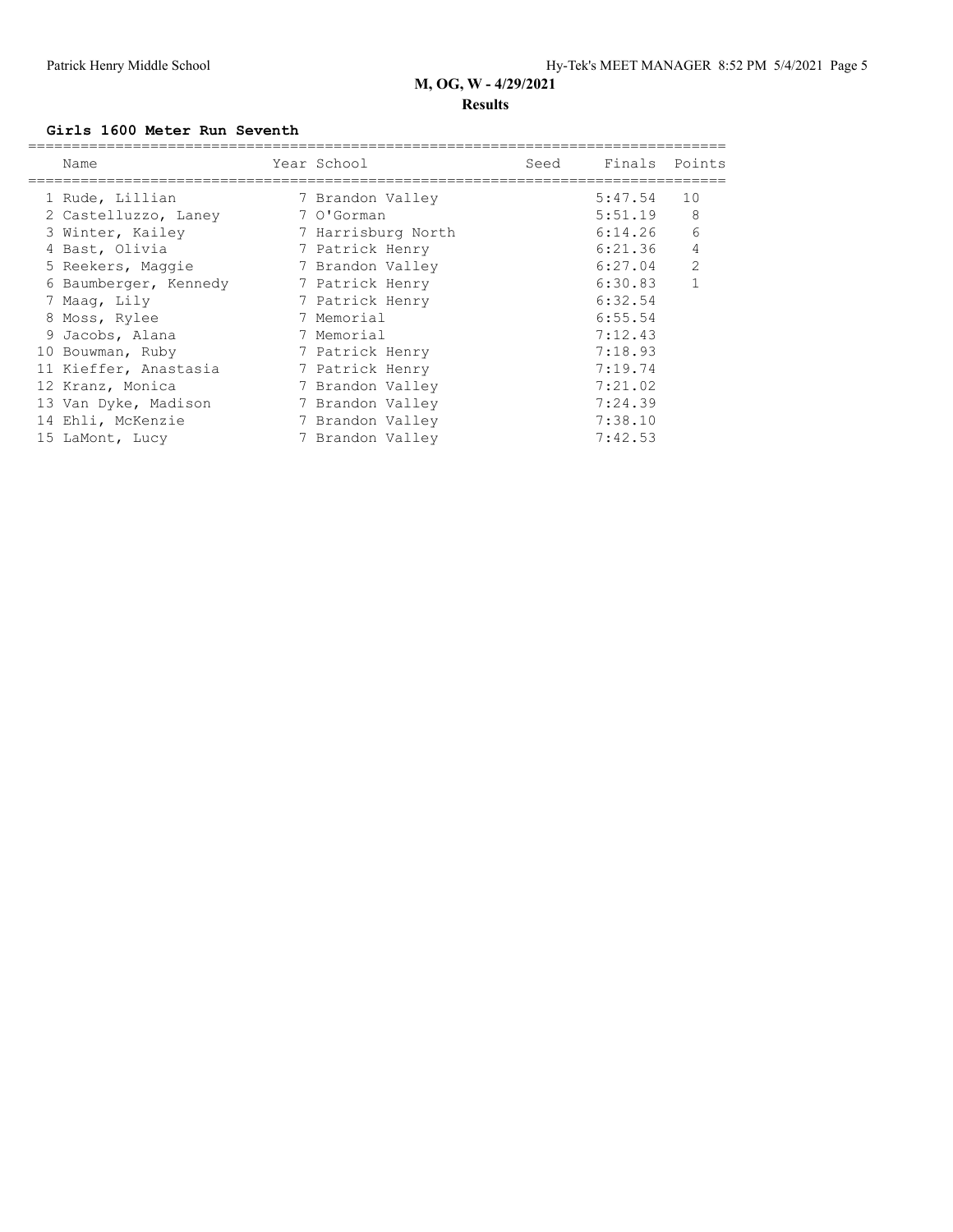#### **Results**

#### **Girls 100 Meter Hurdles Seventh**

| Name                   | Year School        | Seed | Finals H# Points |                |                |
|------------------------|--------------------|------|------------------|----------------|----------------|
| 1 Bush, Kalli          | 7 Patrick Henry    |      | 18.78            | 1              | 10             |
| 2 Backstrom, Claire    | 7 Harrisburg North |      | 18.89 1          |                | - 8            |
| 3 Amdahl, Peyton       | 7 Brandon Valley   |      | $19.57$ 1        |                | 6              |
| 4 Freking, Kya         | 7 Brandon Valley   |      | 19.84 1          |                | 4              |
| 5 Okken, Vera          | 7 Harrisburg North |      | 20.88            | $\mathbf{1}$   | $\overline{2}$ |
| 6 Nwadibia, Chizaram   | 7 Harrisburg North |      | 20.91            | 2              | $\mathbf{1}$   |
| 7 Rubin, Kiersten      | 7 Brandon Valley   |      | 20.95            | 2              |                |
| 8 Arop, Adud           | 7 O'Gorman         |      | 21.21            |                |                |
| 9 Luna, Clarissa       | 7 Memorial         |      | 21.27            | 3              |                |
| 10 Salter, Gracie      | 7 Brandon Valley   |      | 21.52            | 3              |                |
| 11 Halverson, Lily     | 7 Whittier         |      | 21.56            | 2              |                |
| 12 Polkinghorn, Sydney | 7 Memorial         |      | 21.71            | $\mathbf{1}$   |                |
| 13 Morris, Samantha    | 7 Brandon Valley   |      | 21.77            | 2              |                |
| 14 Olinger, Macayla    | 7 Memorial         |      | 22.41            | $\overline{2}$ |                |
| 15 Coughlin, Kadance   | 7 Brandon Valley   |      | 22.60            | 2              |                |
| 16 Heiman, Amy         | 7 O'Gorman         |      | 22.72            | $\overline{2}$ |                |
| 17 Ellenbecker, sarina | 7 O'Gorman         |      | 22.89            |                |                |
| 18 Jacobs, Alana       | 7 Memorial         |      | 23.30            | 2              |                |
| 19 Parra, Bella        | 7 Memorial         |      | 25.26            | 3              |                |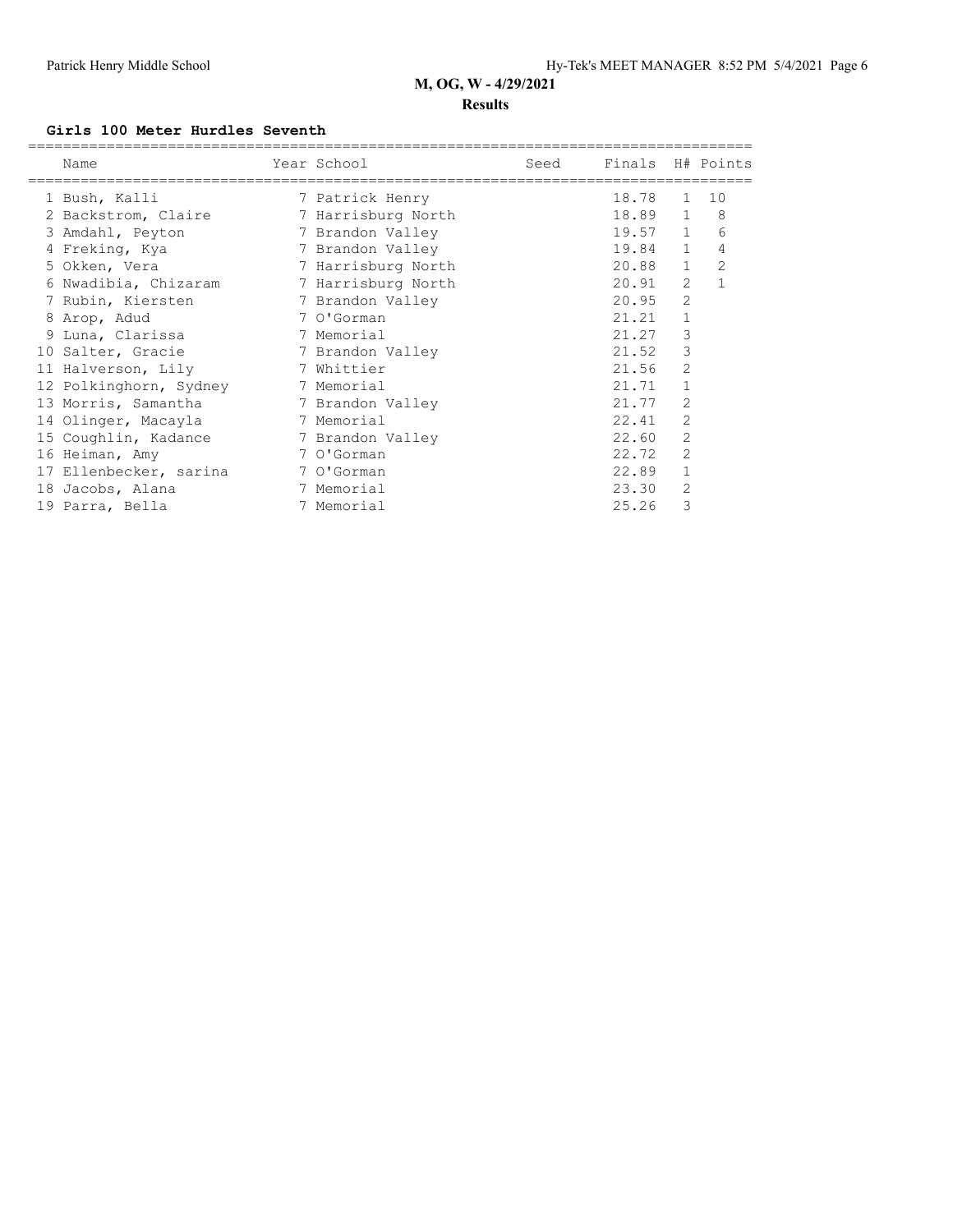#### **Results**

## **Girls 4x100 Meter Relay Seventh**

| School                                        | Seed | Finals H# Points |                |      |
|-----------------------------------------------|------|------------------|----------------|------|
|                                               |      |                  |                |      |
| 1 Memorial 'A'                                |      | 58.82            |                | 2 10 |
| 2 Patrick Henry 'A'                           |      | 59.33 1          |                | - 8  |
| 3 Memorial<br>$^{\prime}$ B <sup>1</sup>      |      | 1:00.39          | $\overline{1}$ | 6    |
| 4 Harrisburg North 'A'                        |      | 1:01.18          | $\mathbf{1}$   | 4    |
| 5 Brandon Valley 'B'                          |      | 1:03.57          | $\mathbf{1}$   | 1.50 |
| 5 Patrick Henry 'B'                           |      | 1:03.57          | $\mathbf{1}$   | 1.50 |
| 7 Whittier 'A'                                |      | 1:03.82          | $\mathbf{1}$   |      |
| 8 Brandon Valley<br>$^{\prime}$ A $^{\prime}$ |      | 1:04.40          | $\mathbf{1}$   |      |
| 9 Memorial 'C'                                |      | 1:05.07          | $\mathcal{P}$  |      |
| 10 Brandon Valley 'C'                         |      | 1:05.30          | $\mathbf{1}$   |      |
| Whittier 'C'<br>11                            |      | 1:07.84          | 2              |      |
| $^{\prime}$ R <sup>1</sup><br>12 Whittier     |      | 1:09.28          | $\mathcal{D}$  |      |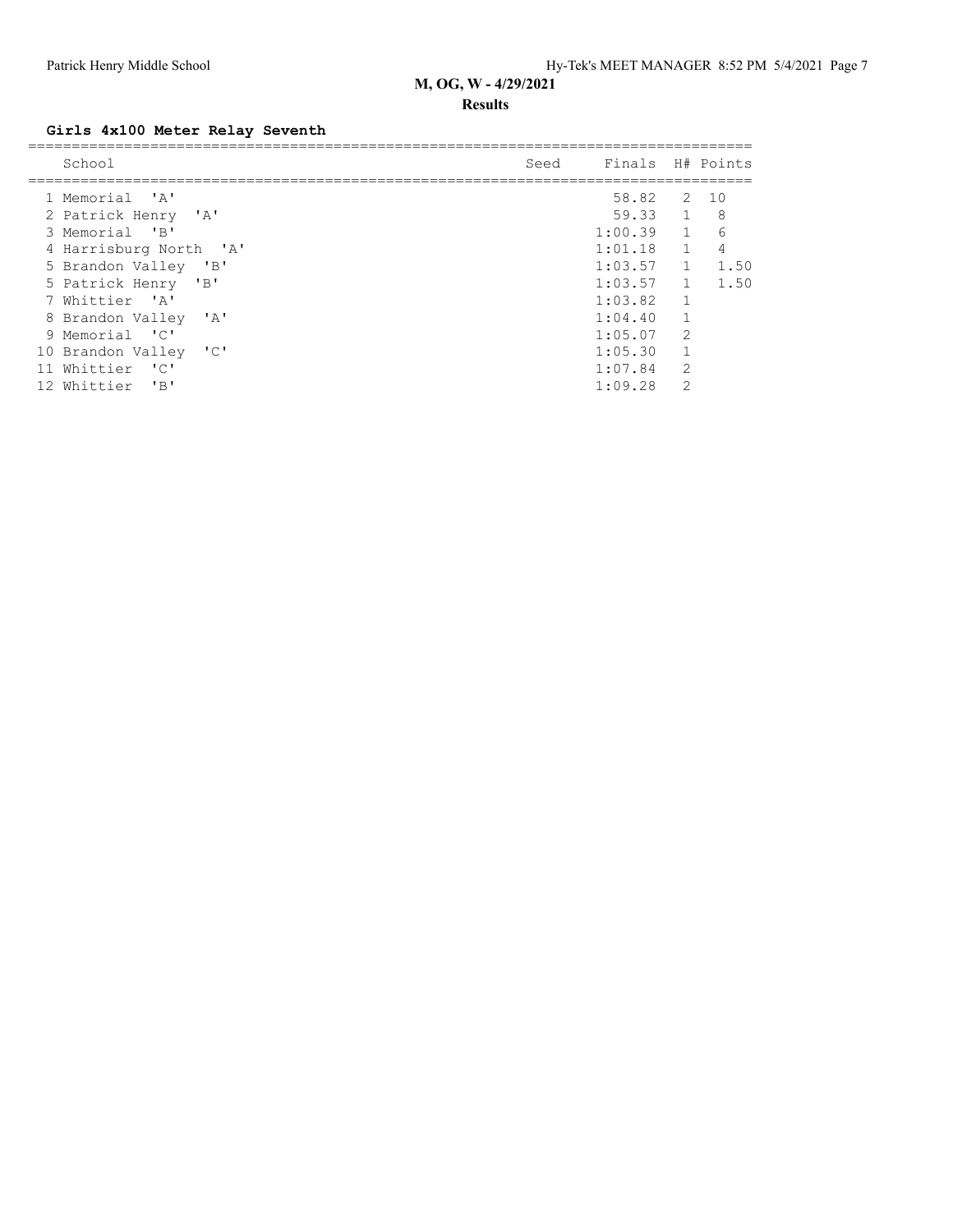#### **Results**

## **Girls 4x200 Meter Relay Seventh**

| School                                                          | Seed | Finals H# Points |                |               |
|-----------------------------------------------------------------|------|------------------|----------------|---------------|
|                                                                 |      |                  |                |               |
| 1 Harrisburg North 'A'                                          |      | 1:59.16          | $\overline{1}$ | 10            |
| 2 Memorial 'A'                                                  |      | 2:04.20 1        |                | 8             |
| "B"<br>3 Brandon Valley                                         |      | $2:05.34$ 2      |                | 6             |
| 4 Patrick Henry 'A'                                             |      | 2:06.08          | $\sim$ 1       | 4             |
| 5 Brandon Valley<br>$\cdot$ C $\cdot$                           |      | 2:08.70          | 2              | $\mathcal{L}$ |
| 6 Whittier 'A'                                                  |      | 2:11.72          | $\mathbf{1}$   |               |
| 7 Brandon Valley<br>$^{\prime}$ A $^{\prime}$                   |      | 2:12.97          | $\mathbf{1}$   |               |
| 8 Patrick Henry<br>$^{\prime}$ B <sup><math>\prime</math></sup> |      | 2:16.72          | $\mathcal{P}$  |               |
| $\mathsf{I} \wedge \mathsf{I}$<br>9 O'Gorman                    |      | 2:18.13          | $\mathbf{1}$   |               |
| 10 Memorial<br>"B"                                              |      | 2:19.97          | $\overline{2}$ |               |
| $\cdot$ C $\cdot$<br>11 Memorial                                |      | 2:26.19          | $\mathbf{1}$   |               |
| "C"<br>12 O'Gorman                                              |      | 2:34.75          | $\mathcal{P}$  |               |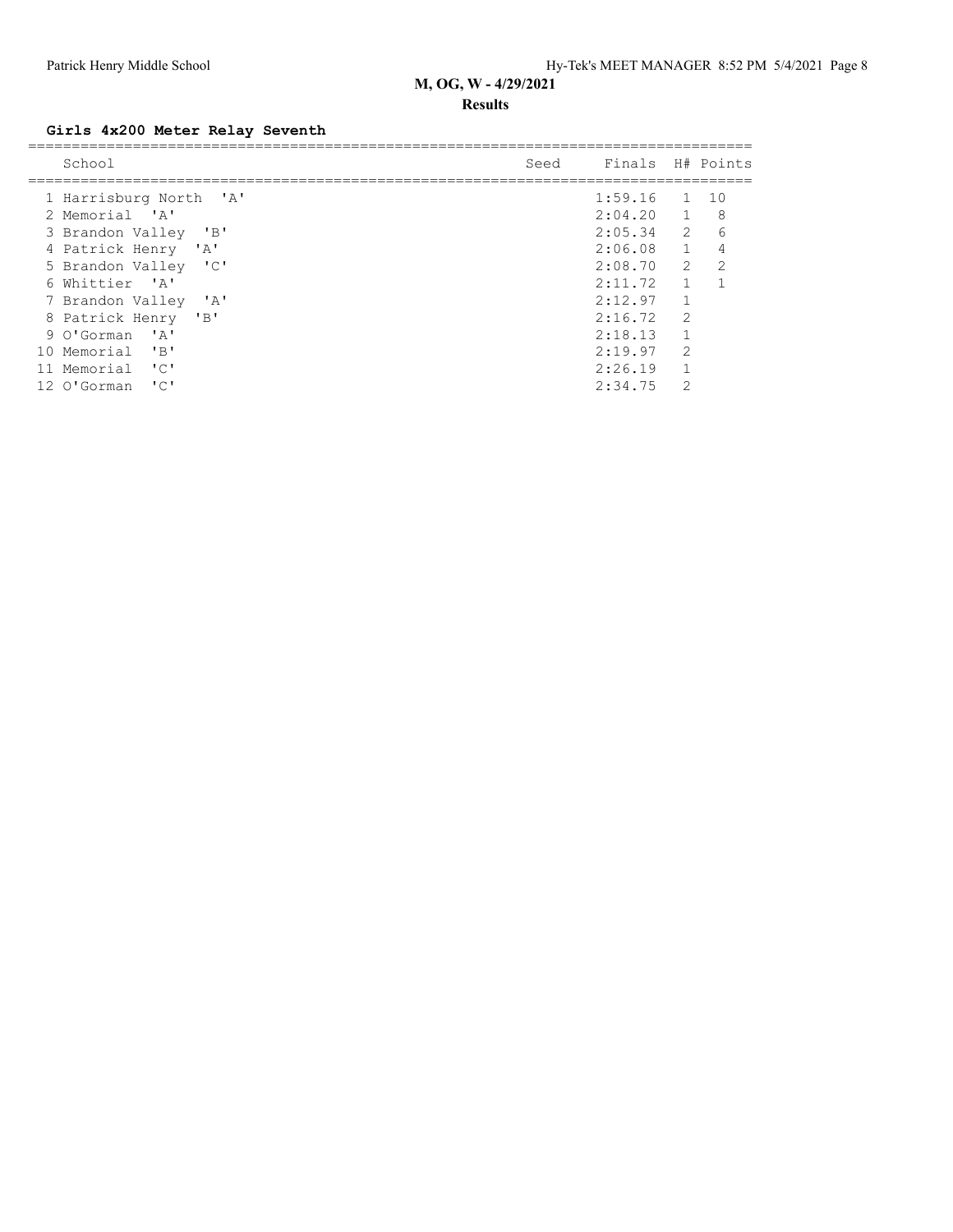**Results**

## **Girls 4x400 Meter Relay Seventh**

| School                 | Seed | Finals Points |          |  |  |  |  |  |  |
|------------------------|------|---------------|----------|--|--|--|--|--|--|
|                        |      |               |          |  |  |  |  |  |  |
| 1 Brandon Valley 'A'   |      | $4:40.89$ 10  |          |  |  |  |  |  |  |
| 2 Harrisburg North 'A' |      | 4:48.58       | - 8      |  |  |  |  |  |  |
| 3 Memorial 'A'         |      | 4:50.75       | $\sim$ 6 |  |  |  |  |  |  |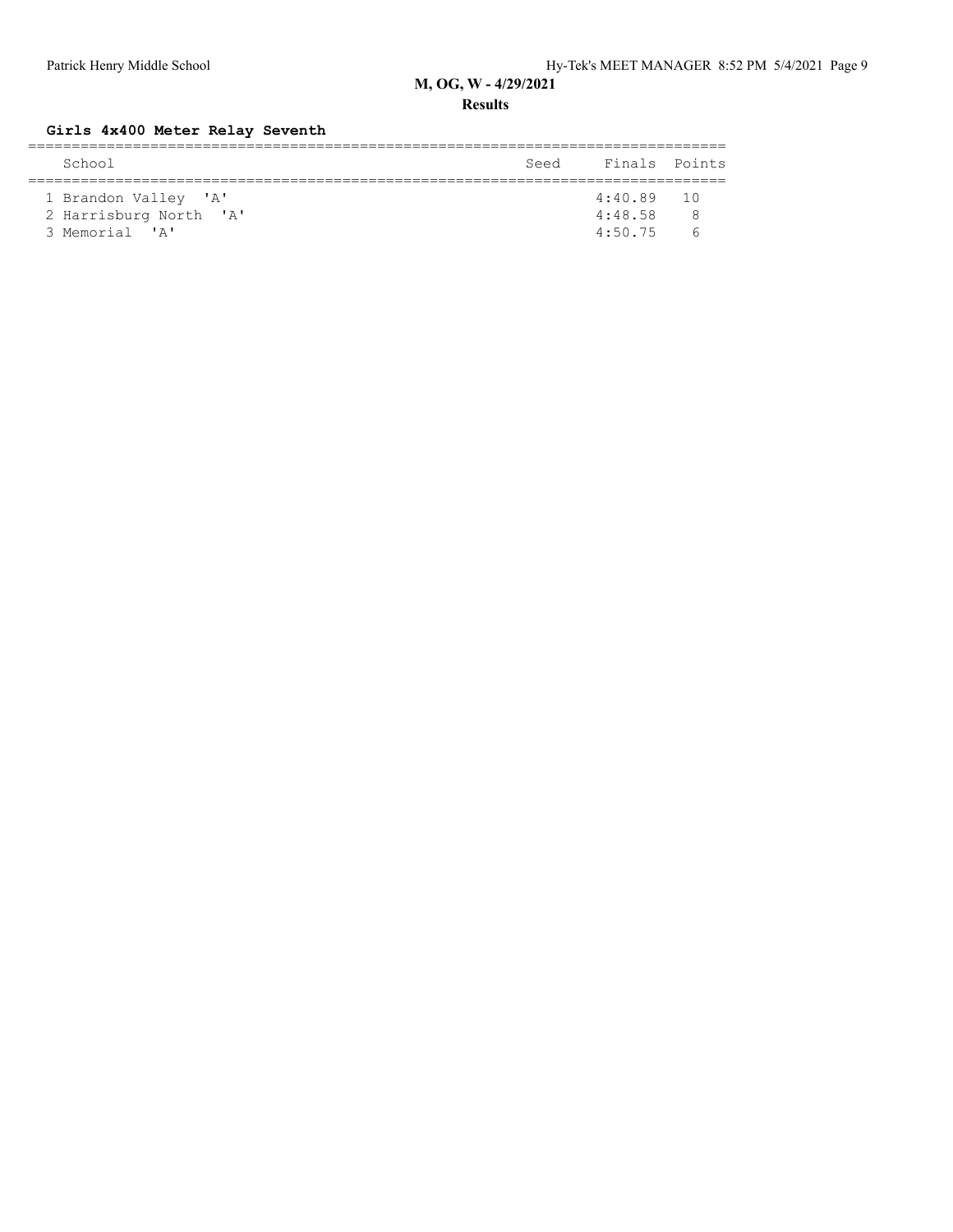#### **Results**

# **Girls 800 Sprint Medley Seventh**

| School                                                              | Seed Finals H# Points |                |     |
|---------------------------------------------------------------------|-----------------------|----------------|-----|
|                                                                     |                       |                |     |
| 1 Patrick Henry 'A'                                                 | $2:14.90$ 1 10        |                |     |
| 2 Memorial 'A'                                                      | $2:15.69$ 2           |                | - 8 |
| 3 Brandon Valley 'A'                                                | 2:16.51               | $\overline{1}$ | 6   |
| 4 O'Gorman 'A'                                                      | 2:16.75               | $\overline{1}$ |     |
| 5 Harrisburg North 'A'                                              | 2:17.37               | $\mathbf{1}$   | 2   |
| 6 Memorial 'B'                                                      | 2:18.33               | $\mathbf{1}$   |     |
| 7 O'Gorman 'B'                                                      | 2:20.40               | $\overline{2}$ |     |
| $^{\prime}$ B <sup><math>^{\prime}</math></sup><br>8 Brandon Valley | 2:21.34               | $\overline{2}$ |     |
| 9 Patrick Henry 'B'                                                 | 2:26.93               | $\mathbf{1}$   |     |
| $\overline{\phantom{a}}$<br>Memorial<br>10                          | 2:30.59               | $\mathcal{D}$  |     |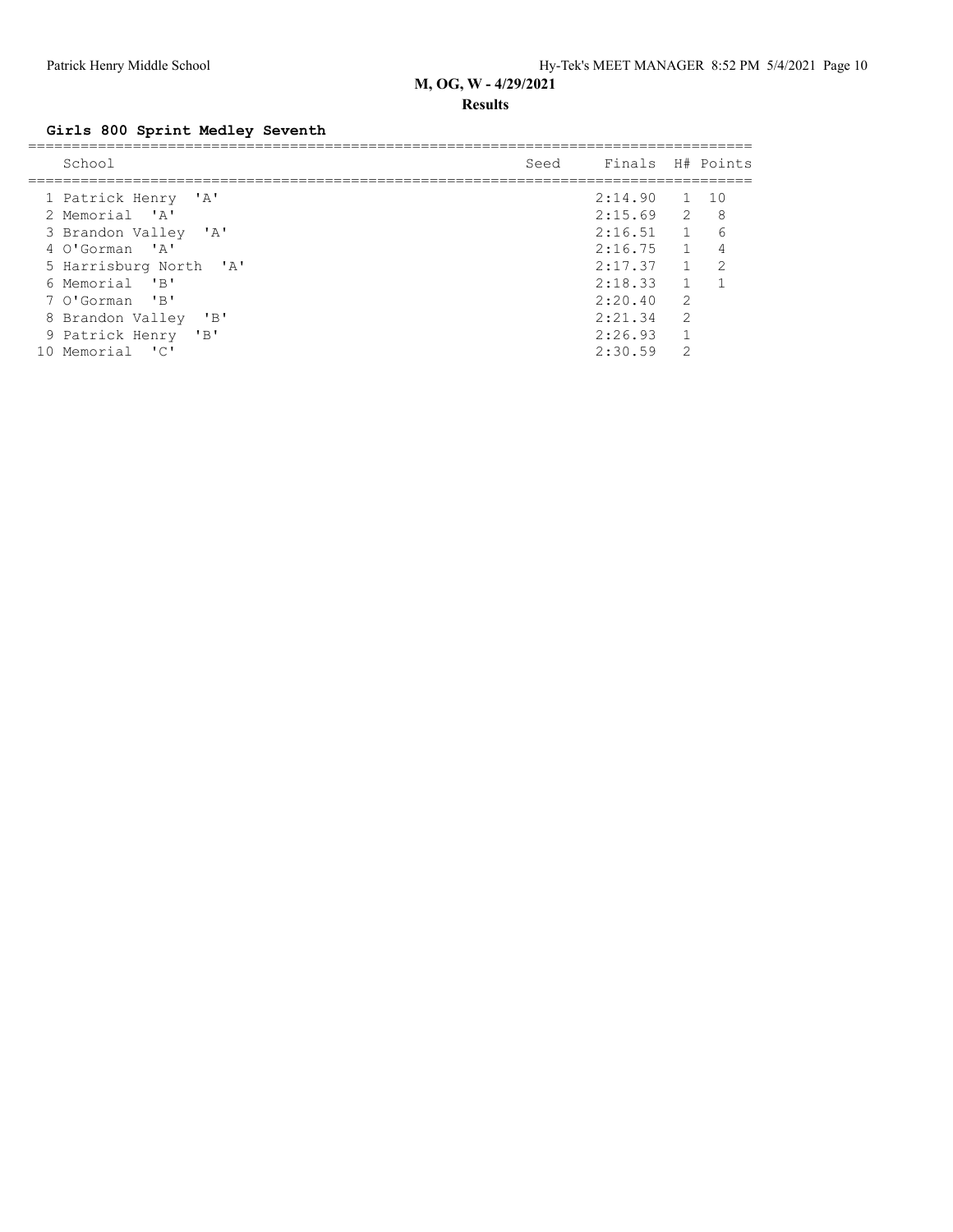#### **Results**

#### **Girls 100 Meter Dash Eighth**

| Name                                  | Year School        | Seed | Finals H# Points |                |                |
|---------------------------------------|--------------------|------|------------------|----------------|----------------|
| 1 Budiq, Addie                        | 8 Harrisburg North |      | 13.04            | 1              | 10             |
| 2 Bills, Bills                        | 8 Brandon Valley   |      | 13.20            | $\mathbf{1}$   | 8              |
| 3 Woods, Claire                       | 8 Patrick Henry    |      | 13.41            | $\mathbf{1}$   | 6              |
| 4 Peterson, Grace                     | 8 Whittier         |      | 13.63            | $\mathbf{1}$   | 4              |
| 5 Wallace, Olivia                     | 8 Brandon Valley   |      | 13.82            | 3              | $\overline{2}$ |
| 6 Mullady, Tierney                    | 8 Harrisburg North |      | 13.83            | 3              | $\mathbf{1}$   |
| 7 Krier, Brylee                       | 8 Harrisburg North |      | 14.00            | $\overline{c}$ |                |
| 8 Lunstra, Regan                      | 8 Brandon Valley   |      | 14.01            | $\mathbf{2}$   |                |
| 9 Getahun, Izabel                     | 8 Whittier         |      | 14.12            | $\mathbf{2}$   |                |
| 10 Neemeyer, Ilee                     | 8 Patrick Henry    |      | 14.13            | $\mathbf{1}$   |                |
| 11 Hoffmann, Kendra                   | 8 Harrisburg North |      | 14.14            | $\overline{2}$ |                |
| 12 Lee, Nadia                         | 8 Memorial         |      | 14.15            | $\mathbf{1}$   |                |
| 13 Dowling, Aubree                    | 8 O'Gorman         |      | 14.18            | $\mathbf{1}$   |                |
| 14 Hendricks, Payton 8 Brandon Valley |                    |      | 14.27            | 4              |                |
| 15 Brison, Rylie                      | 8 Patrick Henry    |      | 14.30            | $\overline{c}$ |                |
| 16 Fisher, Kennedy                    | 8 Patrick Henry    |      | 14.33            | 3              |                |
| 17 Saaleephiw, Samaiya                | 8 Whittier         |      | 14.35            | 3              |                |
| 18 Hanson, Jolissa                    | 8 Patrick Henry    |      | 14.38            | 3              |                |
| 18 Baker, Cierra                      | 8 Memorial         |      | 14.38            | $\mathbf{2}$   |                |
| 20 Skinner, Claire                    | 8 O'Gorman         |      | 14.40            | 3              |                |
| 21 Jones, Saretta                     | 8 Whittier         |      | 14.41            | $\overline{4}$ |                |
| 22 Kendall, Kaitlyn                   | 8 Patrick Henry    |      | 14.43            | 4              |                |
| 23 Ducheneaux, Madelyn                | 8 Harrisburg North |      | 14.45            | 4              |                |
| 24 Ask, Julia                         | 8 Brandon Valley   |      | 14.52            | 5              |                |
| 25 Ibrahim, Heather                   | 8 Memorial         |      | 14.55            | 5              |                |
| 26 Matrisciano, Anna                  | 8 Memorial         |      | 14.64            | 3              |                |
| 27 Biren, Josie                       | 8 Brandon Valley   |      | 14.71            | 5              |                |
| 28 Thyab, Adow                        | 8 O'Gorman         |      | 14.91            | $\mathbf{1}$   |                |
| 29 Hulme, Kaylee                      | 8 O'Gorman         |      | 15.40            | 4              |                |
| 30 Struck, Sienna                     | 8 O'Gorman         |      | 15.41            | $\overline{c}$ |                |
| 30 Argueta-Ramirez, Maria 8 Whittier  |                    |      | 15.41            | 4              |                |
| 32 Dorn, Tessa                        | 8 O'Gorman         |      | 15.53            | $\overline{c}$ |                |
| 33 Powell, Elizabeth                  | 8 Whittier         |      | 16.95            | 3              |                |
| 34 Bowman, Addison                    | 8 Whittier         |      | 18.59            | 4              |                |
| 35 Salas, Madeline                    | 8 Whittier         |      | 19.82            | 5              |                |
|                                       |                    |      |                  |                |                |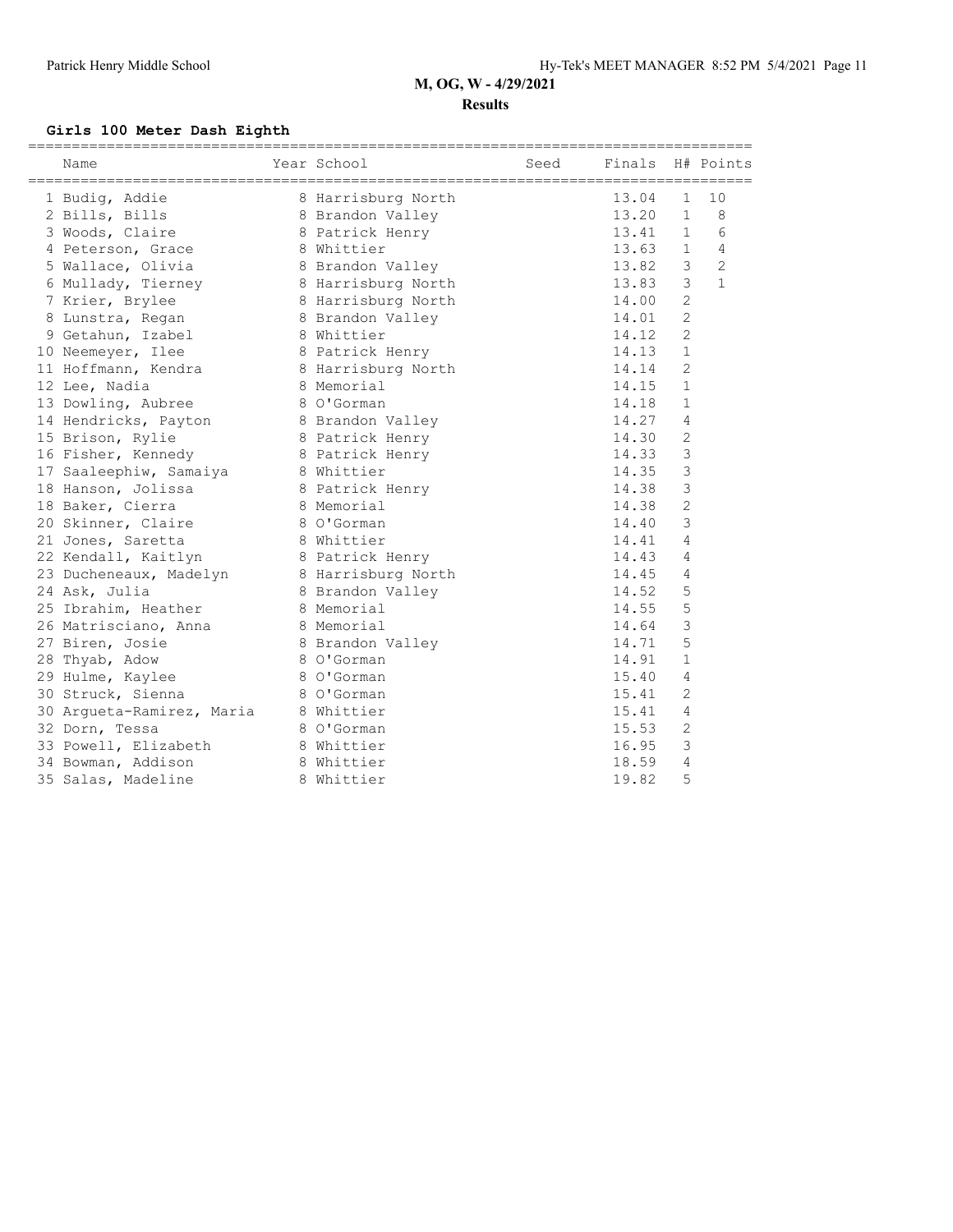#### **Results**

#### **Girls 200 Meter Dash Eighth**

| Name                                   | Year School        | Seed | Finals H# Points |                |                |
|----------------------------------------|--------------------|------|------------------|----------------|----------------|
| 1 Bills, Bills                         | 8 Brandon Valley   |      | 28.02            | $\mathbf{1}$   | 10             |
| 2 Wannarka, Sydnie                     | 8 Brandon Valley   |      | 29.09            | $\mathbf{1}$   | 8              |
| 3 Schuck, Emily                        | 8 Memorial         |      | 29.57            | $\overline{2}$ | 6              |
| 4 Mullady, Tierney                     | 8 Harrisburg North |      | 29.81            | $\mathcal{E}$  | $\sqrt{4}$     |
| 5 Woods, Claire                        | 8 Patrick Henry    |      | 29.87            | $\overline{2}$ | $\overline{c}$ |
| 6 Lunstra, Regan                       | 8 Brandon Valley   |      | 29.91            | $\overline{2}$ | $\mathbf{1}$   |
| 7 Krier, Brylee                        | 8 Harrisburg North |      | 29.95            | $\mathbf{1}$   |                |
| 8 Gustafson, Isabella 8 Brandon Valley |                    |      | 30.28            | $\mathbf{2}$   |                |
| 9 Messenbrink, Isabella                | 8 Whittier         |      | 30.44            | 3              |                |
| 10 Hruby, Meredith                     | 8 Harrisburg North |      | 30.47            | $\mathbf 1$    |                |
| 11 Brown, Savannah                     | 8 Whittier         |      | 30.81            | 2              |                |
| 12 Dewitz, Sadie                       | 8 Patrick Henry    |      | 31.44            | $\mathsf 3$    |                |
| 13 Schultz, Alexis                     | 8 Patrick Henry    |      | 31.59            | $\mathbf 1$    |                |
| 14 Benson, Abigail                     | 8 Harrisburg North |      | 32.13            | 3              |                |
| 15 Ducheneaux, Madelyn                 | 8 Harrisburg North |      | 32.15            | $\overline{2}$ |                |
| 16 Kramer, Savanna                     | 8 Memorial         |      | 32.19            | $\mathbf{2}$   |                |
| 17 Carias-Graves, Mya                  | 8 Whittier         |      | 32.88            | $\mathbf 1$    |                |
| 18 Carlson, Jayla                      | 8 Patrick Henry    |      | 32.96            | $\overline{2}$ |                |
| 19 Simmons, Josie                      | 8 Memorial         |      | 33.11            | $\mathbf 1$    |                |
| 20 Roerig, Aryn                        | 8 Memorial         |      | 33.58            | 3              |                |
| 21 Thoresen, Alexis                    | 8 Memorial         |      | 34.03            | $\mathbf 1$    |                |
| 22 Bockholt, Claire                    | 8 Harrisburg North |      | 35.17            | 3              |                |
| 23 Gide, Nivet                         | 8 Whittier         |      | 37.56            | 3              |                |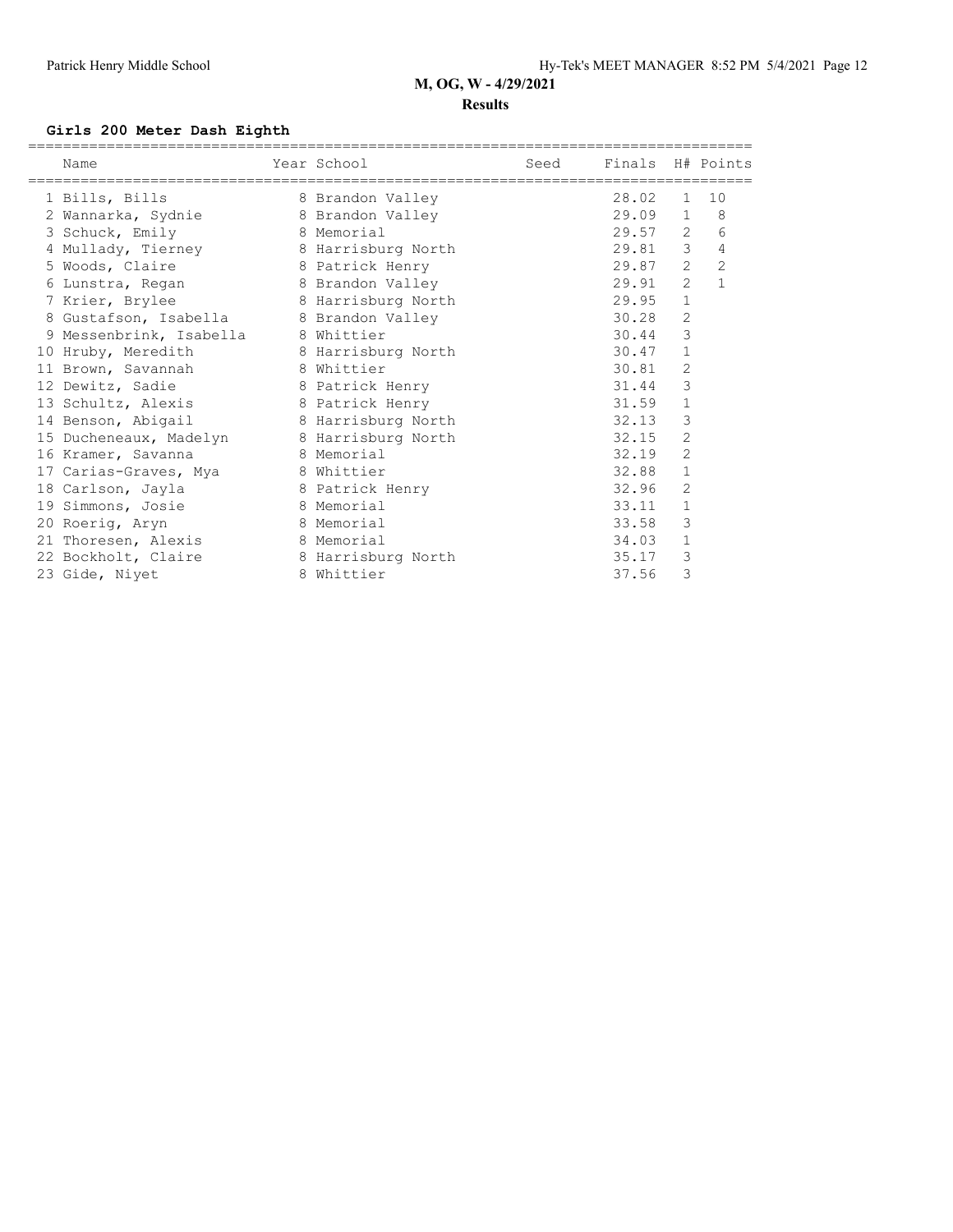#### **Results**

#### **Girls 400 Meter Dash Eighth**

| Name                   |   | Year School        | Seed | Finals H# Points |                |                |
|------------------------|---|--------------------|------|------------------|----------------|----------------|
| 1 Hyronimus, Taryn     |   | 8 Memorial         |      | 1:06.63          | $\mathbf{1}$   | 10             |
| 2 Koll, Brooklyn       | 8 | Memorial           |      | 1:07.33          | 2              | 8              |
| 3 Hruby, Meredith      |   | 8 Harrisburg North |      | 1:10.02          | $\overline{2}$ | 6              |
| 4 Miller, Ashlyn       |   | 8 Harrisburg North |      | 1:10.60          | $\mathbf{1}$   | 4              |
| 5 Woods, Claire        |   | 8 Patrick Henry    |      | 1:10.83          | $\mathbf{1}$   | $\overline{2}$ |
| 6 Mooney, Brycelin     |   | 8 Harrisburg North |      | 1:11.45          | $\overline{2}$ |                |
| 7 Boetel, Nora         |   | 8 O'Gorman         |      | 1:11.63          | $\mathbf{1}$   |                |
| 8 West, Jayden         |   | 8 Brandon Valley   |      | 1:11.85          |                |                |
| 9 McManus, Keira       |   | 8 O'Gorman         |      | 1:12.12          | $\mathbf{1}$   |                |
| 10 Krier, Brylee       |   | 8 Harrisburg North |      | 1:12.57          | $\overline{2}$ |                |
| 11 Jensen, Sarah       |   | 8 Harrisburg North |      | 1:13.12          | $\mathbf{1}$   |                |
| 12 Gjoraas, Mckenzie   |   | 8 Brandon Valley   |      | 1:14.22          | $\mathbf{1}$   |                |
| 13 Hunsaid, Addison    |   | 8 Brandon Valley   |      | 1:14.38          | $\overline{c}$ |                |
| 14 Kuchenreuther, Emma | 8 | Memorial           |      | 1:22.03          | $\overline{2}$ |                |
| 15 Sutton, Maya        | 8 | Memorial           |      | 1:29.82          | $\overline{2}$ |                |
| 16 Grow, Lydia         | 8 | O'Gorman           |      | 1:34.60          | $\overline{2}$ |                |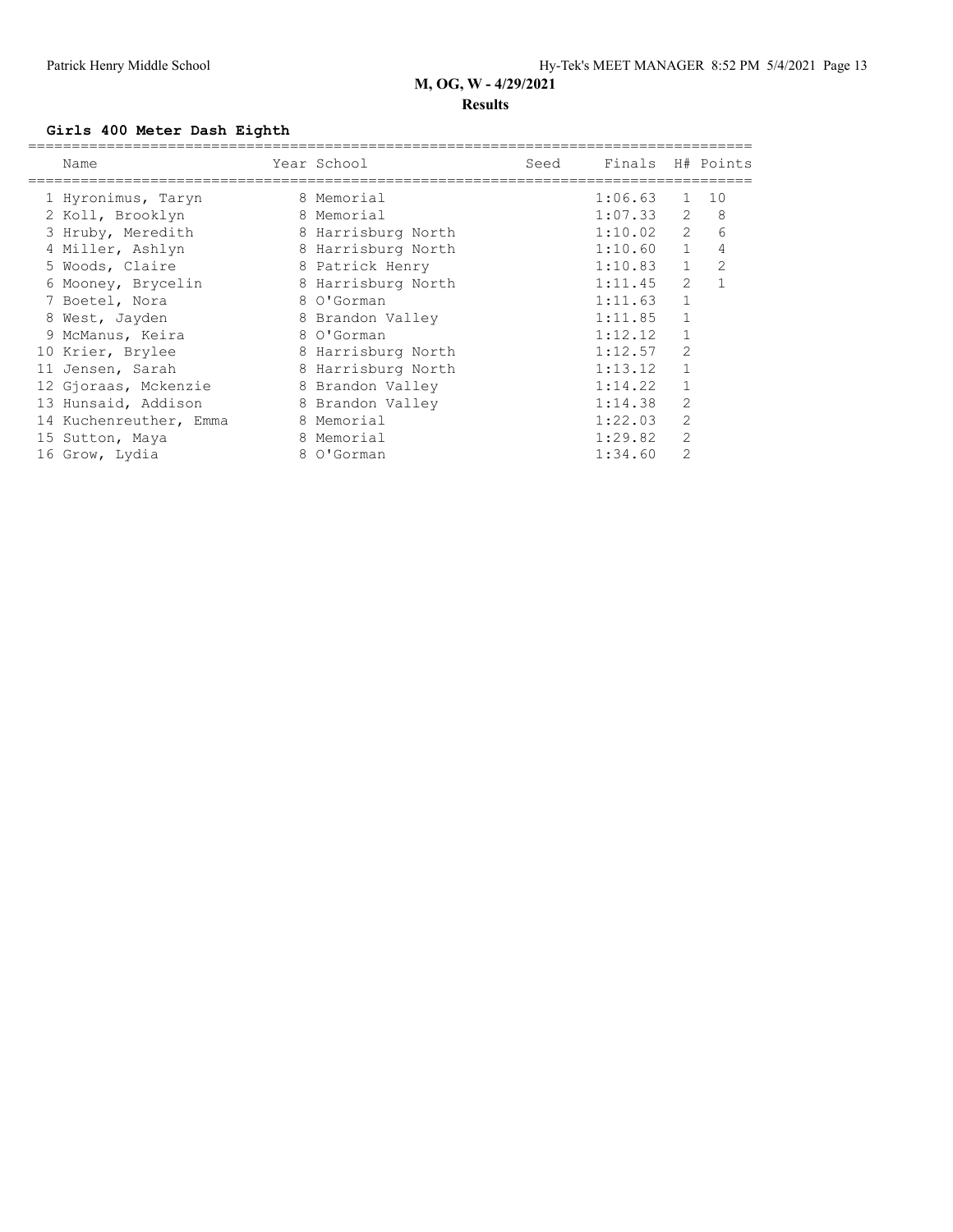#### **Results**

#### **Girls 800 Meter Run Eighth**

| Name                 | Year School        | Seed | Finals  | Points         |
|----------------------|--------------------|------|---------|----------------|
| 1 Koll, Brooklyn     | 8 Memorial         |      | 2:46.67 | 10             |
| 2 Nichols, Kate      | 8 Harrisburg North |      | 2:54.58 | 8              |
| 3 Budig, Addie       | 8 Harrisburg North |      | 2:56.09 | 6              |
| 4 Hoff, Evie         | 8 Brandon Valley   |      | 3:00.20 | 4              |
| 5 Burnette, Brooke   | 8 Brandon Valley   |      | 3:03.15 | $\overline{2}$ |
| 6 Hermanson, Kyra    | 8 O'Gorman         |      | 3:03.99 |                |
| 7 Jensen, Sarah      | 8 Harrisburg North |      | 3:05.20 |                |
| 8 Kovalenko, Sofia   | 8 Memorial         |      | 3:06.01 |                |
| 9 Wright, Orah       | 8 Memorial         |      | 3:07.50 |                |
| 10 Hailu, Meridian   | 8 Whittier         |      | 3:08.68 |                |
| 11 Greenslate, Tessa | 8 O'Gorman         |      | 3:08.97 |                |
| 12 Gioraas, Mckenzie | 8 Brandon Valley   |      | 3:09.26 |                |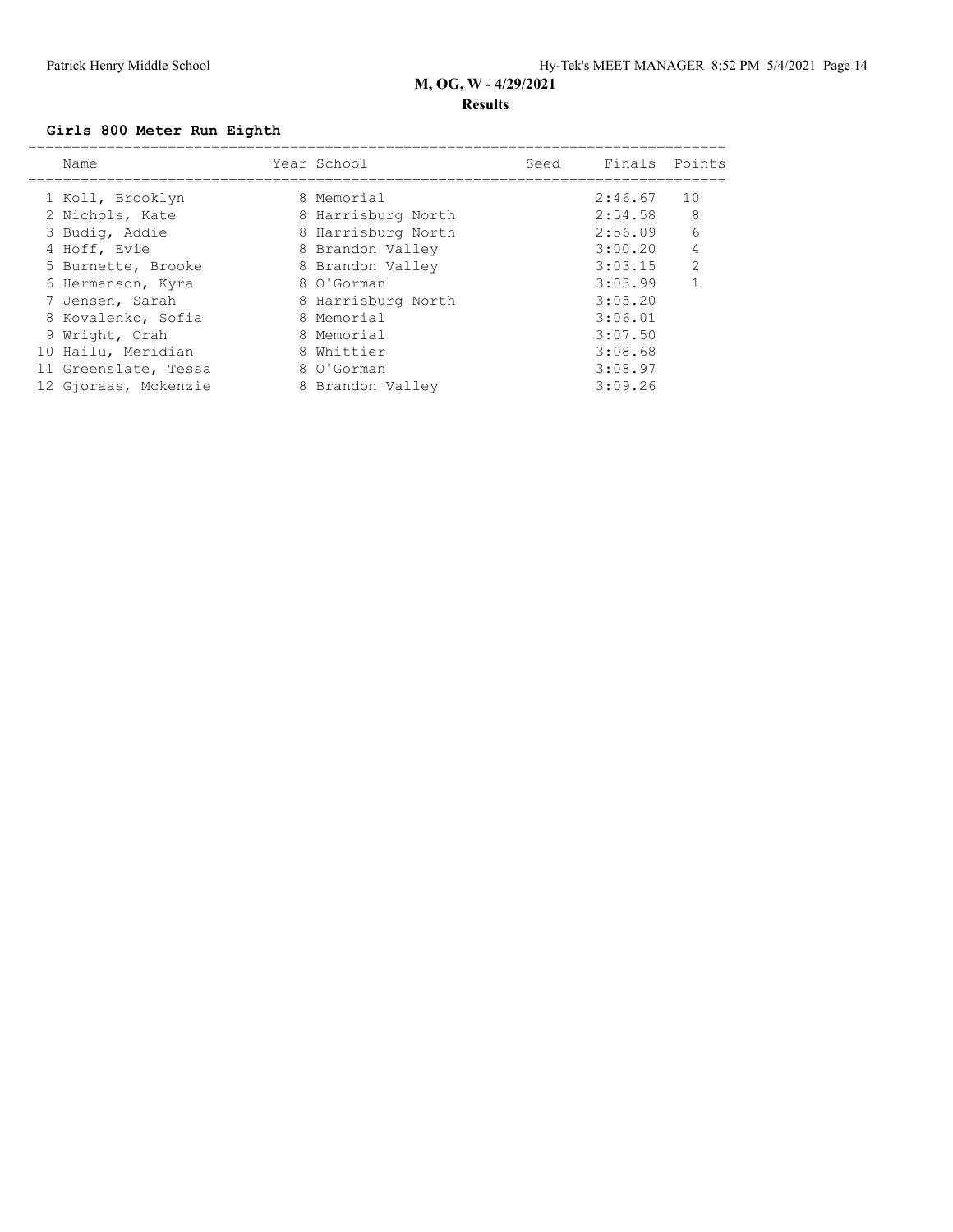#### **Results**

#### **Girls 1600 Meter Run Eighth**

| Name                  | Year School        | Seed | Finals Points |                 |
|-----------------------|--------------------|------|---------------|-----------------|
|                       |                    |      |               |                 |
| 1 Hyronimus, Taryn    | 8 Memorial         |      | 5:51.98       | $\overline{10}$ |
| 2 Krunitzky, Isabella | 8 Patrick Henry    |      | 6:15.14       | 8               |
| 3 Nichols, Kate       | 8 Harrisburg North |      | 6:33.71       | 6               |
| 4 Bleeker, Katie      | 8 Memorial         |      | 6:54.88       | $\overline{4}$  |
| 5 Kovalenko, Sofia    | 8 Memorial         |      | 6:55.37       |                 |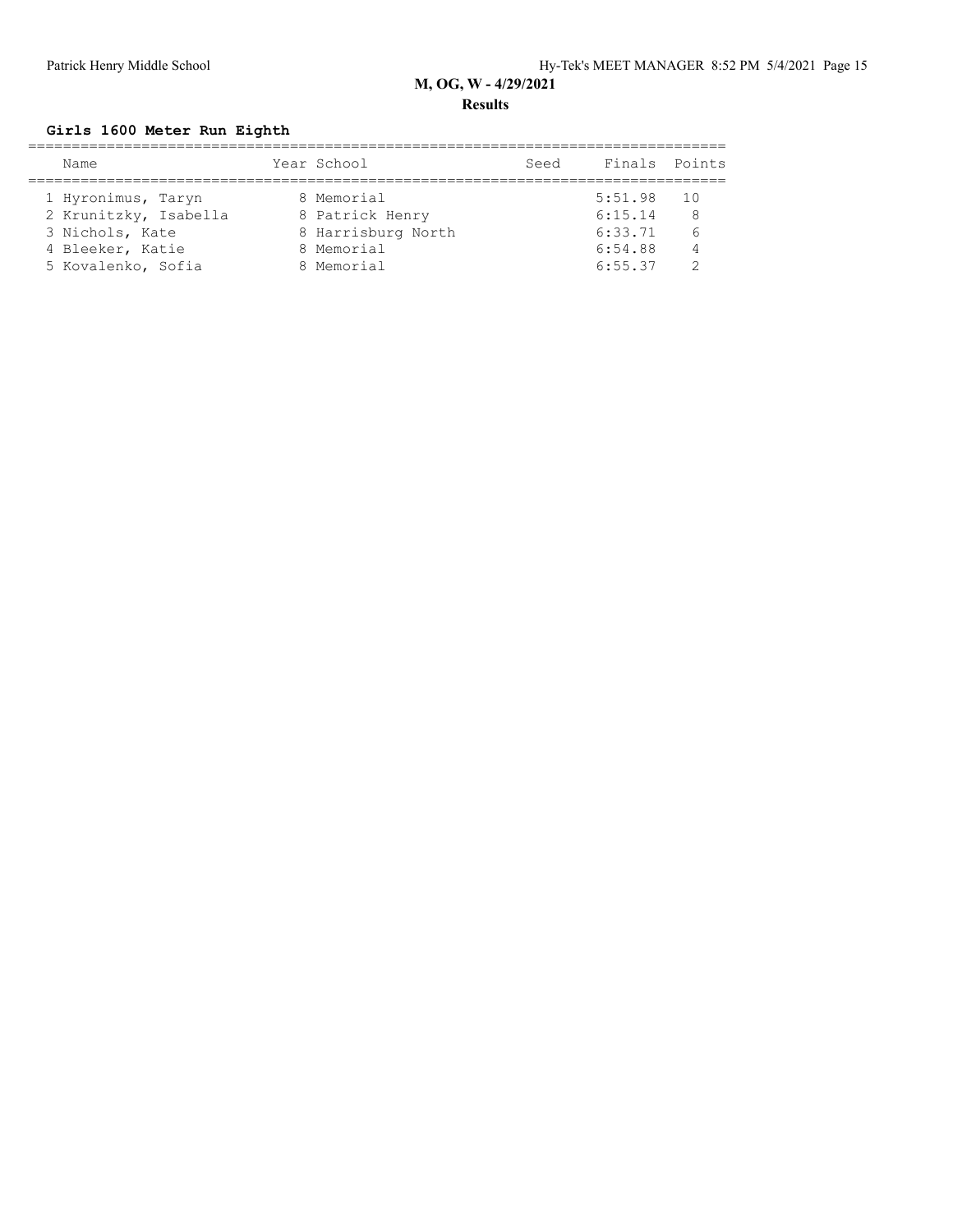#### **Results**

#### **Girls 100 Meter Hurdles Eighth**

| Name                  | Year School        | Seed | Finals H# Points |                |              |
|-----------------------|--------------------|------|------------------|----------------|--------------|
| 1 Oehlke, Klaire      | 8 O'Gorman         |      | 17.26            | $\mathbf{1}$   | 10           |
| 2 Miller, Ashlyn      | 8 Harrisburg North |      | 18.38            | $\mathbf{1}$   | 8            |
| 3 Roths, Adeline      | 8 Brandon Valley   |      | 18.65            | $\mathbf{1}$   | 6            |
| 4 Hruby, Meredith     | 8 Harrisburg North |      | 18.88            | $\mathbf{1}$   | 4            |
| 5 Mauney, Tyla        | 8 O'Gorman         |      | 19.64            | $\mathbf{1}$   | $\mathbf{2}$ |
| 6 Evenson, Kaylee     | 8 Memorial         |      | 19.82            | $\mathbf{1}$   | $\mathbf{1}$ |
| 7 Mooney, Brycelin    | 8 Harrisburg North |      | 19.83            | $\overline{c}$ |              |
| 8 Pellicotte, Kathryn | 8 O'Gorman         |      | 19.90            | 2              |              |
| 9 Matrisciano, Anna   | 8 Memorial         |      | 19.98            | 1              |              |
| 10 Meyer, Lauren      | 8 O'Gorman         |      | 20.02            | 2              |              |
| 11 Heiman, Shannon    | 8 O'Gorman         |      | 20.20            | 3              |              |
| 12 Boll, Jorja        | 8 Memorial         |      | 20.32            | $\overline{2}$ |              |
| 13 Boetel, Nora       | 8 O'Gorman         |      | 20.45            | $\overline{2}$ |              |
| 14 Ducommun, Kenly    | 8 Harrisburg North |      | 21.01            | 3              |              |
| 15 Jensen, Sarah      | 8 Harrisburg North |      | 21.18            | 2              |              |
| 16 Morton, Sara Jane  | 8 Harrisburg North |      | 21.20            | 3              |              |
| 17 Schoby, Danielle   | 8 Brandon Valley   |      | 21.37            | 2              |              |
| 18 Kramer, Savanna    | 8 Memorial         |      | 21.45            | 2              |              |
| 19 Ricketts, Mikayla  | 8 Patrick Henry    |      | 21.46            | 1              |              |
| 20 West, Jayden       | 8 Brandon Valley   |      | 21.62            | 3              |              |
| 21 Gilo, Aballa       | 8 Memorial         |      | 21.75            | 3              |              |
| 22 Kamnikar, Lily     | 8 Memorial         |      | 21.87            | 3              |              |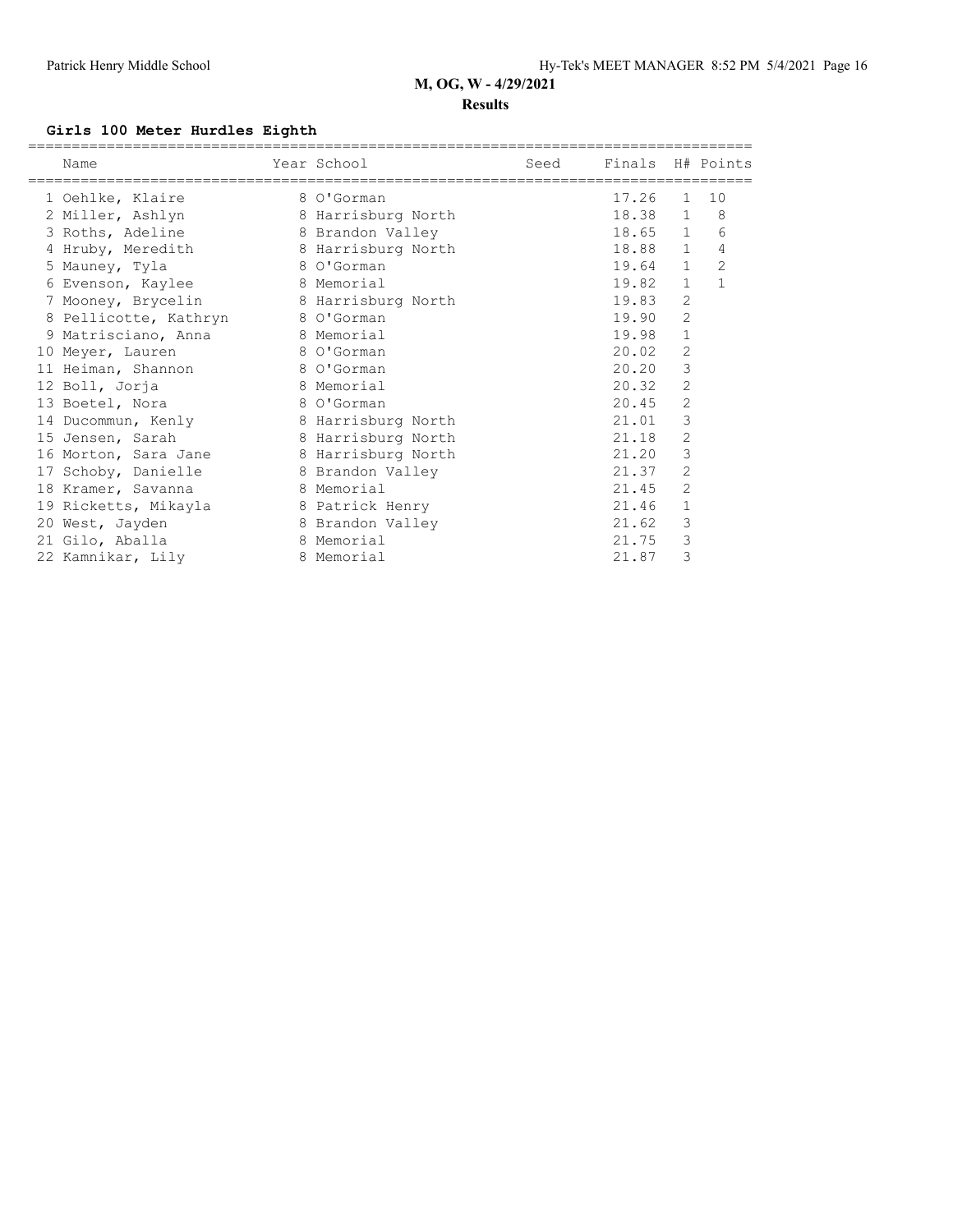#### **Results**

## **Girls 4x100 Meter Relay Eighth**

|   | School                                                          | Seed | Finals H# Points |                |                |
|---|-----------------------------------------------------------------|------|------------------|----------------|----------------|
|   |                                                                 |      |                  |                |                |
|   | 1 Harrisburg North 'A'                                          |      | 57.38            | 1              | 10             |
|   | 2 Brandon Valley 'A'                                            |      | 57.40            | $\sim$ 1       | - 8            |
|   | $^{\prime}$ B <sup><math>\prime</math></sup><br>3 Whittier      |      | 58.51            | $\sim$ 1       | 6              |
|   | 4 Memorial 'A'                                                  |      | 58.52            | $\sim$ 1       | 4              |
|   | 5 Patrick Henry<br>$^{\prime}$ A $^{\prime}$                    |      | 1:00.64          | $\sim$ 1       | $\mathfrak{D}$ |
|   | $\mathbf{B}$<br>6 Brandon Valley                                |      | 1:02.31          | $\sim$ 1       |                |
|   | 7 Patrick Henry<br>$^{\prime}$ B <sup><math>\prime</math></sup> |      | 1:02.65          | $\mathbf{1}$   |                |
| 8 | Whittier<br>$\mathsf{Z}$                                        |      | 1:03.53          | 2              |                |
|   | 9 Memorial 'B'                                                  |      | 1:03.89          | $\overline{2}$ |                |
|   | $\cdot$ 'C'<br>10 Brandon Valley                                |      | 1:03.90          | 1              |                |
|   | 11 Memorial 'C'                                                 |      | 1:03.93          | $\overline{2}$ |                |
|   | "B"<br>12 Harrisburg North                                      |      | 1:06.02          | $\mathcal{D}$  |                |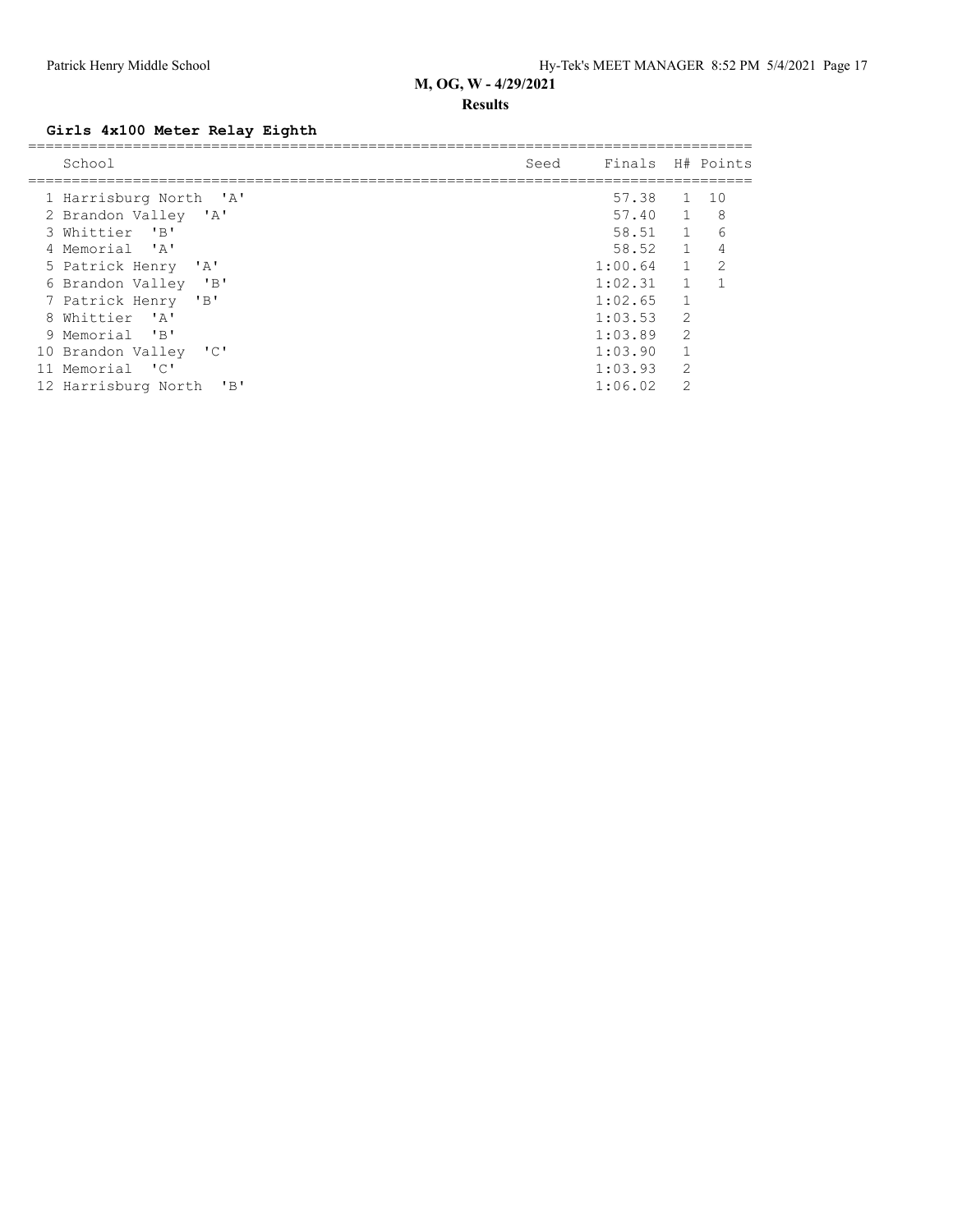#### **Results**

## **Girls 4x200 Meter Relay Eighth**

| School                                                                                                                  | Seed | Finals H# Points |                |       |
|-------------------------------------------------------------------------------------------------------------------------|------|------------------|----------------|-------|
| 1 O'Gorman 'B'                                                                                                          |      | 2:07.40 1        |                | - 1 O |
| 2 Brandon Valley 'A'                                                                                                    |      | $2:07.44$ 1      |                | 8     |
| 3 Patrick Henry 'A'                                                                                                     |      | 2:07.66          | $\sim$ 1       | 6     |
| 4 Memorial 'A'                                                                                                          |      | 2:09.25          | $\overline{1}$ | 4     |
| $\overline{\phantom{a}}$ $\overline{\phantom{a}}$ $\overline{\phantom{a}}$ $\overline{\phantom{a}}$<br>5 Brandon Valley |      | 2:09.83          | $\overline{1}$ | 2     |
| 6 Harrisburg North 'A'                                                                                                  |      | 2:10.93          |                |       |
| 7 Patrick Henry 'B'                                                                                                     |      | 2:12.08          | 2              |       |
| $^{\prime}$ B <sup><math>^{\prime}</math></sup><br>Memorial<br>8                                                        |      | 2:17.52          | 2              |       |
| 9 O'Gorman 'A'                                                                                                          |      | 2:19.12          |                |       |
| $\cdot$ C $\cdot$<br>10 O'Gorman                                                                                        |      | 2:21.12          | $\overline{2}$ |       |
| $\mathbf{B}$<br>11 Harrisburg North                                                                                     |      | 2:22.32          | $\mathcal{D}$  |       |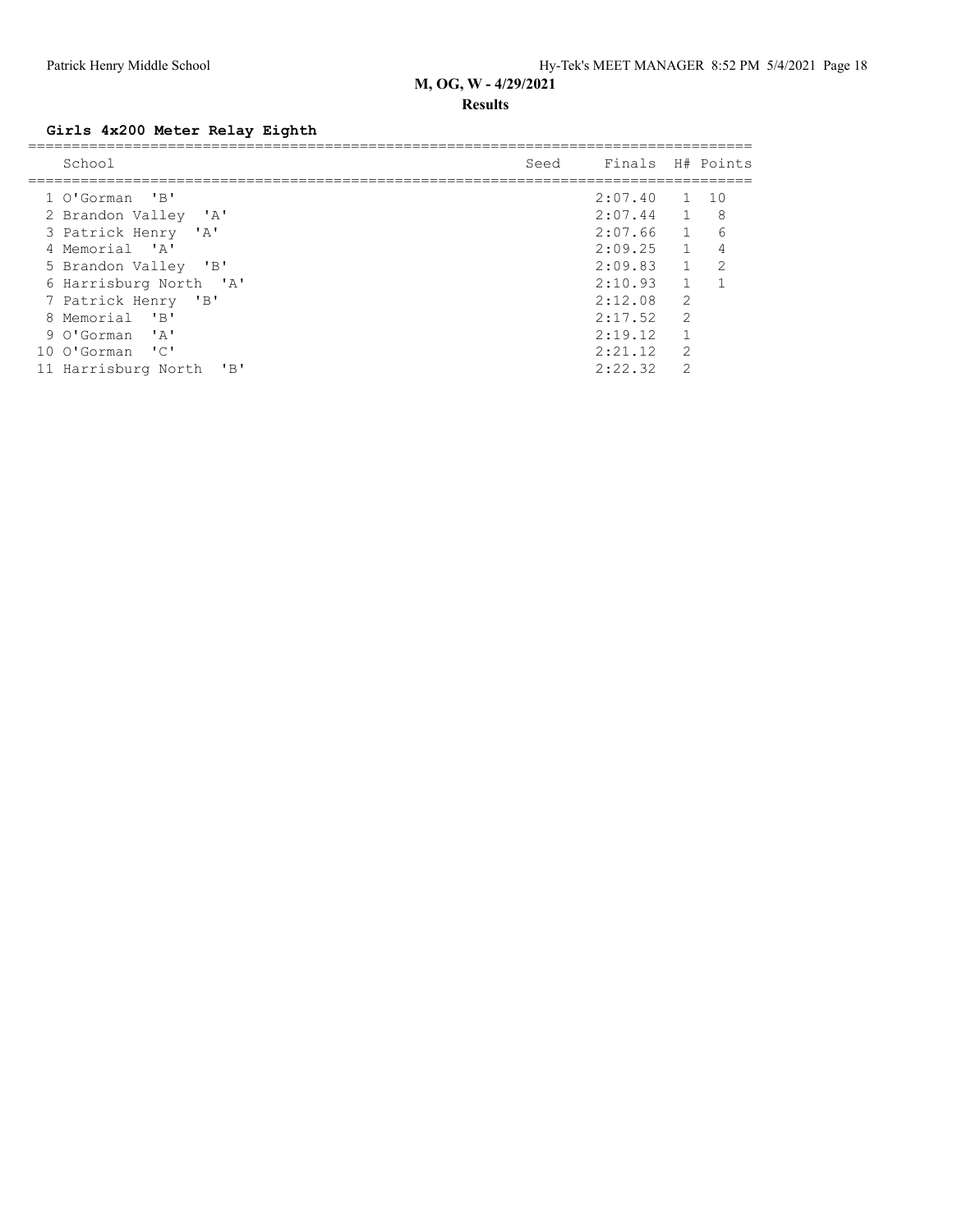**Results**

## **Girls 4x400 Meter Relay Eighth**

| School                 | Seed Finals Points |   |
|------------------------|--------------------|---|
|                        |                    |   |
| 1 Memorial 'A'         | $5:27.23$ 10       |   |
| 2 Harrisburg North 'A' | 5:41.28            | ₽ |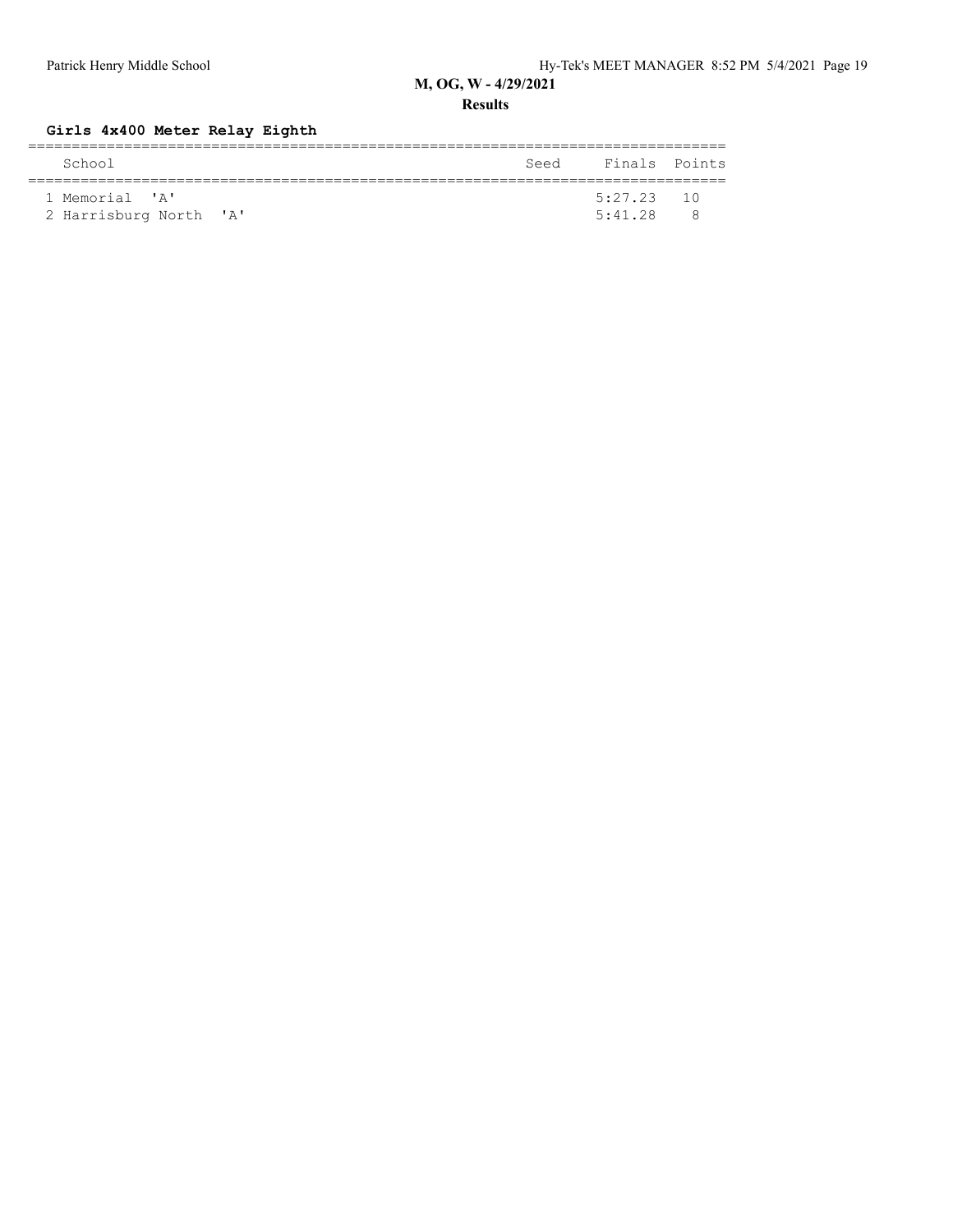#### **Results**

# **Girls 800 Sprint Medley Eighth**

| School                 | Seed | Finals H# Points |                |                |
|------------------------|------|------------------|----------------|----------------|
| 1 Memorial 'A'         |      | $2:07.15$ 1 10   |                |                |
| 2 Whittier 'A'         |      | $2:09.03$ 1 8    |                |                |
| 3 O'Gorman 'A'         |      | 2:10.13          | $1\quad 6$     |                |
| 4 Memorial 'B'         |      | $2:16.34$ 2      |                | $\overline{4}$ |
| 5 Harrisburg North 'B' |      | $2:16.38$ 2      |                | $\overline{2}$ |
| 6 Patrick Henry 'A'    |      | 2:17.99          | $\overline{2}$ |                |
| 7 Brandon Valley 'A'   |      | 2:21.50          | $\mathbf{1}$   |                |
| 8 Harrisburg North 'A' |      | 2:22.90          |                |                |
| Memorial 'C'           |      | 2:26.65          | 2              |                |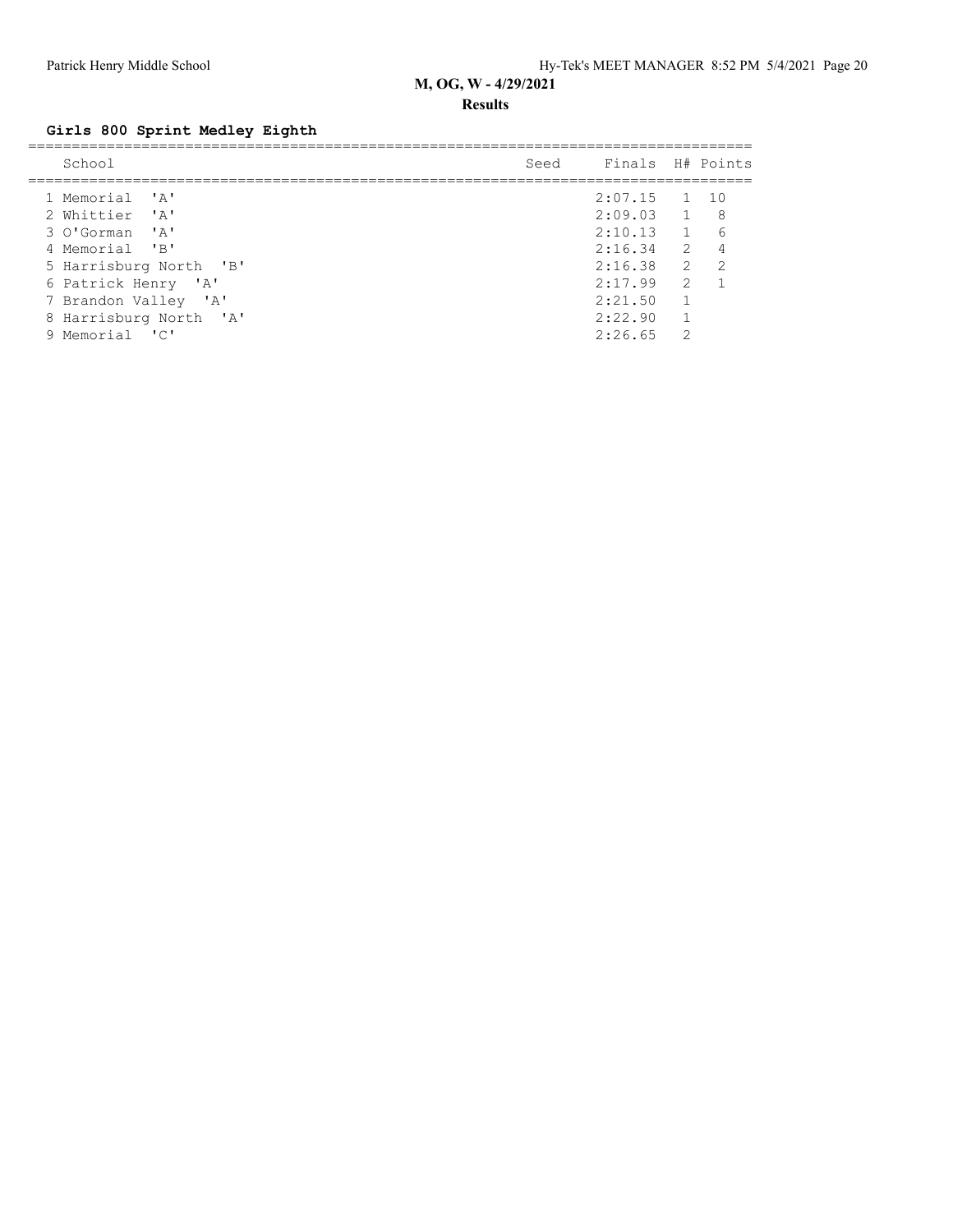#### **Results**

#### **Boys 100 Meter Dash Seventh**

| Name                         | Year School        | Seed | Finals H# Points |                |              |
|------------------------------|--------------------|------|------------------|----------------|--------------|
| 1 Nofziger, Cael             | 7 Memorial         |      | 12.06            | $\mathbf{1}$   | 10           |
| 2 Nelson, Ntsane             | 7 Harrisburg North |      | 12.14            | $\mathbf{1}$   | 8            |
| 3 Schmaus, CJ                | 7 Memorial         |      | 12.27            | 2              | 6            |
| 4 DeWall, Landon             | 7 Memorial         |      | 12.83            | $\overline{2}$ | 4            |
| 5 Frost, Gable               | 7 Brandon Valley   |      | 13.00 1          |                | $\mathbf{2}$ |
| 6 Halde, Beckett             | 7 Memorial         |      | 13.06            | 3              | $\mathbf{1}$ |
| 7 Mayen, Kuai                | 7 Memorial         |      | 13.08            | 3              |              |
| 8 Kinzer, Braylon 7 Memorial |                    |      | 13.32            | $\mathbf{1}$   |              |
| 9 Vahle, Cole                | 7 Brandon Valley   |      | 13.40            | $\overline{2}$ |              |
| 10 Barrera Natareno, Kevin   | 7 Whittier         |      | 13.47            | 3              |              |
| 11 Mueller, Maddox           | 7 Brandon Valley   |      | 13.58            | $\overline{2}$ |              |
| 12 Mayen, Gak                | 7 Brandon Valley   |      | 13.59            | 3              |              |
| 13 RivasWells, Favian        | 7 Whittier         |      | 13.63            | $\mathbf{1}$   |              |
| 14 Francis, Corbin           | 7 Brandon Valley   |      | 13.64            | 3              |              |
| 15 Fisher, Brandon           | 7 Brandon Valley   |      | 13.65            | $\mathbf{1}$   |              |
| 16 Dierks, Andrew            | 7 Harrisburg North |      | 13.67            | 2              |              |
| 17 Olson, Caden              | 7 O'Gorman         |      | 13.82            | $\overline{2}$ |              |
| 18 Konshak, Tanner           | 7 O'Gorman         |      | 13.83            | 4              |              |
| 19 Woitzel, Brady            | 7 Harrisburg North |      | 14.80            | 3              |              |
| 20 Buxengard, Jakob          | 7 Whittier         |      | 14.81            | $\overline{2}$ |              |
| 21 Golay, Austen             | 7 Harrisburg North |      | 14.87            | 3              |              |
| 22 Healy, Jack               | 7 O'Gorman         |      | 14.96            | 4              |              |
| 23 Schoenfelder, Evan        | 7 O'Gorman         |      | 15.00            | 3              |              |
| 24 Raasch, Keaton            | 7 O'Gorman         |      | 15.18            | $\mathbf{1}$   |              |
| 25 Munson, David             | 7 Harrisburg North |      | 15.22            | $\mathbf 1$    |              |
| 26 Blase, Preston            | 7 Harrisburg North |      | 15.63            | $\overline{2}$ |              |
| 27 Friedman, Clark           | 7 O'Gorman         |      | 16.59            | 4              |              |
| 28 Avila, Marlon             | 7 Whittier         |      | 17.90            | 4              |              |
| 29 Taborda, Logan            | 7 Whittier         |      | 17.99            | 4              |              |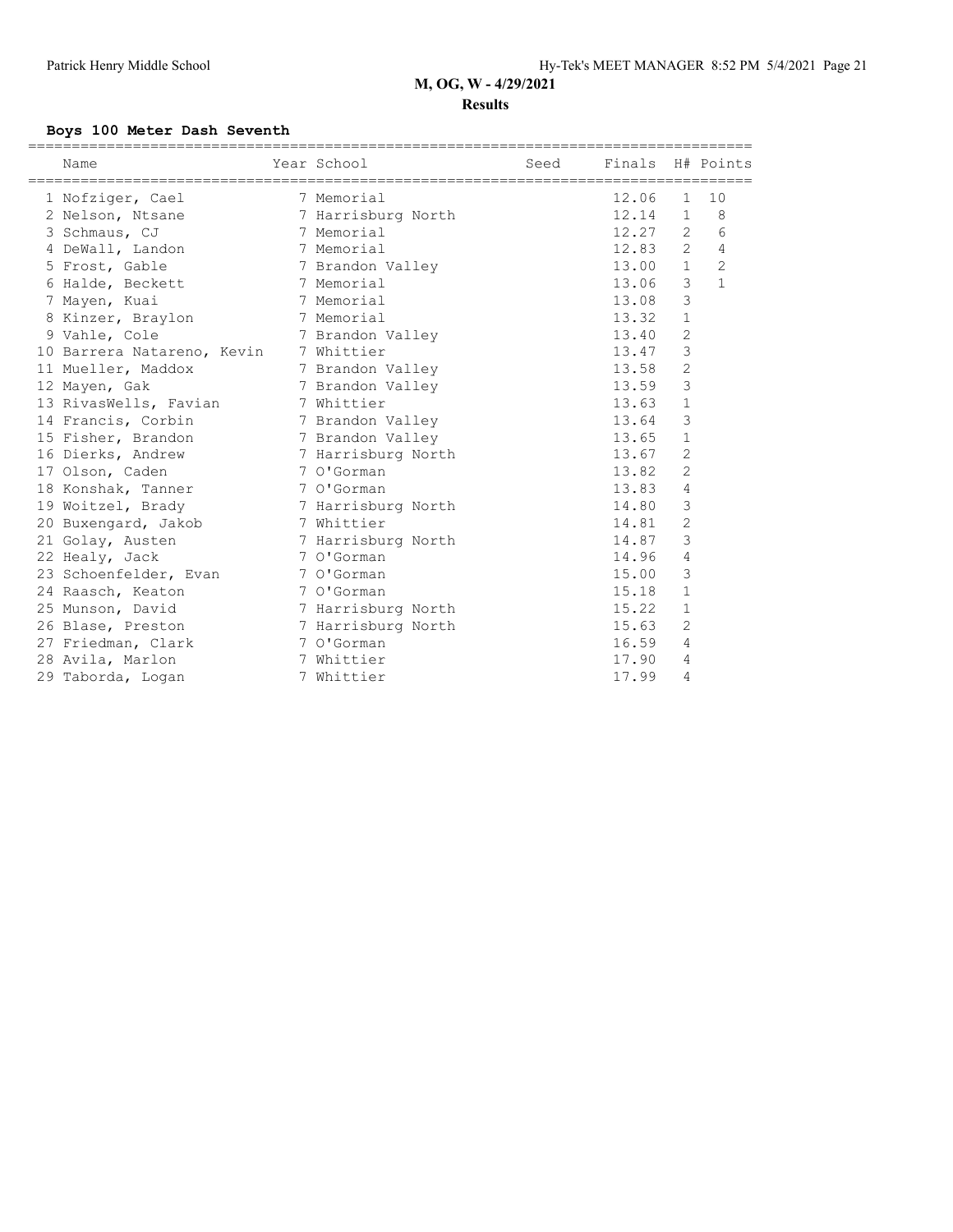#### **Results**

#### **Boys 200 Meter Dash Seventh**

| Name                                    | Year School Search School | Seed Finals H# Points |             |                |      |
|-----------------------------------------|---------------------------|-----------------------|-------------|----------------|------|
| 1 Nelson, Ntsane                        | 7 Harrisburg North        |                       | 26.02       | 1              | 10   |
| 2 Gough, Riley                          | 7 Memorial                |                       | 26.41       | $\mathbf{1}$   | 8    |
| 3 Terrio, Jaxon                         | 7 Harrisburg North        |                       | $26.91$ 2   |                | 6    |
| 4 Simonsen, Daevion 7 Brandon Valley    |                           |                       | $27.31$ 2 4 |                |      |
| 5 Peters, Max                           | 7 Brandon Valley          |                       | $27.51$ 1 2 |                |      |
| 6 Vahle, Cole                           | 7 Brandon Valley          |                       | 27.57       | 3              | 0.50 |
| 6 Hofer, Isaiah                         | 7 Patrick Henry           |                       | 27.57       | 1              | 0.50 |
| 8 Radel, Vincent                        | 7 O'Gorman                |                       | 28.07       | $\mathbf{1}$   |      |
| 9 Roth, Grant                           | 7 O'Gorman                |                       | 28.20       | $\overline{2}$ |      |
| 10 Preheim, Austin                      | 7 Brandon Valley          |                       | 28.62       | $\mathbf{1}$   |      |
| 11 Giddings, Timothy 7 Memorial         |                           |                       | 28.63       | $\overline{2}$ |      |
| 12 Hartz, Cohen                         | 7 Brandon Valley          |                       | 28.64       | $\overline{2}$ |      |
| 13 Rasmussen, Cayden 7 Harrisburg North |                           |                       | 28.65       | $\mathbf{1}$   |      |
| 14 Schmidt, Jaden                       | 7 Brandon Valley          |                       | 28.87       | 4              |      |
| 15 Weber, Rylan                         | 7 Harrisburg North        |                       | 29.02       | 3              |      |
| 16 Warnke, Jackson 7 Memorial           |                           |                       | 29.52       | $\overline{4}$ |      |
| 17 Baker, Ryan                          | 7 Patrick Henry           |                       | 29.64       | $\overline{2}$ |      |
| 18 Brqacetti, Alejandro 7 Whittier      |                           |                       | 29.66       | $\mathbf{1}$   |      |
| 19 Mueller, Miken                       | 7 Memorial                |                       | 30.09       | 3              |      |
| 20 Uhing, Sam                           | 7 Patrick Henry           |                       | 30.18       | 3              |      |
| 21 Kovash, John                         | 7 O'Gorman                |                       | 31.82       | 3              |      |
| 22 Blase, Preston 7 Harrisburg North    |                           |                       | 32.45       | 4              |      |
| 23 Markuson, Cameron 7 O'Gorman         |                           |                       | 32.63       | $\overline{4}$ |      |
| 24 Hawks, Dustin                        | 1 O'Gorman                |                       | 33.53       | $\overline{2}$ |      |
| 25 Flores Nunez, Bryan 7 Whittier       |                           |                       | 33.81       | $\mathcal{E}$  |      |
| 26 Menzia, Logan<br>7 Whittier          |                           |                       | 35.97       | $\overline{2}$ |      |
| 27 Chiodi, Nathan                       | 7 Harrisburg North        |                       | 38.22       | 4              |      |
| 28 Taborda, Logan                       | 7 Whittier                |                       | 40.59       | 4              |      |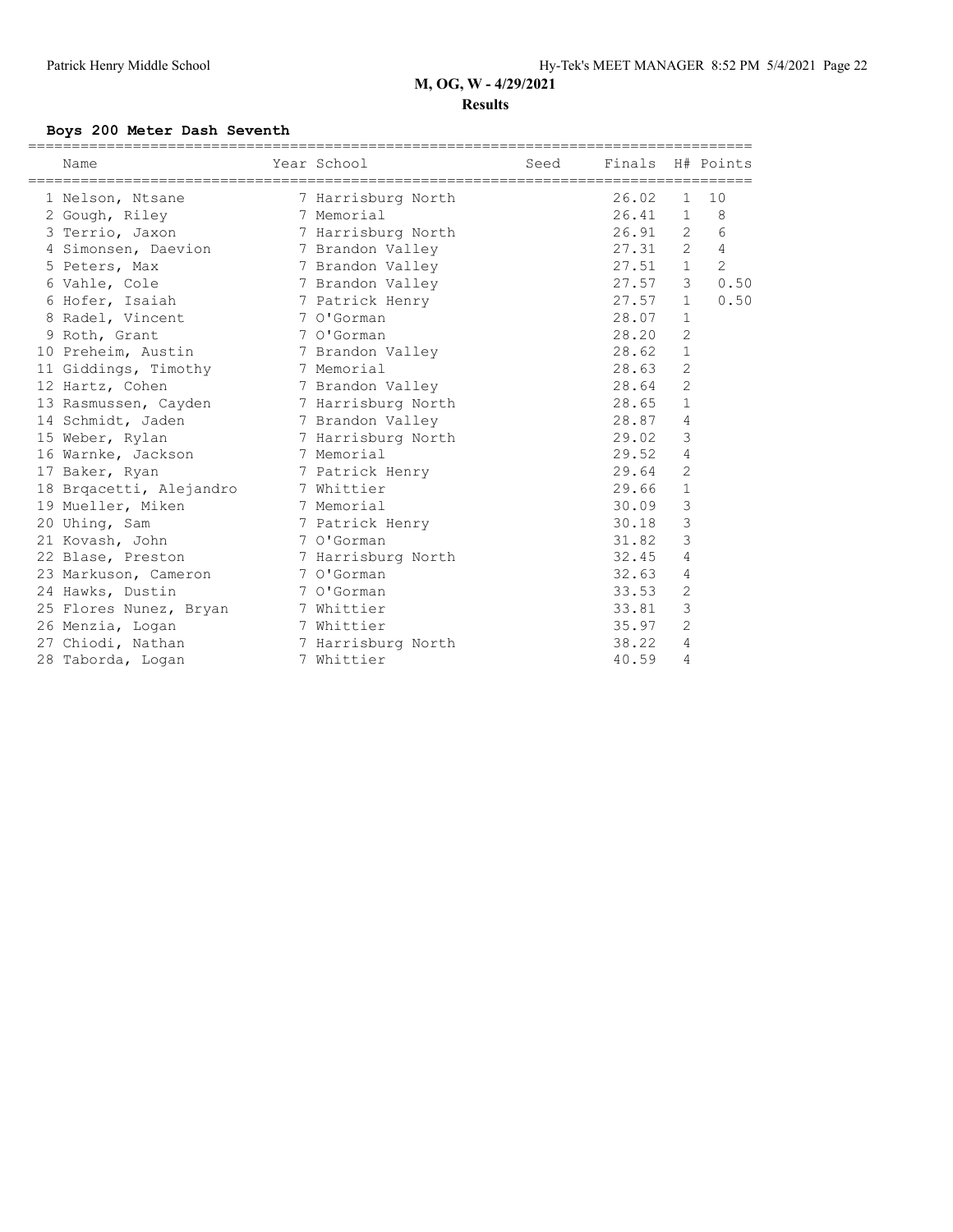#### **Results**

#### **Boys 400 Meter Dash Seventh**

| Name                                   | Year School        | Seed | Finals H# Points |                |                |
|----------------------------------------|--------------------|------|------------------|----------------|----------------|
| 1 Pantekoek, Camden                    | 7 Brandon Valley   |      | 1:00.39          | $\mathbf{1}$   | 10             |
| 2 Rasmussen, Cooper 7 Harrisburg North |                    |      | 1:02.12          | $\mathbf{1}$   | 8              |
| 3 Weeldreyer, Jaxson                   | 7 O'Gorman         |      | 1:03.97          | 1              | 6              |
| 4 Radel, Vincent                       | 7 O'Gorman         |      | 1:05.03          | $\mathfrak{Z}$ | 4              |
| 5 Peters, Max                          | 7 Brandon Valley   |      | 1:05.28          | $\overline{2}$ | $\overline{c}$ |
| 6 Sanders, Charlie                     | 7 Memorial         |      | 1:05.32          | $\mathbf{1}$   | $\mathbf{1}$   |
| 7 Hofer, Jakob                         | 7 Harrisburg North |      | 1:06.19          | $\overline{c}$ |                |
| 8 Garry, Cooper                        | 7 O'Gorman         |      | 1:07.39          | $\mathbf{2}$   |                |
| 9 Francis, Corbin                      | 7 Brandon Valley   |      | 1:07.51          | $\mathbf{1}$   |                |
| 10 Preheim, Austin                     | 7 Brandon Valley   |      | 1:07.52          | 4              |                |
| 11 Mattheis, Kaeden                    | 7 Memorial         |      | 1:07.53          | $\mathbf{1}$   |                |
| 12 Stroh, Bryton                       | 7 Brandon Valley   |      | 1:07.63          | $\overline{c}$ |                |
| 13 Edwards, Griffin                    | 7 Patrick Henry    |      | 1:09.53          | $\mathbf{1}$   |                |
| 14 Barrera Natareno, Kevin             | 7 Whittier         |      | 1:09.56          | $\mathbf{1}$   |                |
| 15 Kuek, Kuek                          | 7 Memorial         |      | 1:10.01          | 3              |                |
| 16 Uhing, Sam                          | 7 Patrick Henry    |      | 1:10.16          | $\overline{c}$ |                |
| 17 Edwards, Carson                     | 7 O'Gorman         |      | 1:11.41          | 3              |                |
| 18 Grajeda, Gerardo                    | 7 Whittier         |      | 1:11.56          | $\sqrt{2}$     |                |
| 19 Brqacetti, Alejandro                | 7 Whittier         |      | 1:12.19          | 3              |                |
| 20 Rausis, Lucas                       | 7 Memorial         |      | 1:12.42          | $\overline{c}$ |                |
| 21 Cauwels, Greyson                    | 7 Harrisburg North |      | 1:12.82          | 4              |                |
| 22 Lowry, Jackson                      | 7 Memorial         |      | 1:13.42          | $\overline{c}$ |                |
| 23 Ripentop, Graydin                   | 7 Harrisburg North |      | 1:13.46          | 3              |                |
| 24 Shields, William                    | 7 Harrisburg North |      | 1:15.02          | 4              |                |
| 25 Salter, Jack                        | 7 O'Gorman         |      | 1:17.70          | 4              |                |
| 26 Flores Nunez, Bryan 7 Whittier      |                    |      | 1:19.31          | 4              |                |
| 27 Josephsen, Isaac                    | 7 Brandon Valley   |      | 1:20.07          | 3              |                |
|                                        |                    |      |                  |                |                |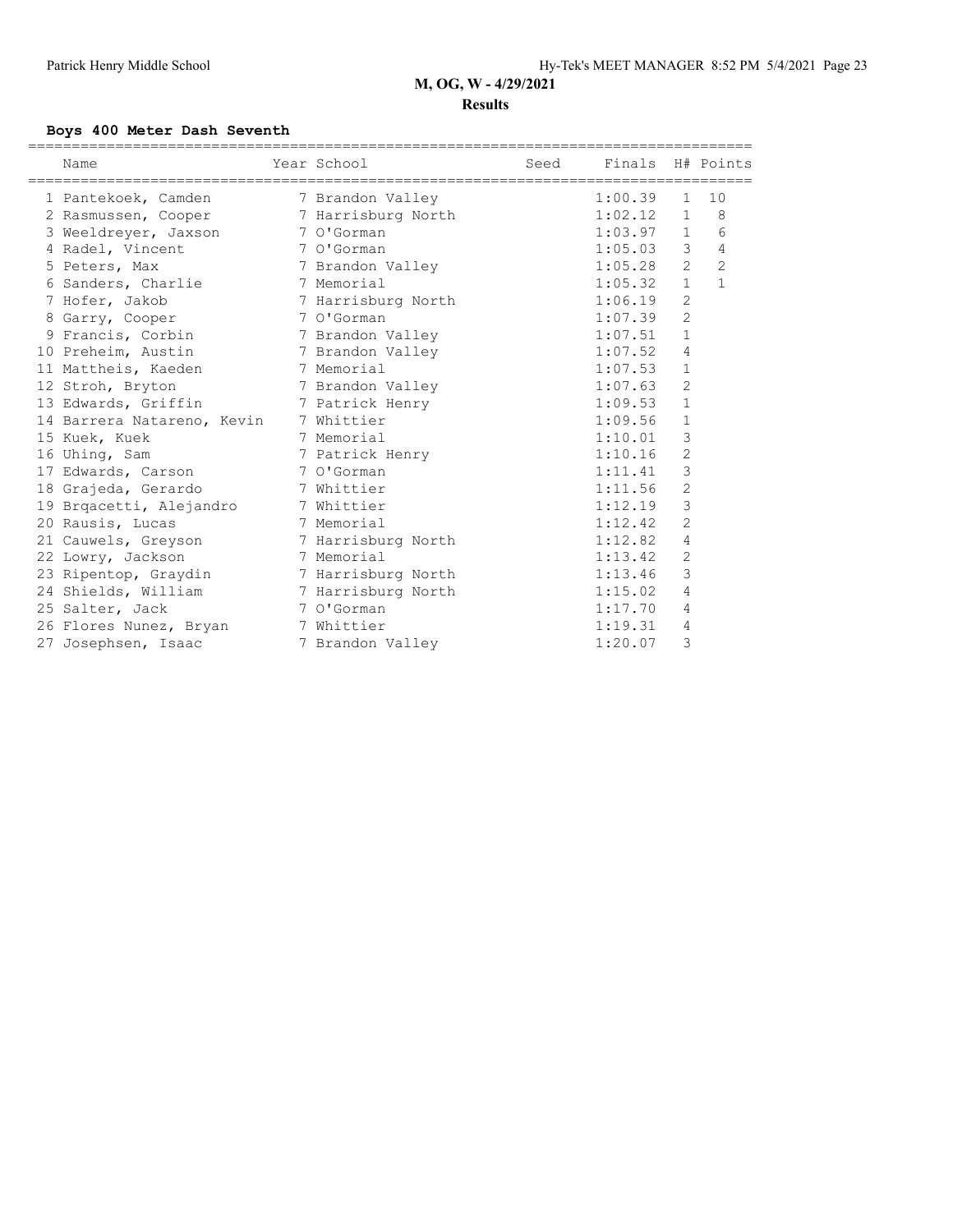#### **Results**

#### **Boys 800 Meter Run Seventh**

| Name                  | Year School        | Seed | Finals Points |                |
|-----------------------|--------------------|------|---------------|----------------|
| 1 Mebius, Logan       | 7 O'Gorman         |      | 2:28.22       | 10             |
| 2 Pantekoek, Camden   | 7 Brandon Valley   |      | 2:36.00       | 8              |
| 3 Sanders, Charlie    | 7 Memorial         |      | 2:36.66       | 6              |
| 4 Hokenstad, Kyle     | 7 Memorial         |      | 2:38.66       | $\overline{4}$ |
| 5 Carlson, Tate       | 7 Memorial         |      | 2:50.33       | 2              |
| 6 Peterson, Will      | 7 Brandon Valley   |      | 2:53.07       | $\mathbf{1}$   |
| Johnson, Archer       | 7 Brandon Valley   |      | 2:55.36       |                |
| 8 Siemonsma, Emmanuel | 7 Brandon Valley   |      | 2:57.71       |                |
| 9 Rausis, Lucas       | 7 Memorial         |      | 2:57.97       |                |
| 10 Michailidis, Elias | 7 Brandon Valley   |      | 2:58.25       |                |
| 11 Wurtz, Seth        | 7 Memorial         |      | 3:02.32       |                |
| 12 Evans, Logan       | 7 Memorial         |      | 3:09.05       |                |
| 13 Menzia, Logan      | 7 Whittier         |      | 3:13.25       |                |
| 14 Mokros, Preston    | 7 Memorial         |      | 3:24.70       |                |
| 15 Chiodi, Nathan     | 7 Harrisburg North |      | 3:26.24       |                |
| 16 Ruda, Matt         | 7 Memorial         |      | 3:28.64       |                |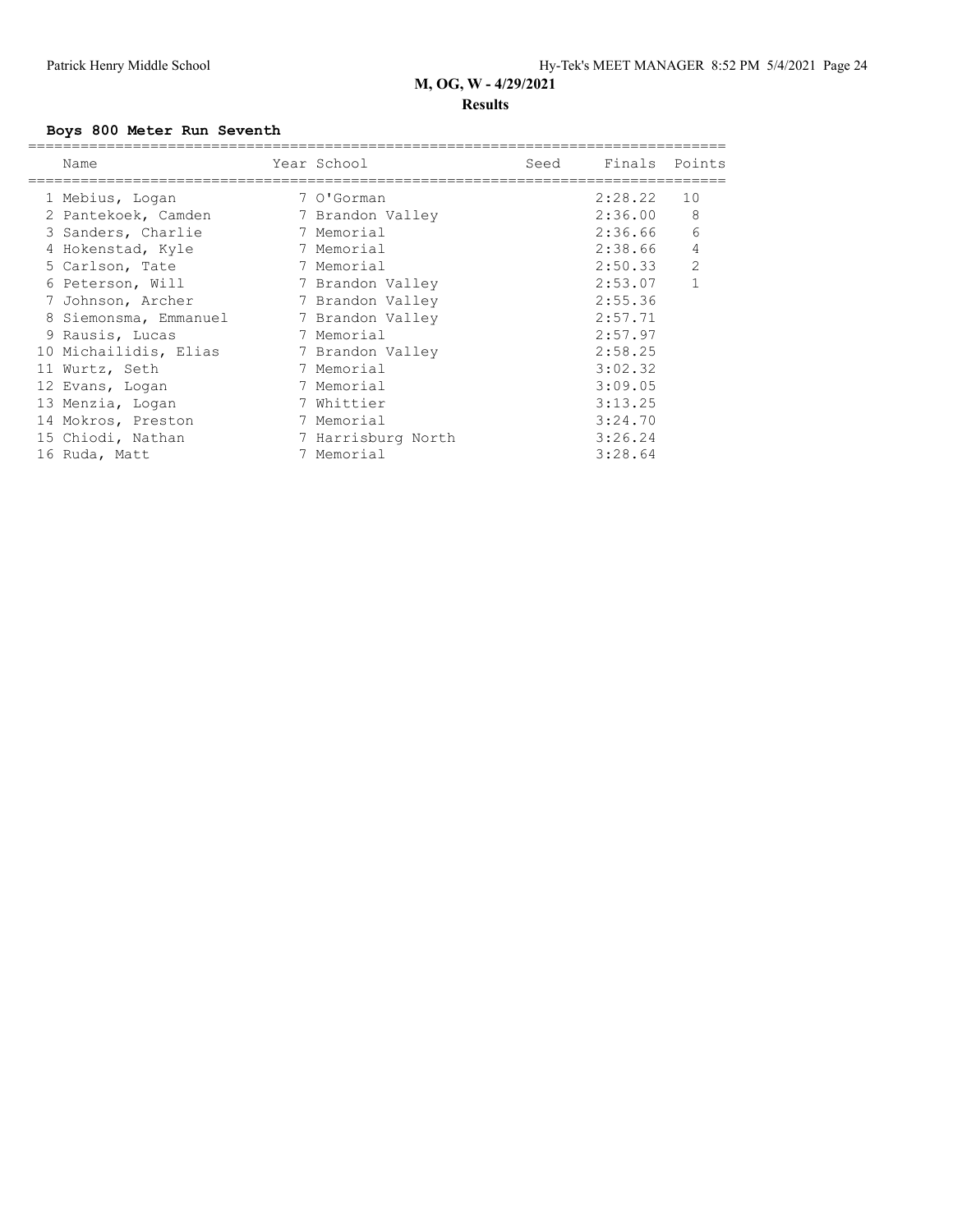### **Results**

#### **Boys 1600 Meter Run Seventh**

| Name                  | Year School        | Seed | Finals Points |                |
|-----------------------|--------------------|------|---------------|----------------|
| 1 Garry, Cooper       | 7 O'Gorman         |      | 5:38.18       | 10             |
| 2 Carlson, Tate       | 7 Memorial         |      | 5:53.72       | 8              |
| 3 Nelsen, Arvid       | 7 Patrick Henry    |      | 5:57.61       | 6              |
| 4 Mulbah, Eddie       | 7 Memorial         |      | 6:03.91       | 4              |
| 5 Van Hull, Grayer    | 7 Harrisburg North |      | 6:05.71       | $\overline{2}$ |
| 6 Peterson, Will      | 7 Brandon Valley   |      | 6:06.77       | $\mathbf{1}$   |
| 7 Johnson, Archer     | 7 Brandon Valley   |      | 6:07.42       |                |
| 8 Michailidis, Elias  | 7 Brandon Valley   |      | 6:08.41       |                |
| 9 Hilger, Kyper       | 7 O'Gorman         |      | 6:12.73       |                |
| 10 Pearson, Cael      | 7 Memorial         |      | 6:23.66       |                |
| 11 Drake, Joseph      | 7 O'Gorman         |      | 6:30.55       |                |
| 12 Buxengard, Jakob   | 7 Whittier         |      | 7:00.21       |                |
| 13 Sichmeller, Peyton | 7 Patrick Henry    |      | 7:10.45       |                |
| 14 Frye, Caden        | 7 Memorial         |      | 7:39.29       |                |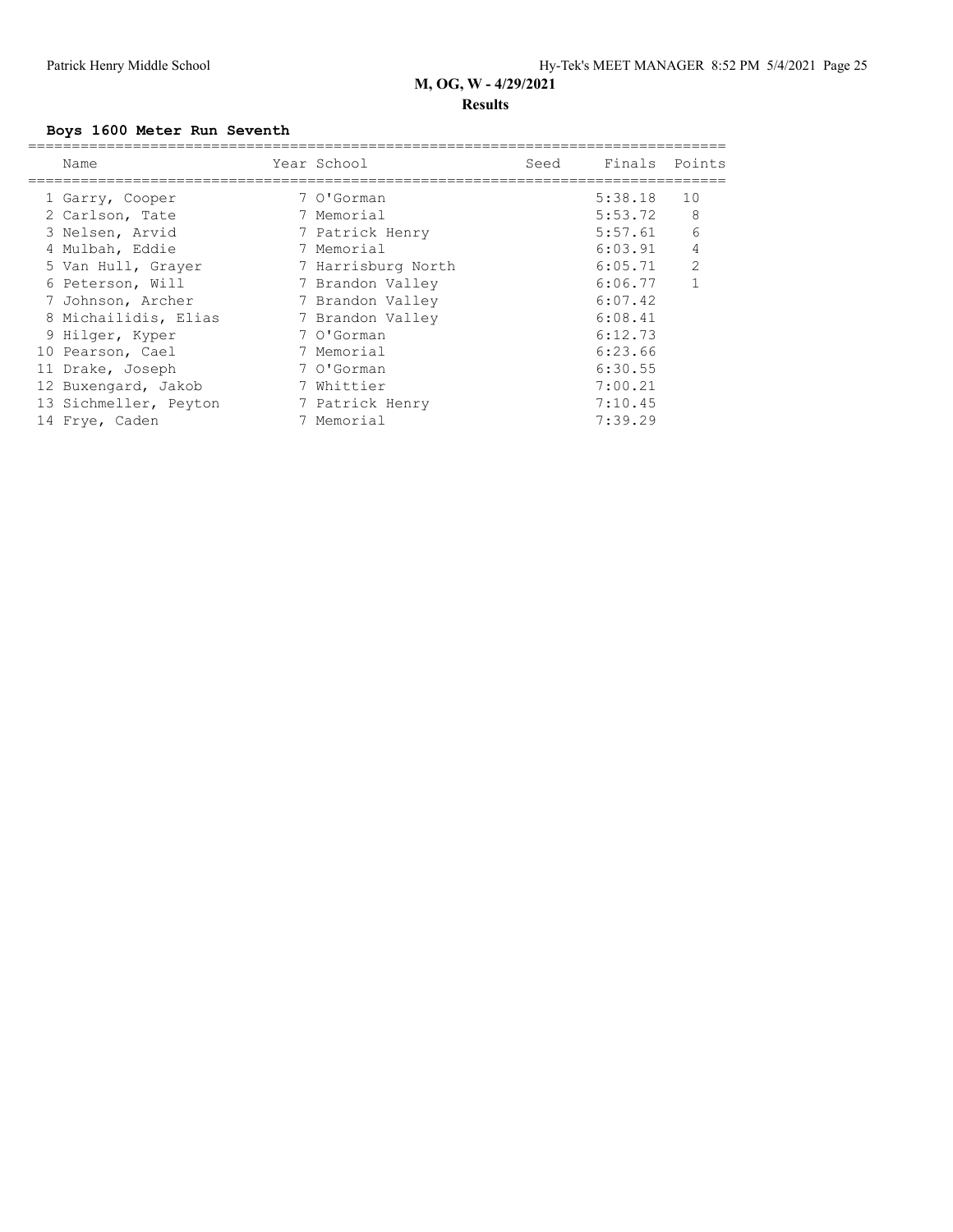#### **Results**

#### **Boys 110 Meter Hurdles Seventh**

| Name                | Year School        | Seed | Finals H# Points |                |                |
|---------------------|--------------------|------|------------------|----------------|----------------|
| 1 Schmaus, CJ       | 7 Memorial         |      | 18.63            | 3              | 10             |
| 2 Fisher, Brandon   | 7 Brandon Valley   |      | 19.09            | $\mathbf{1}$   | 8              |
| 3 Tynan, Brody      | 7 O'Gorman         |      | 19.16            | 3              | 6              |
| 4 Yoway, Elisha     | 7 Harrisburg North |      | 19.33            | $\mathfrak{Z}$ | 4              |
| 5 Hofer, Isaiah     | 7 Patrick Henry    |      | 19.56            | $\mathbf{1}$   | $\overline{2}$ |
| 6 Mayen, Kuai       | 7 Memorial         |      | 19.82            | $\overline{2}$ | $\mathbf{1}$   |
| 7 Hoines, Carson    | 7 Memorial         |      | 19.84            | $\mathbf{1}$   |                |
| 8 Mueller, Maddox   | 7 Brandon Valley   |      | 19.88            | $\overline{c}$ |                |
| 9 Cleberg, John     | 7 O'Gorman         |      | 19.93            | $\mathbf{1}$   |                |
| 10 Schimmel, Kamden | 7 Harrisburg North |      | 20.03            | 4              |                |
| 11 Whiting, Eddie   | 7 Memorial         |      | 20.39            | $\overline{2}$ |                |
| 12 Hall, Quinton    | 7 Brandon Valley   |      | 20.52            | 4              |                |
| 13 Bush, Kohen      | 7 Memorial         |      | 20.72            | 3              |                |
| 14 Hillman, Alaric  | 7 O'Gorman         |      | 20.88            | 2              |                |
| 15 Van Hull, Ryder  | 7 Harrisburg North |      | 21.03            | $\overline{2}$ |                |
| 16 Martin, Jaden    | 7 Harrisburg North |      | 21.10            | $\mathbf{1}$   |                |
| 17 Kuek, Kuek       | 7 Memorial         |      | 21.12            | $\mathbf{1}$   |                |
| 17 Struck, Cooper   | 7 O'Gorman         |      | 21.12            | 4              |                |
| 19 Cox, Hunter      | 7 O'Gorman         |      | 21.19            | 3              |                |
| 20 Laddusaw, Tavian | 7 Whittier         |      | 21.38            | $\mathbf{1}$   |                |
| 21 Van Hull, Grayer | 7 Harrisburg North |      | 21.55            | 3              |                |
| 22 Mayen, Gak       | 7 Brandon Valley   |      | 22.27            | 4              |                |
| 23 Corey, Maximus   | 7 Brandon Valley   |      | 22.34            | 3              |                |
| 24 Buxengard, Jakob | 7 Whittier         |      | 22.49            | 2              |                |
| 25 Carlson, Charles | 7 O'Gorman         |      | 22.85            | $\overline{c}$ |                |
| 26 Hosman, Aden     | 7 Patrick Henry    |      | 22.90            | 2              |                |
| 27 Stanton, Joseph  | 7 O'Gorman         |      | 22.91            | $\mathbf{1}$   |                |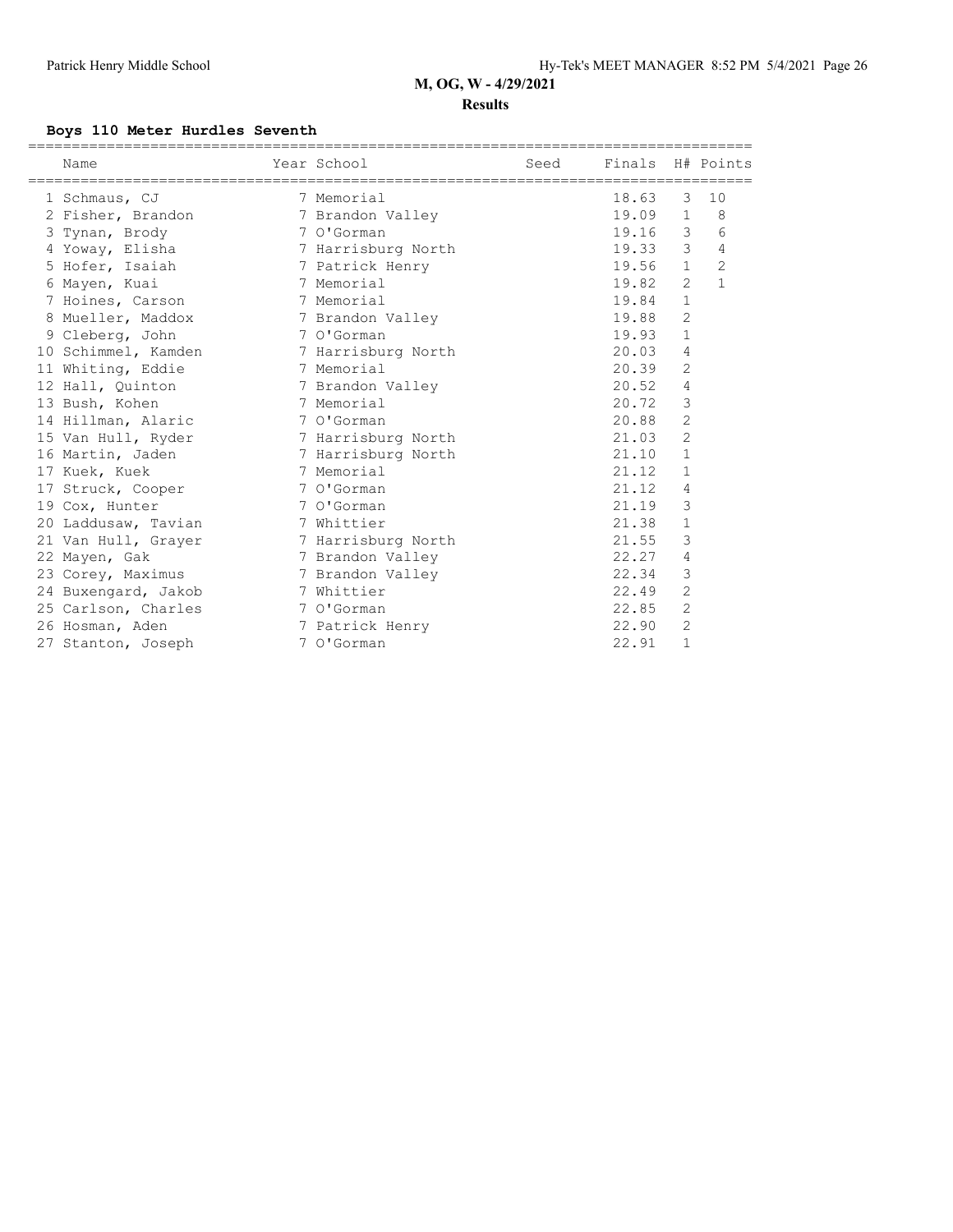**Results**

## **Boys 4x100 Meter Relay Seventh**

| School                 | Seed | Finals Points |                |
|------------------------|------|---------------|----------------|
| 1 Memorial 'A'         |      | 51.96 10      |                |
| 2 Memorial 'B'         |      | 55.26         | 8 <sup>8</sup> |
| 3 Whittier 'A'         |      | 56.52         | 6              |
| 4 Harrisburg North 'A' |      | 57.21         | $\overline{4}$ |
| 5 Memorial 'C'         |      | 58.01         | $\overline{2}$ |
| 6 Brandon Valley 'A'   |      | 59.30         |                |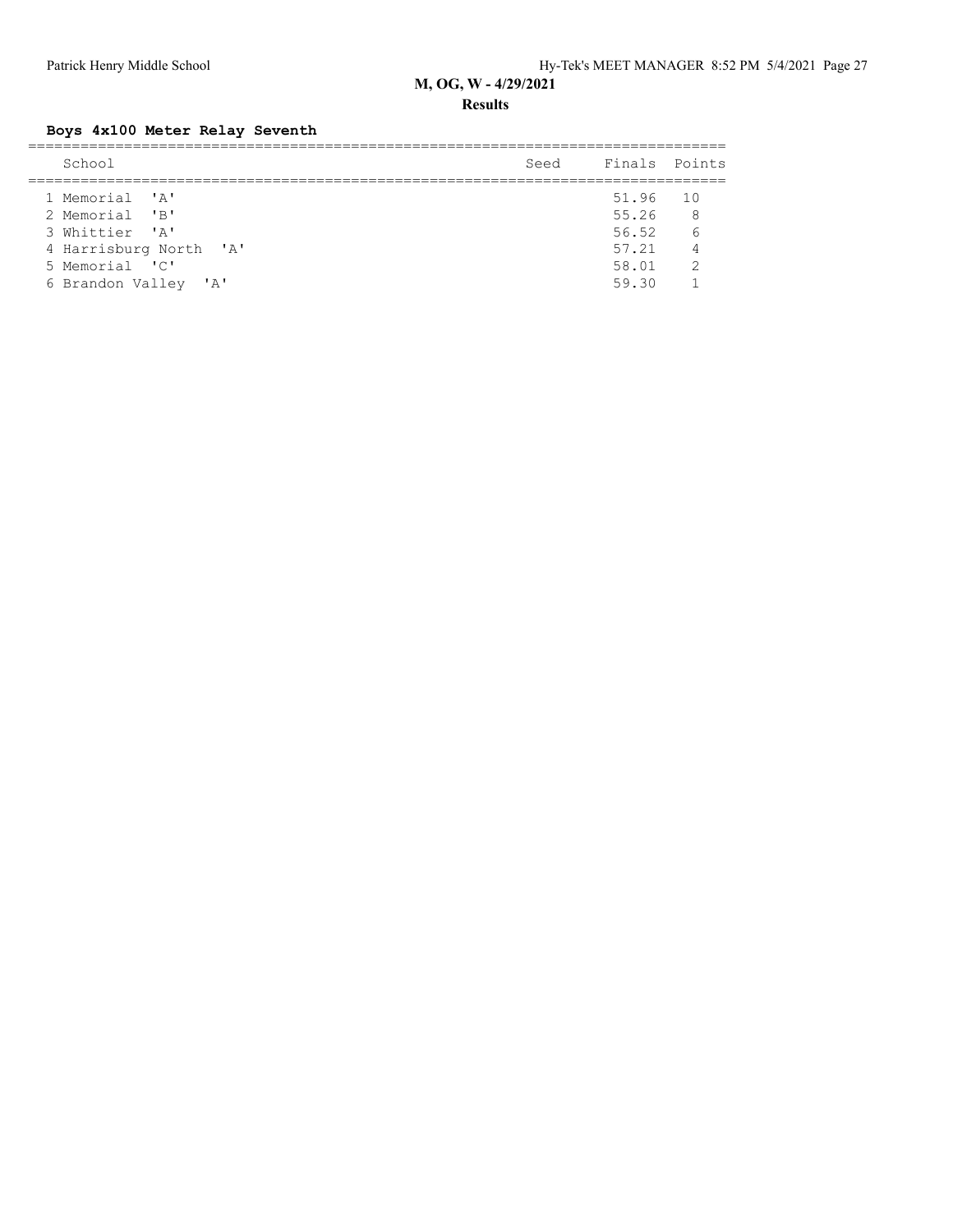#### **Results**

## **Boys 4x200 Meter Relay Seventh**

| School                                                                                                                  | Seed | Finals         |               | H# Points      |
|-------------------------------------------------------------------------------------------------------------------------|------|----------------|---------------|----------------|
| 1 Harrisburg North 'B'                                                                                                  |      | $1:53.46$ 2 10 |               |                |
| 2 Memorial<br>י חי                                                                                                      |      | $1:56.47$ 1    |               | 8              |
| י ב <i>י</i><br>3 Memorial                                                                                              |      | 1:58.00        | -2            | 6              |
| 4 O'Gorman 'A'                                                                                                          |      | 2:00.44        | $\sim$ 1      | 4              |
| 5 Brandon Valley<br>$\mathsf{A}$                                                                                        |      | 2:00.84        | $\mathbf{1}$  | $\mathfrak{D}$ |
| 6 Memorial<br>$\mathbf{B}$                                                                                              |      | 2:01.26        | 2             |                |
| 7 Whittier 'A'                                                                                                          |      | 2:01.45        | $\mathcal{L}$ |                |
| $\overline{\phantom{a}}$ $\overline{\phantom{a}}$ $\overline{\phantom{a}}$ $\overline{\phantom{a}}$<br>8 Brandon Valley |      | 2:01.65        |               |                |
| 9 Harrisburg North 'A'                                                                                                  |      | 2:02.90        | 1             |                |
| 10 O'Gorman<br>$'$ B                                                                                                    |      | 2:03.76        |               |                |
| $\overline{\phantom{a}}$<br>O'Gorman                                                                                    |      | 2:14.12        | $\mathcal{P}$ |                |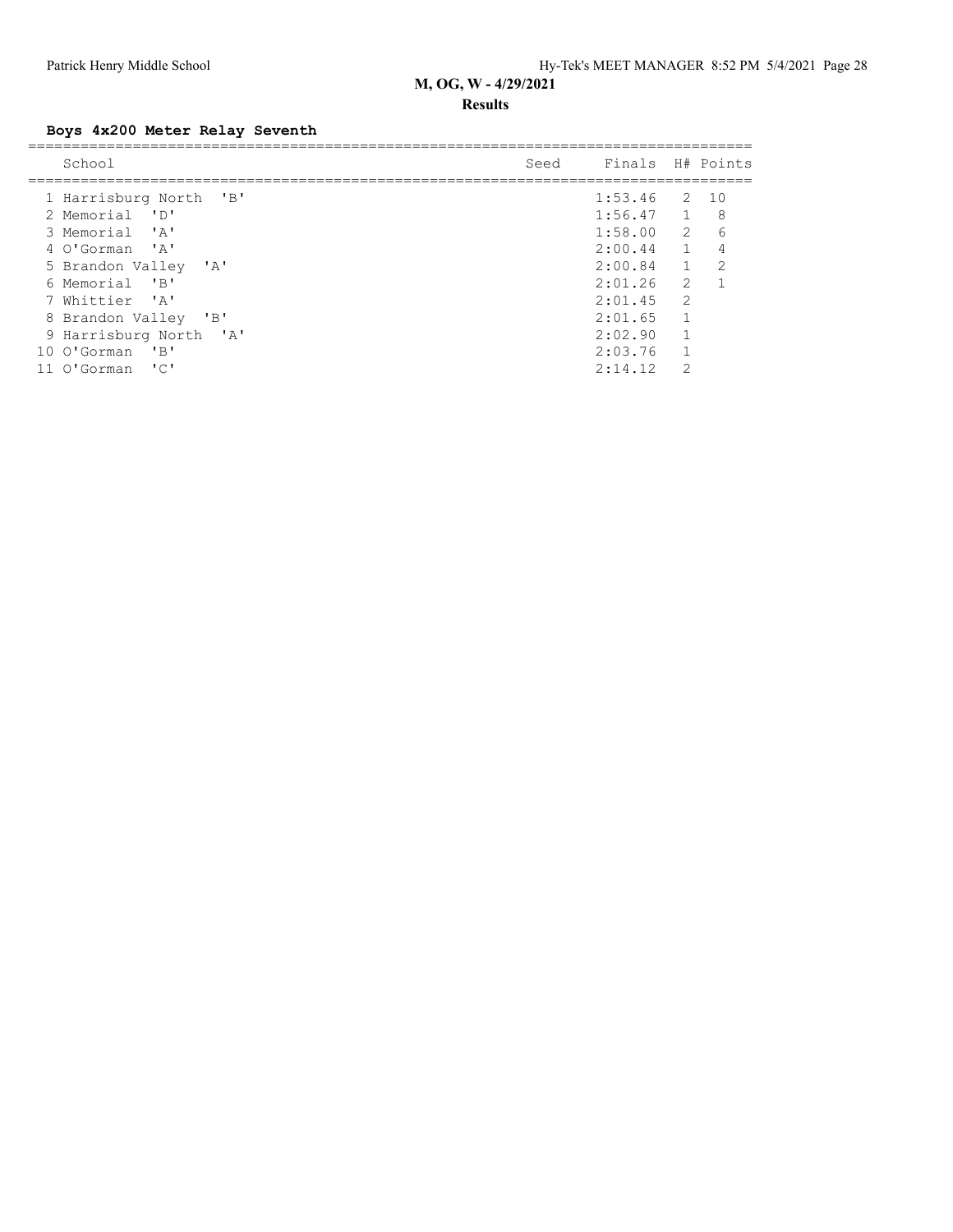**Results**

## **Boys 4x400 Meter Relay Seventh**

| School                 | Seed | Finals Points |            |  |  |  |  |  |  |
|------------------------|------|---------------|------------|--|--|--|--|--|--|
|                        |      |               |            |  |  |  |  |  |  |
| 1 Memorial 'A'         |      | $4:21.03$ 10  |            |  |  |  |  |  |  |
| 2 Brandon Valley 'A'   |      | 4:23.30       | ₽          |  |  |  |  |  |  |
| 3 Harrisburg North 'A' |      | 4:32.84       | $\sqrt{2}$ |  |  |  |  |  |  |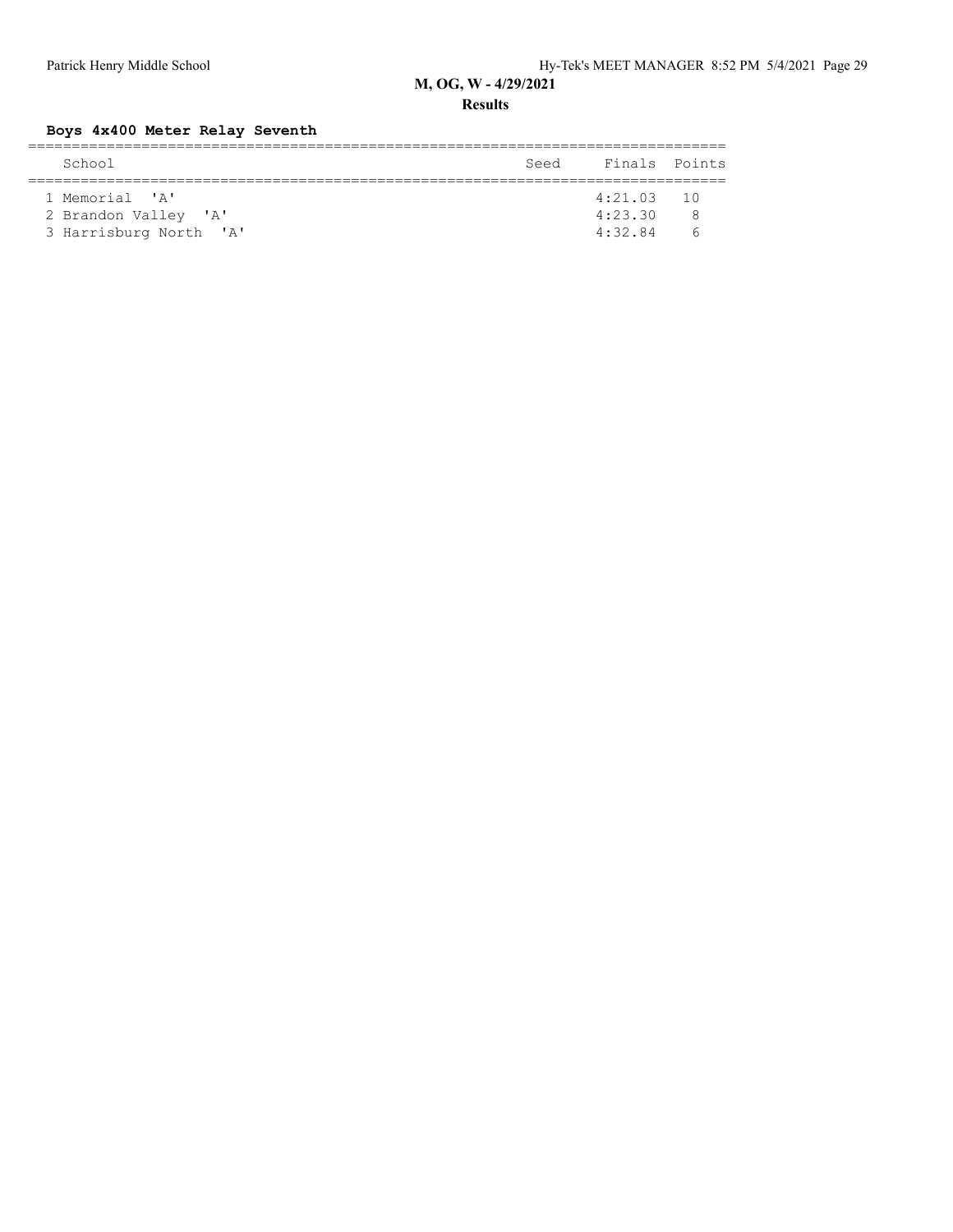#### **Results**

# **Boys 800 Sprint Medley Seventh**

| School                 | Seed | Finals Points |                |
|------------------------|------|---------------|----------------|
| 1 Memorial 'A'         |      | 2:01.50       | 10             |
| 2 O'Gorman 'A'         |      | 2:03.02       | 8 <sup>8</sup> |
| 3 O'Gorman 'B'         |      | 2:09.13       | - 6            |
| 4 Memorial 'B'         |      | 2:10.53       | $\overline{4}$ |
| 5 Brandon Valley 'A'   |      | 2:13.00       | 2              |
| 6 Harrisburg North 'A' |      | 2:13.45       | $\overline{1}$ |
| 7 Brandon Valley 'B'   |      | 2:14.03       |                |
| 8 O'Gorman 'C'         |      | 2:31.50       |                |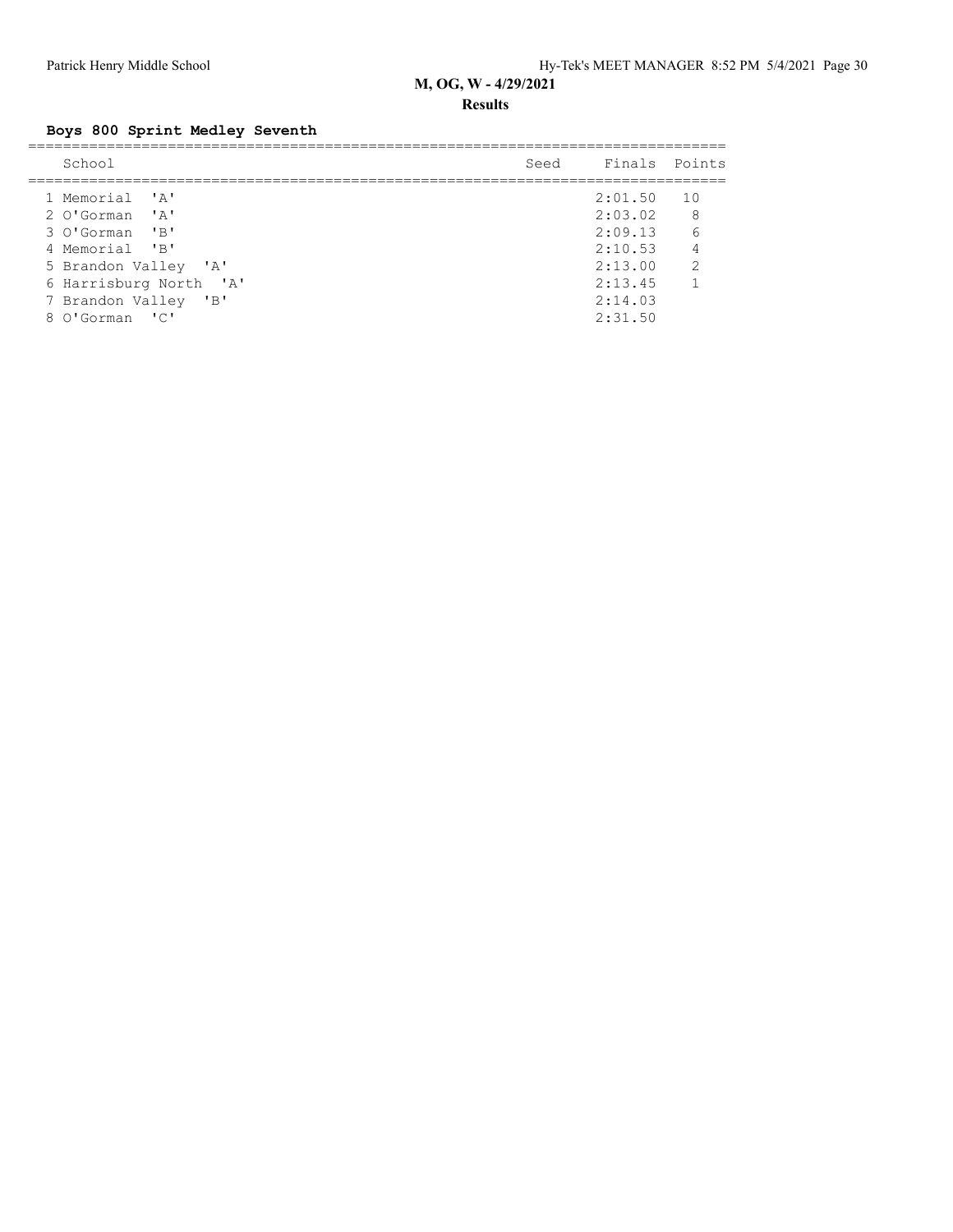#### **Results**

## **Boys 100 Meter Dash Eighth**

| Name                                   | Year School        | Seed | Finals H# Points |                |                |
|----------------------------------------|--------------------|------|------------------|----------------|----------------|
| 1 Vucurevich, Jackson                  | 8 O'Gorman         |      | 12.03            | $\mathbf{1}$   | 10             |
| 2 Dettler, Jordan                      | 8 Memorial         |      | 12.04            | $\mathbf{1}$   | 8              |
| 3 Costain, Aiden                       | 8 Harrisburg North |      | 12.06            | $\mathbf{1}$   | 6              |
| 4 Johnson, Isaac                       | 8 Patrick Henry    |      | 12.39            | $\mathbf{1}$   | $\overline{4}$ |
| 5 Bussa, Trevin                        |                    |      | 12.51            | 3              | $\overline{2}$ |
|                                        | 8 Brandon Valley   |      | 12.58            | $\overline{2}$ | $\mathbf{1}$   |
| 6 Schlimgen, Sullivan                  | 8 O'Gorman         |      | 12.59            | $\overline{c}$ |                |
| 7 Stukel, Jack                         | 8 O'Gorman         |      |                  | $\overline{c}$ |                |
| 8 Timmer, Madden                       | 8 Brandon Valley   |      | 12.69            |                |                |
| 9 David, Silvian                       | 8 Whittier         |      | 12.71            | $\mathbf{1}$   |                |
| 10 Gray, Evan                          | 8 Brandon Valley   |      | 12.80            | $\mathbf{1}$   |                |
| 11 Ust, Calvin                         | 8 Whittier         |      | 12.84            | $\mathbf{2}$   |                |
| 12 Eltayeb, Ahmed                      | 8 Patrick Henry    |      | 12.90            | $\mathbf{2}$   |                |
| 12 Woelfel, Joshua                     | 8 O'Gorman         |      | 12.90            | $\mathbf{1}$   |                |
| 14 Flom, Nathan                        | 8 Harrisburg North |      | 12.94            | $\mathbf{2}$   |                |
| 15 Spalding, Corbin 8 Whittier         |                    |      | 13.02            | 3              |                |
| 16 Danielson, Matthew 8 Brandon Valley |                    |      | 13.04            | $\mathbf{1}$   |                |
| 17 Finn, Will                          | 8 Brandon Valley   |      | 13.26            | $\overline{4}$ |                |
| 18 Jamal, Antonio                      | 8 Whittier         |      | 13.27            | 4              |                |
| 19 Fagerness, Ethen                    | 8 Memorial         |      | 13.40            | 3              |                |
| 20 Hansen, Isaac                       | 8 Patrick Henry    |      | 13.51            | $\mathbf{2}$   |                |
| 21 Ojullo, Tony                        | 8 Patrick Henry    |      | 13.62            | 3              |                |
| 22 Barr, Zachary                       | 8 O'Gorman         |      | 13.65            | 3              |                |
| 23 Yusten Jr., David 8 Memorial        |                    |      | 13.70            | 4              |                |
| 24 Walter, Blake                       | 8 Memorial         |      | 13.76            | $\overline{2}$ |                |
| 25 Teer, Isaiah                        | 8 Patrick Henry    |      | 13.82            | $\overline{4}$ |                |
| 26 Jellema, Drake                      | 8 Brandon Valley   |      | 14.22            | 4              |                |
| 27 Frick, Brody                        | 8 Memorial         |      | 14.27            | 3              |                |
| 28 Gorra, Hayden                       | 8 O'Gorman         |      | 14.31            | 3              |                |
| 29 Sheridan, Keenan                    | 8 O'Gorman         |      | 14.69            | 4              |                |
| 30 Ali, Mayow                          | 8 Whittier         |      | 14.75            | 4              |                |
| 31 Hariri, Rashad                      | 8 Whittier         |      | 14.97            | 4              |                |
| 32 Kannan, Tylar                       | 8 Harrisburg North |      | 19.40            | 3              |                |
|                                        |                    |      |                  |                |                |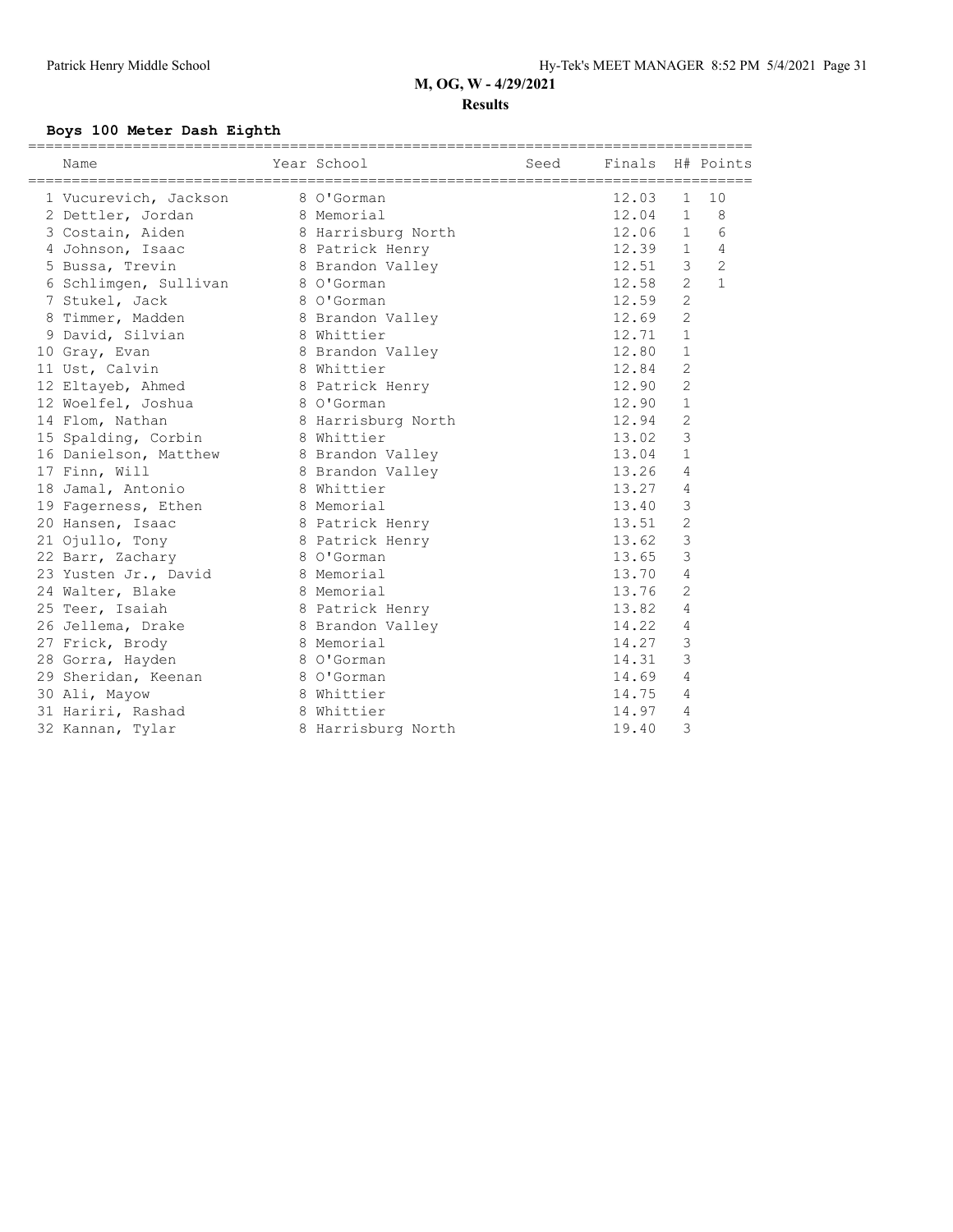#### **Results**

## **Boys 200 Meter Dash Eighth**

| ======================<br>Name          | Year School        | Seed | Finals H# Points |                |                |
|-----------------------------------------|--------------------|------|------------------|----------------|----------------|
| 1 Vucurevich, Jackson                   | 8 O'Gorman         |      | 25.27            | 1              | 10             |
| 2 Dettler, Jordan 8 Memorial            |                    |      | 25.75 1          |                | 8              |
| 3 Martens, Marcus 8 Patrick Henry       |                    |      | $26.06$ 1        |                | 6              |
| 4 Ust, Calvin                           | 8 Whittier         |      | $26.39$ 1        |                | $\overline{4}$ |
| 5 Wilkinson, Matthew 8 Brandon Valley   |                    |      | 26.40            | $\mathbf{1}$   | 2              |
| 6 Glover, Eyan                          | 8 Memorial         |      | 27.26            | 2              | 0.50           |
| 6 Siemonsma, Kaedan 6 8 Brandon Valley  |                    |      | 27.26            | $\mathbf{1}$   | 0.50           |
| 8 Kopsas, Jake                          | 8 Brandon Valley   |      | 27.28            | $\mathbf{1}$   |                |
| 9 Scott, Gus                            | 8 Brandon Valley   |      | 27.53            | $\overline{4}$ |                |
| 10 Byrd, Jamir                          | 8 Patrick Henry    |      | 27.91            | $\mathcal{S}$  |                |
| 11 Halde, Mason                         | 8 Memorial         |      | 27.97            | 3              |                |
| 12 Gaye, Daniel                         | 8 Harrisburg North |      | 28.35            | $\mathbf{1}$   |                |
| 13 Chan, Alex                           | 8 Harrisburg North |      | 28.47            | $\mathfrak{Z}$ |                |
| 14 Prestholdt, Jaxon 8 Harrisburg North |                    |      | 28.75            | $\overline{2}$ |                |
| 15 Henriksen, Tyler 8 O'Gorman          |                    |      | 29.00            | $\overline{c}$ |                |
| 16 Teer, Isaiah                         | 8 Patrick Henry    |      | 29.12            | $\overline{c}$ |                |
| 17 Rivera, David-Elijah 8 Whittier      |                    |      | 29.17            | $\overline{c}$ |                |
| 18 Rezac, Kaden                         | 8 Memorial         |      | 29.20            | $\overline{2}$ |                |
| 19 Anderson, Tyce                       | 8 Harrisburg North |      | 29.21            | $\mathbf{2}$   |                |
| 20 Smook, Carter                        | 8 Brandon Valley   |      | 29.28            | $\mathfrak{Z}$ |                |
| 21 Bunt, Kaden                          | 8 O'Gorman         |      | 29.29            | 3              |                |
| 22 Agyeman, Daniel 8 Patrick Henry      |                    |      | 30.09            | 4              |                |
| 22 Lowe, Stefan                         | 8 Whittier         |      | 30.09            | 3              |                |
| 24 Barnett, Patrick 8 O'Gorman          |                    |      | 31.39            | 2              |                |
| 25 Burns, Keiton                        | 8 Patrick Henry    |      | 32.10            | 4              |                |
| 26 Myron, Carson                        | 8 Harrisburg North |      | 34.68            | 4              |                |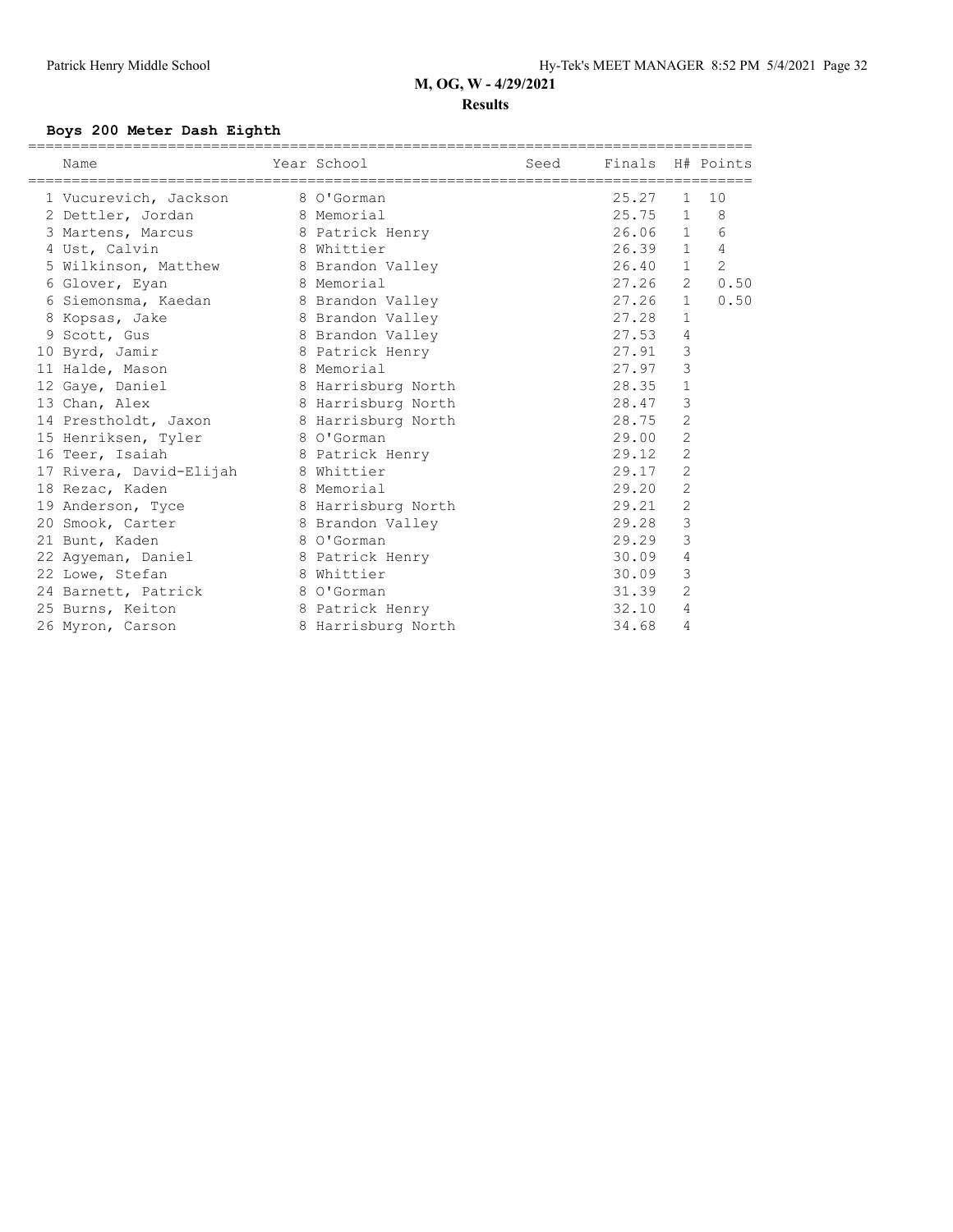#### **Results**

#### **Boys 400 Meter Dash Eighth**

| Name                             | Year School        | Seed | Finals H# Points |                |                |
|----------------------------------|--------------------|------|------------------|----------------|----------------|
| 1 Hunt, Miles                    | 8 Brandon Valley   |      | 56.68            | $\mathbf{1}$   | 10             |
| 2 Hyronimus, Jensen              | 8 Memorial         |      | 56.75            | $\mathbf{1}$   | 8              |
| 3 Mayen, Mach                    | 8 Brandon Valley   |      | 59.24            | $\mathbf{1}$   | 6              |
| 4 Bauer, Dawson                  | 8 O'Gorman         |      | 59.60            | $\mathbf{1}$   | 4              |
| 5 Knutson, Lane                  | 8 Patrick Henry    |      | 1:00.12          | $\mathbf{1}$   | $\overline{2}$ |
| 6 Schlimgen, Sullivan 8 O'Gorman |                    |      | 1:00.70          | $\mathbf{1}$   | $\mathbf{1}$   |
| 7 Melcher, Wyatt                 | 8 Brandon Valley   |      | 1:02.44          | $\overline{c}$ |                |
| 8 Ust, Calvin                    | 8 Whittier         |      | 1:03.09          | $\mathbf 1$    |                |
| 9 Gross, Landon                  | 8 Memorial         |      | 1:04.57          | $\overline{c}$ |                |
| 10 Baxa, Bridger                 | 8 Memorial         |      | 1:05.16          | $\overline{c}$ |                |
| 11 Labrie, Carter                | 8 Brandon Valley   |      | 1:05.68          | 3              |                |
| 12 Shea, James                   | 8 O'Gorman         |      | 1:06.58          | $\overline{c}$ |                |
| 13 Olson, Colin                  | 8 O'Gorman         |      | 1:06.69          | 4              |                |
| 14 Chan, Alex                    | 8 Harrisburg North |      | 1:07.81          | 2              |                |
| 15 Day, Nate                     | 8 Patrick Henry    |      | 1:07.94          | 3              |                |
| 16 Boerema, Charles              | 8 Memorial         |      | 1:08.07          | $\sqrt{2}$     |                |
| 17 Gillespie, Bennett            | 8 Memorial         |      | 1:08.40          | 3              |                |
| 18 Ruter, Brady                  | 8 Harrisburg North |      | 1:08.45          | $\mathbf{1}$   |                |
| 19 Tap, Isaiah                   | 8 Harrisburg North |      | 1:08.63          | 2              |                |
| 20 Ali, Aadil                    | 8 Harrisburg North |      | 1:08.88          | 3              |                |
| 21 Dobberpuhl, Coulter           | 8 Patrick Henry    |      | 1:09.53          | $\overline{2}$ |                |
| 22 Kiir, Lual                    | 8 Brandon Valley   |      | 1:09.63          | 4              |                |
| 23 Woolridge, Cole               | 8 Memorial         |      | 1:10.09          | 3              |                |
| 24 Belitz, Cooper                | 8 O'Gorman         |      | 1:10.59          | 3              |                |
| 25 Friesen, Jack                 | 8 Patrick Henry    |      | 1:11.25          | 3              |                |
| 26 Tille, Joey                   | 8 Brandon Valley   |      | 1:17.63          | 4              |                |
| 27 Myron, Carson                 | 8 Harrisburg North |      | 1:19.16          | 4              |                |
|                                  |                    |      |                  |                |                |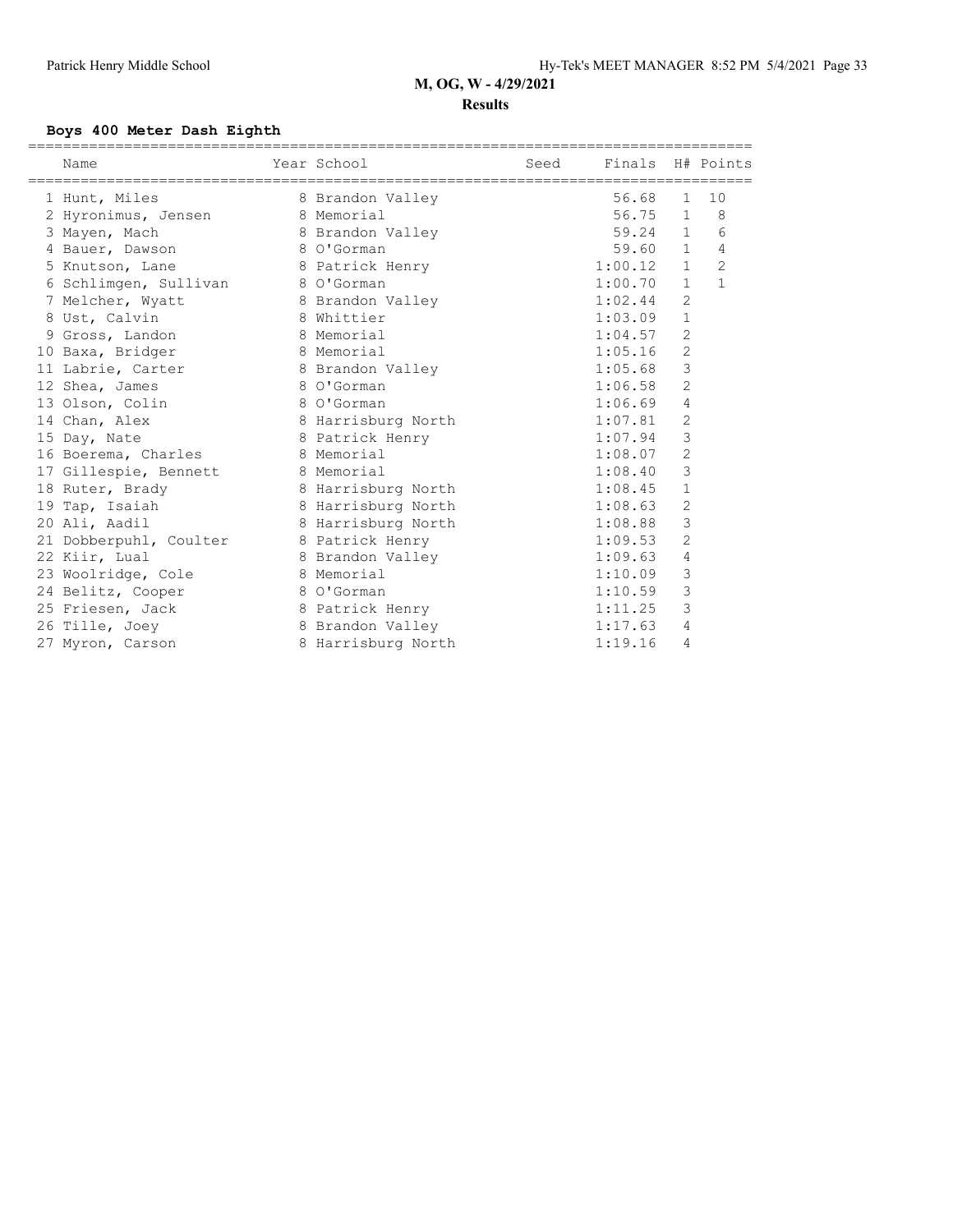#### **Results**

#### **Boys 800 Meter Run Eighth**

| Year School<br>Name                      | Seed Finals Points |         |                 |
|------------------------------------------|--------------------|---------|-----------------|
| 1 Mahrous, Evan                          | 8 O'Gorman         | 2:16.99 | 10              |
| 2 Knutson, Lane                          | 8 Patrick Henry    | 2:21.39 | 8               |
| 3 Feeldy, Braeden                        | 8 Harrisburg North | 2:22.45 | $6\overline{6}$ |
| 4 Horstman, Kaleb                        | 8 Memorial         | 2:25.61 | $\overline{4}$  |
| 5 Diaz, Santiago                         | 8 O'Gorman         | 2:25.89 | $\overline{2}$  |
| 6 Bendewald-VanWyhe, Jace 8 O'Gorman     |                    | 2:26.42 | $\mathbf{1}$    |
| 7 Terveen, Caleb                         | 8 O'Gorman         | 2:29.24 |                 |
| 8 Tobin, Thomas                          | 8 O'Gorman         | 2:34.30 |                 |
| 9 Fleming, Marcus                        | 8 Memorial         | 2:36.02 |                 |
| 10 Brakke, Logan                         | 8 Brandon Valley   | 2:36.58 |                 |
| 11 Hight, Holden                         | 8 O'Gorman         | 2:37.17 |                 |
| 12 Biever, Ouin                          | 8 Brandon Valley   | 2:37.99 |                 |
| 13 Ericsson, Ethan                       | 8 Brandon Valley   | 2:38.89 |                 |
| 14 Lamb, Taggert                         | 8 Memorial         | 2:39.45 |                 |
| 15 Finn, Will                            | 8 Brandon Valley   | 2:41.27 |                 |
| 16 Auen, Blair                           | 8 Harrisburg North | 2:41.70 |                 |
| 17 Sanchez, Andrew                       | 8 Memorial         | 2:42.70 |                 |
| 18 Bailous, Camron                       | 8 Brandon Valley   | 2:43.21 |                 |
| 19 Rosenberger, Aaron 8 Harrisburg North |                    | 2:43.49 |                 |
| 20 Nelsen, Aemil                         | 8 Patrick Henry    | 2:44.45 |                 |
| 21 Nelson, Jack                          | 8 Brandon Valley   | 2:46.27 |                 |
| 22 Welch, Kolton                         | 8 Brandon Valley   | 2:46.92 |                 |
| 23 Ruter, Brady                          | 8 Harrisburg North | 2:47.49 |                 |
| 24 Arens, Nathan                         | 8 Memorial         | 2:48.27 |                 |
| 25 Buss, Eli                             | 8 Harrisburg North | 2:52.33 |                 |
| 26 Hostetler, Preston                    | 8 Memorial         | 2:55.45 |                 |
| 27 Larsen, Aidan                         | 8 Memorial         | 2:58.52 |                 |
| 28 Tille, Joey                           | 8 Brandon Valley   | 3:00.99 |                 |
| 29 Vazquez, Isaac                        | 8 Harrisburg North | 3:01.77 |                 |
| 30 Buchholz, Dane                        | 8 Memorial         | 3:03.24 |                 |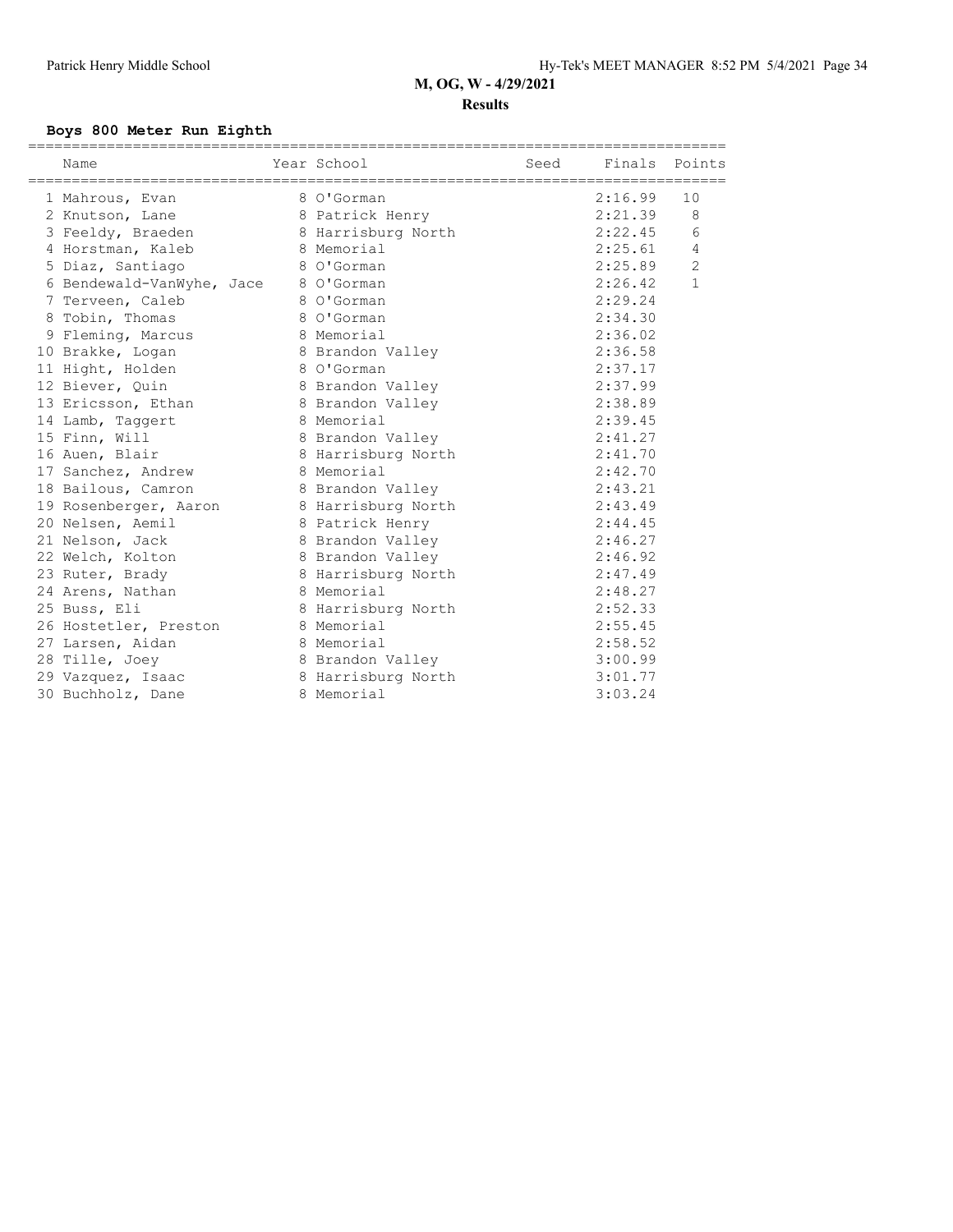#### **Results**

## **Boys 1600 Meter Run Eighth**

| Name                | Year School        | Seed | Finals Points |              |
|---------------------|--------------------|------|---------------|--------------|
| 1 Gross, Landon     | 8 Memorial         |      | 5:36.79       | 10           |
| 2 Fleming, Marcus   | 8 Memorial         |      | 5:44.99       | 8            |
| 3 Brakke, Logan     | 8 Brandon Valley   |      | 5:45.25       | 6            |
| 4 Arens, Nathan     | 8 Memorial         |      | 5:47.57       | 4            |
| 5 Woolridge, Cole   | 8 Memorial         |      | 5:47.98       | 2            |
| 6 Nelsen, Aemil     | 8 Patrick Henry    |      | 5:49.49       | $\mathbf{1}$ |
| 7 Renken, Cameron   | 8 Memorial         |      | 5:50.27       |              |
| 8 Bailous, Camron   | 8 Brandon Valley   |      | 5:53.91       |              |
| 9 Eidem, Zander     | 8 Patrick Henry    |      | 6:01.99       |              |
| 10 Huete, Jorge     | 8 Whittier         |      | 6:14.93       |              |
| 11 Kranz, Joe       | 8 Brandon Valley   |      | 6:15.65       |              |
| 12 Bastian, Caleb   | 8 Brandon Valley   |      | 6:21.41       |              |
| 13 Vazquez, Isaac   | 8 Harrisburg North |      | 6:59.93       |              |
| 14 Altenburg, Brady | 8 Memorial         |      | 7:16.73       |              |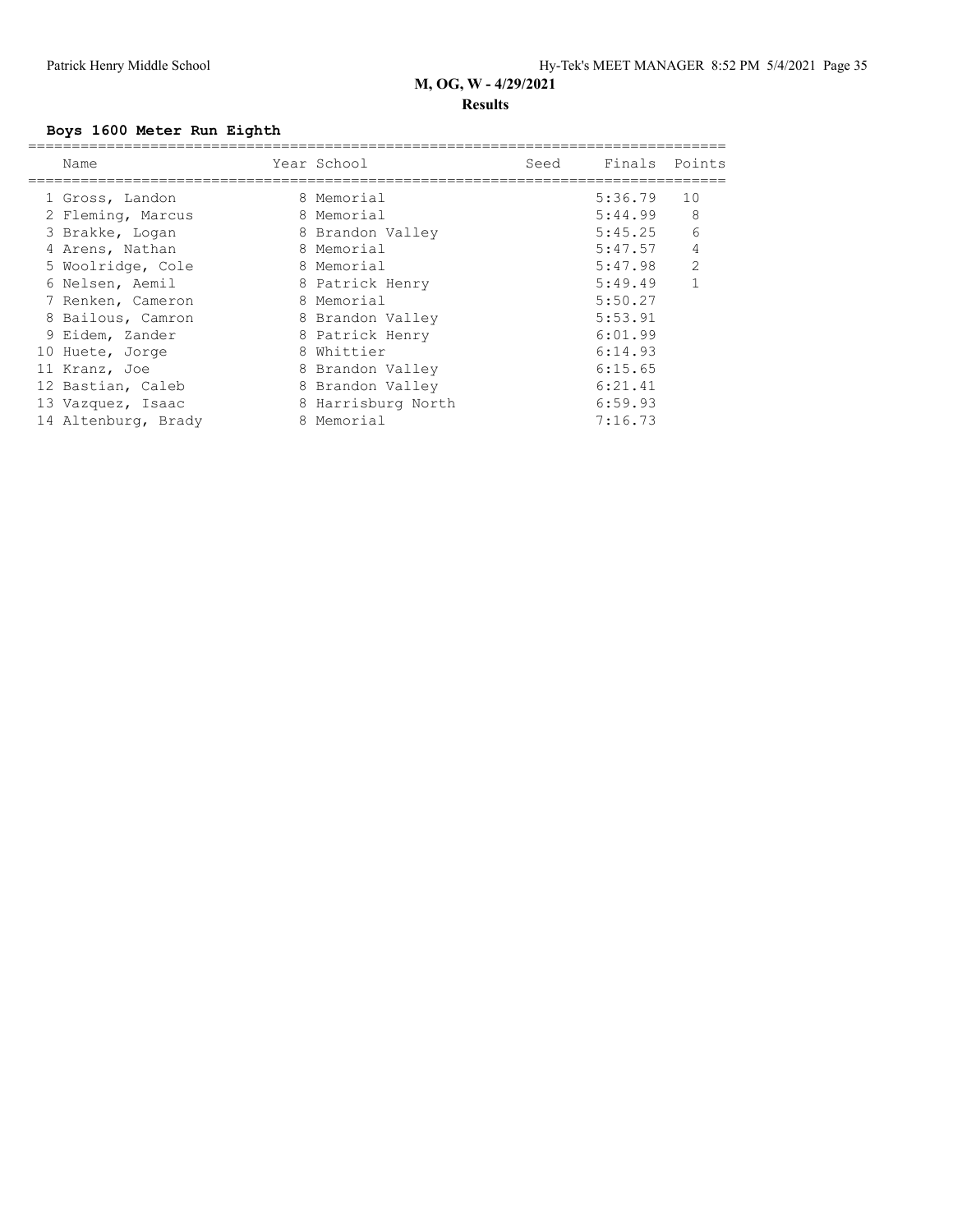#### **Results**

## **Boys 110 Meter Hurdles Eighth**

| Name                    | Year School        | Seed | Finals H# Points |                |                |
|-------------------------|--------------------|------|------------------|----------------|----------------|
| 1 Hunt, Miles           | 8 Brandon Valley   |      | 16.14            | $\mathbf{1}$   | 10             |
| 2 David, Silvian        | 8 Whittier         |      | 16.97            | $\mathbf{1}$   | 8              |
| 3 Hillman, Lawrence     | 8 O'Gorman         |      | $17.40$ 1        |                | 6              |
| 4 McGuire, Hayden       | 8 Brandon Valley   |      | 17.70            | $\mathbf{1}$   | 4              |
| 5 Jellema, Drake        | 8 Brandon Valley   |      | 18.13            | $\mathbf{1}$   | $\overline{2}$ |
| 6 Bruns, Ryker          | 8 Memorial         |      | 18.29            | $\mathbf{1}$   |                |
| 7 Rabaka Collins, Simon | 8 Whittier         |      | 18.57            | $\overline{2}$ |                |
| 8 Slowey, Isaac         | 8 Memorial         |      | 18.59            | 1              |                |
| 9 Jackson, Cole         | 8 Harrisburg North |      | 18.93            | $\mathbf{1}$   |                |
| 10 Ehlers, Evan         | 8 Memorial         |      | 18.96            | 2              |                |
| 11 Brendsel, Logan      | 8 Brandon Valley   |      | 19.09            | 2              |                |
| 12 Hatter, Marqueez     | 8 Memorial         |      | 19.50            | $\overline{2}$ |                |
| 13 Gaye, Daniel         | 8 Harrisburg North |      | 19.71            | 3              |                |
| 14 Mann, Christian      | 8 Memorial         |      | 19.78            | 3              |                |
| 15 Frangenberg, Weston  | 8 Harrisburg North |      | 20.22            | $\overline{2}$ |                |
| 16 Tesch, Jensen        | 8 Memorial         |      | 20.57            | 3              |                |
| 17 Merritt, Thomas      | 8 O'Gorman         |      | 20.96            | 2              |                |
| 18 Danielson, Matthew   | 8 Brandon Valley   |      | 21.08            | $\overline{2}$ |                |
| 19 Cero, Riley          | 8 Brandon Valley   |      | 21.39            | 3              |                |
| 20 Heibult, Austin      | 8 Harrisburg North |      | 21.56            | 3              |                |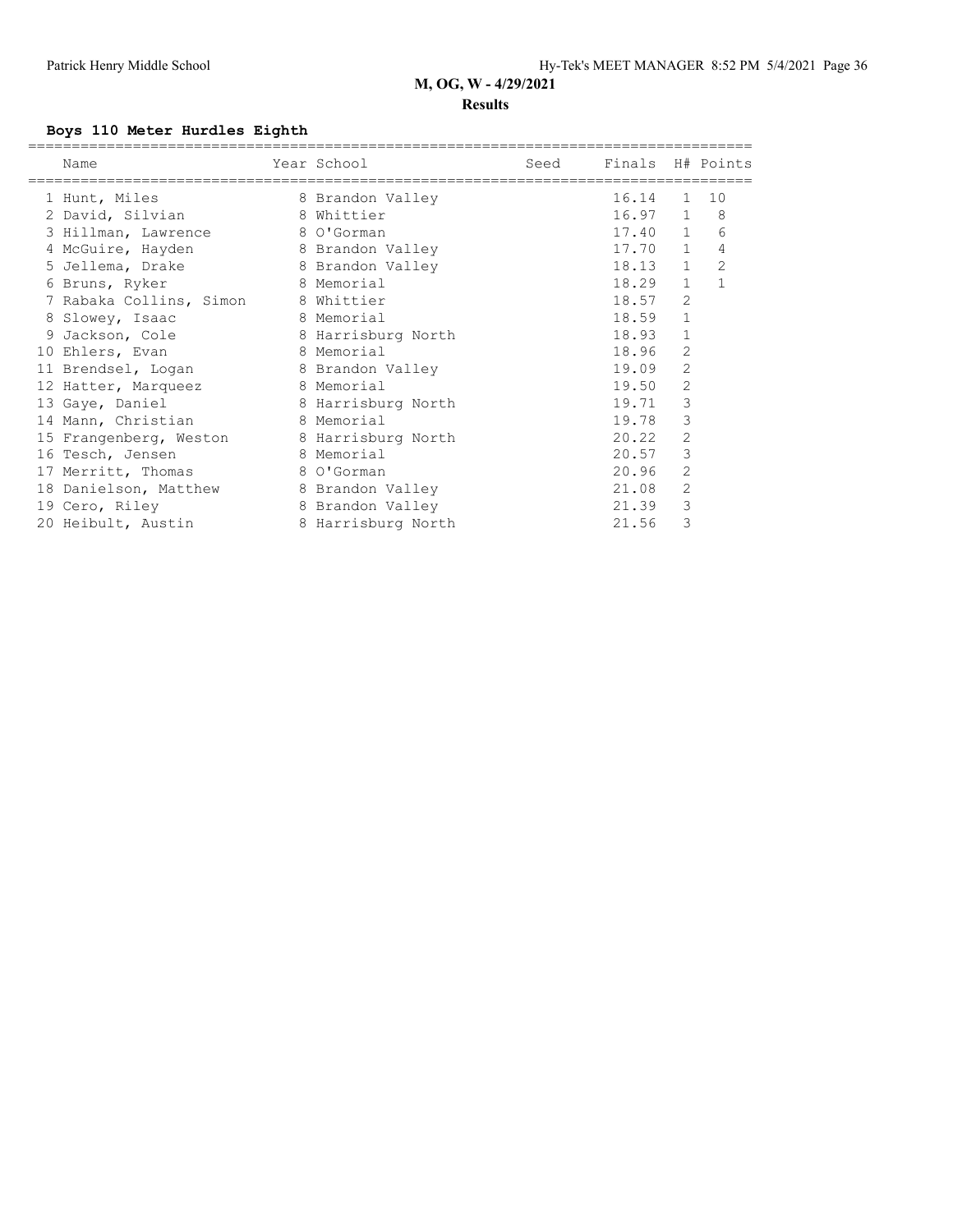#### **Results**

## **Boys 4x100 Meter Relay Eighth**

| School                 | Seed Finals Points |                            |
|------------------------|--------------------|----------------------------|
| 1 Brandon Valley 'A'   | 50.14              | 10                         |
| 2 Harrisburg North 'A' | 51.38              | $\overline{\phantom{0}}$ 8 |
| 3 Patrick Henry 'A'    | 52.50 6            |                            |
| 4 Memorial 'A'         | 53.52 4            |                            |
| 5 Memorial 'B'         | 54.72              | $\overline{2}$             |
| 6 Patrick Henry 'B'    | 56.06              | $\sim$ 1                   |
| 7 Brandon Valley 'B'   | 57.36              |                            |
| 8 Harrisburg North 'B' | 57.84              |                            |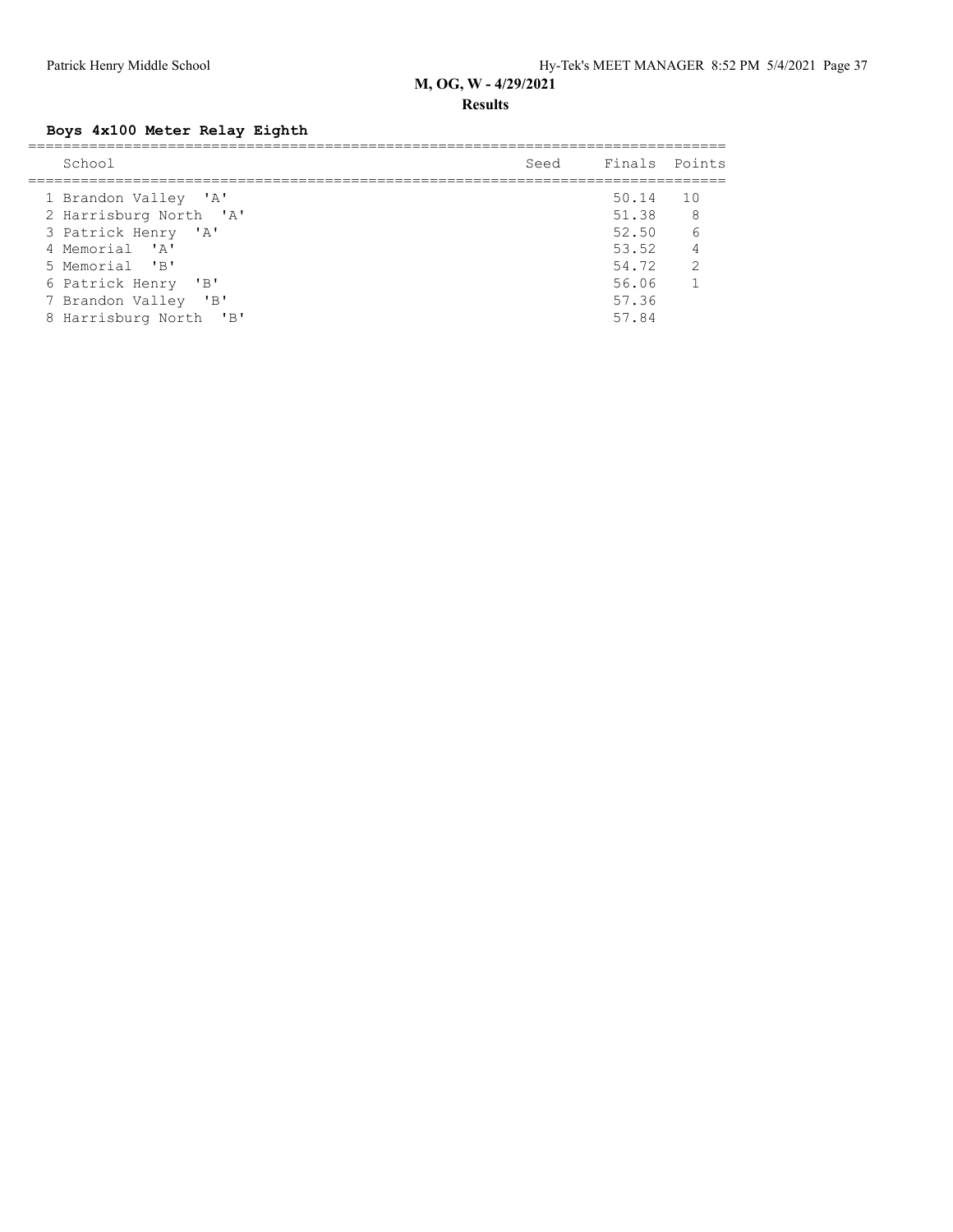#### **Results**

## **Boys 4x200 Meter Relay Eighth**

| School                                            | Seed | Finals H# Points |                |       |
|---------------------------------------------------|------|------------------|----------------|-------|
| 1 Patrick Henry 'A'                               |      | 1:46.58          | $\overline{1}$ | - 1 O |
| 2 Harrisburg North 'A'                            |      | 1:47.50          |                | 8     |
| 3 Brandon Valley 'A'                              |      | 1:50.14          | $\overline{1}$ | 6     |
| 4 Memorial 'C'                                    |      | 1:51.53          | 2              | 4     |
| 5 Patrick Henry 'B'                               |      | 1:52.09          | 2              | 2     |
| 6 Memorial<br>$^{\prime}$ A $^{\prime}$           |      | 1:53.02          |                |       |
| $\mathsf{A}$<br>7 O'Gorman                        |      | 1:56.02          | $\mathbf{1}$   |       |
| Whittier<br>"B"<br>8                              |      | 1:56.38          | $\overline{2}$ |       |
| 9 Memorial<br>$^{\prime}$ B <sup>1</sup>          |      | 2:03.76          | 2              |       |
| 10 Harrisburg North<br>$^{\prime}$ B <sup>t</sup> |      | 2:05.34          | $\overline{2}$ |       |
| Whittier<br>י בי                                  |      | 2:08.11          |                |       |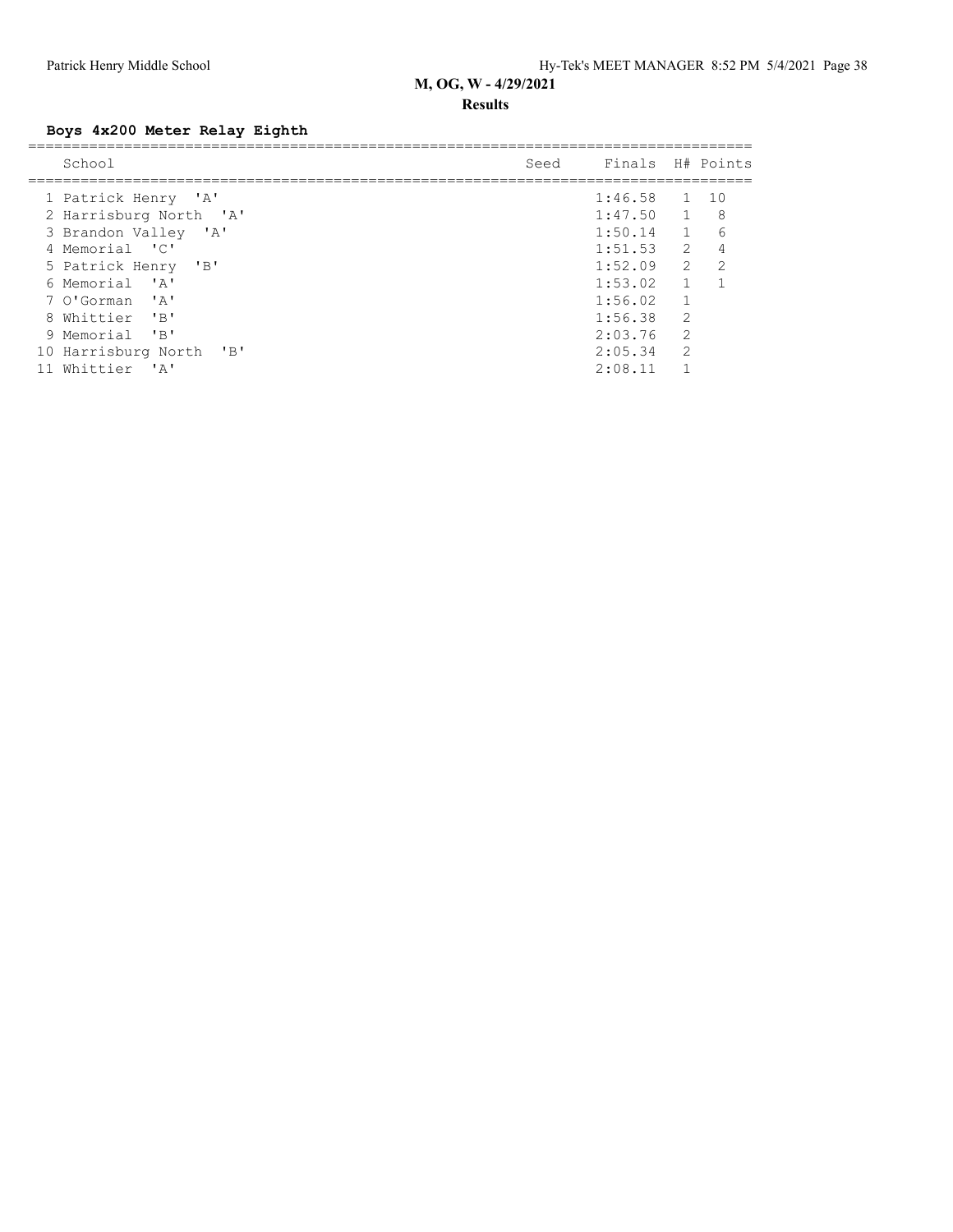**Results**

## **Boys 4x400 Meter Relay Eighth**

| School                 | Seed | Finals Points |                |
|------------------------|------|---------------|----------------|
| 1 Memorial 'A'         |      | $4:08.33$ 10  |                |
| 2 Harrisburg North 'A' |      | 4:12.20       | 8 <sup>8</sup> |
| 3 Memorial 'B'         |      | 4:17.02       | 6              |
| 4 Brandon Valley 'A'   |      | 4:21.64       | $\overline{4}$ |
| 5 Patrick Henry 'A'    |      | 4:30.37       | $\mathcal{P}$  |
| 6 Harrisburg North 'B' |      | 4:33.22       |                |